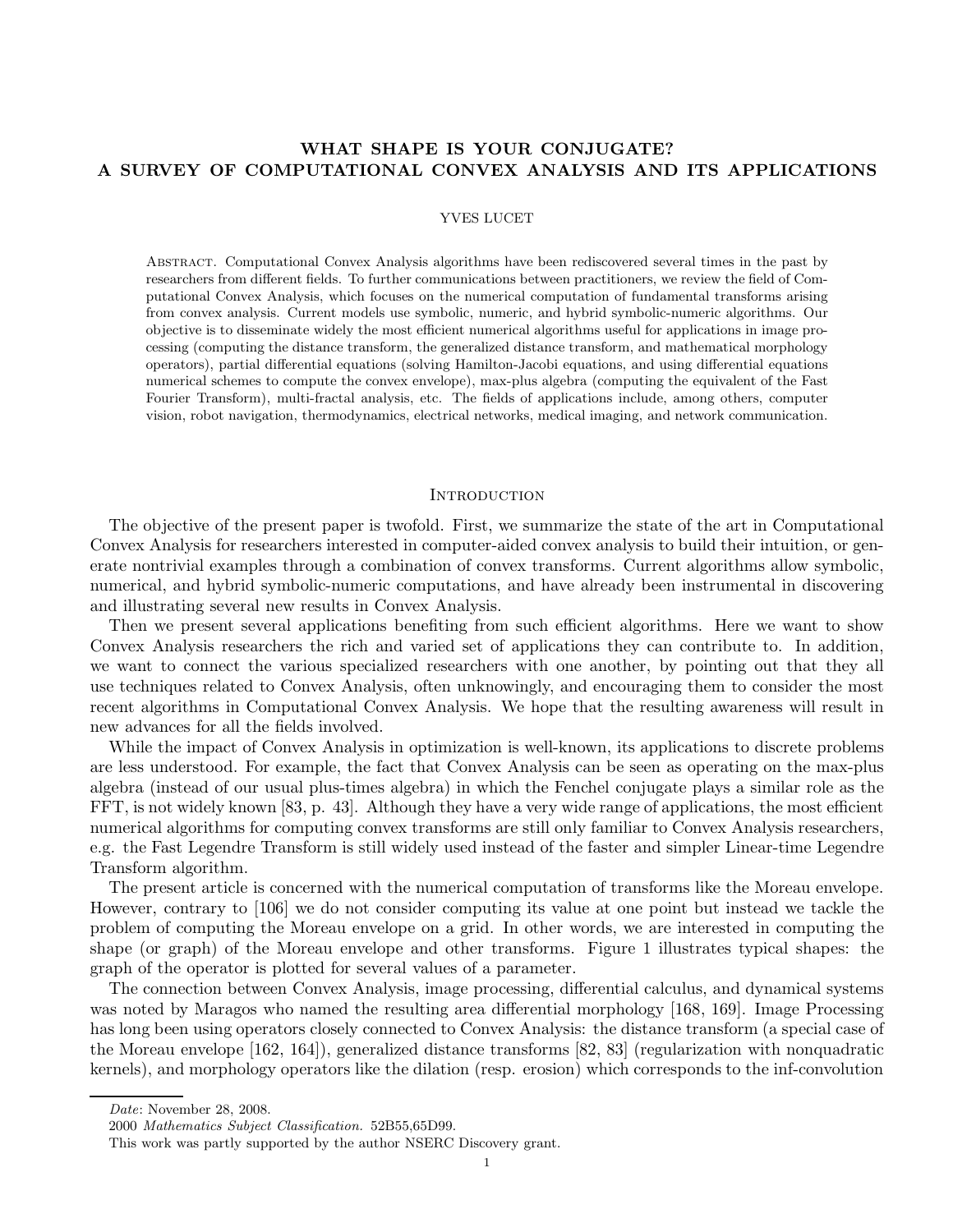

(a) Moreau envelope of  $|\cdot|$  for  $\lambda \in \{0, 0.5, 1\}$ .





(c) Pasch-Hausdorff envelope of  $|\cdot|$  for  $\lambda \in$  $\{0, 0.5, 1\}.$ (d) Same as  $1(c)$  for  $\lambda$  taking 512 values.



(e) Proximal Average of  $|\cdot|$  and  $g(x) := 0$  for  $\lambda \in \{0, 0.5, 1\}.$ (f) Same as 1(e) for  $\lambda$  taking 512 values.

FIGURE 1. Shapes of some operators of Convex Analysis applied to the function  $f(x) = |x|$ with  $0 \leq \lambda \leq 1$ . When  $0 < \lambda < 1$ , the Moreau envelope and the proximal average are smooth while the Pasch-Hausdorff envelope is only Lipschitz.

(resp. deconvolution) operator of Convex Analysis [168, 169]. Partial Differential Equations (PDE) have also found applications in Image Processing e.g. the image segmentation with the Fast Marching and Level Set methods [234, 235]. The Lax and Hopf functions [122, 123, 231], which express the solution of a Hamilton-Jacobi PDE using Convex Analysis operators, are an example of the link between Convex Analysis and PDE. The computation of the convex envelope, motivated by the study of phase transition [109, 217, 180] and of the analysis of the distribution of chemical compounds [147, 148], is another example of how closely related these two fields are. Another well-known relation is the parallel between the Fourier transform and the Legendre conjugate [4, 48, 146, 157, 17, 101, 102, 60, 5]. In fact, the later plays the same role in a different algebra: the max-plus algebra. That framework has seen increased interest motivated by applications in network communication, neural networks, and discrete event systems. Classical linear and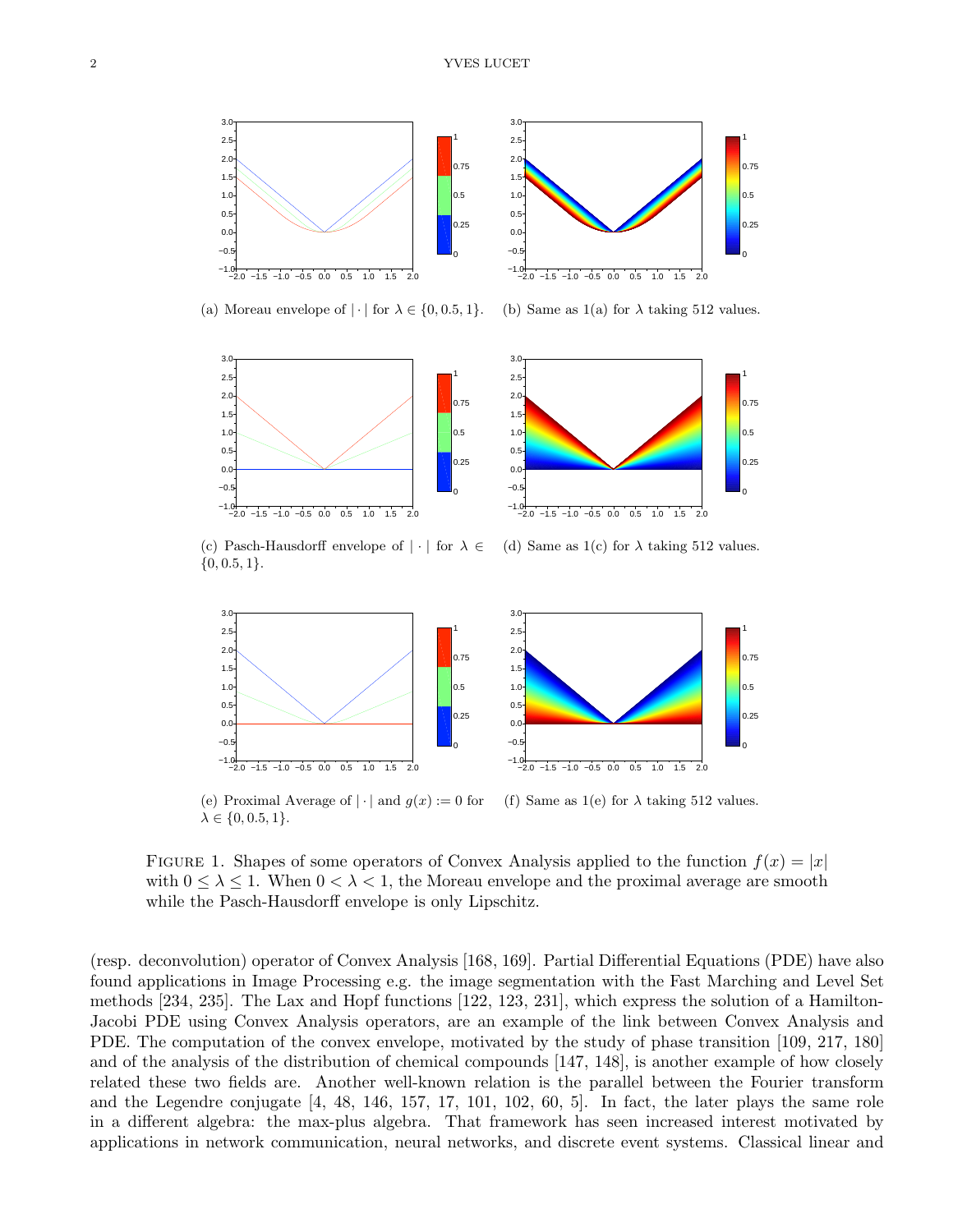convex theory have been ported to the max-plus algebra [58, 60, 59] generating new results fundamentally related to Convex Analysis.

The applications presented in the present paper give a partial and personal overview of the wide range of fields benefiting from Computational Convex Analysis algorithms. In many instances, the same algorithm has been found independently by several authors working in different disciplines. One goal of the present paper is to point out the various connections so that future work can build on the present state-of-the-art instead of re-inventing existing algorithms.

The paper is organized as follow: Section 1 introduces the transforms: the Fenchel conjugate, infconvolution and deconvolution operators, the Moreau envelope, the proximal average, and other related operators. Section 2 presents efficient algorithms to compute them: symbolic algorithms, numerical algorithms similar to the Fast Fourier Transform, and hybrid symbolic-numeric algorithms founded on piecewise linear-quadratic functions. Section 3 lists several applications in a wide variety of fields: Finite convex integration, network flow, phase transition, electrical networks, and robot navigation. Section 4 presents applications in image processing, computer vision, and differential morphology. Section 5 shows the link with Partial Differential Equations (PDE), while Section 6 puts the convex operators in the general framework of extremal algebra focusing on multifractal analysis, network communication, and discrete event systems. Section 7 lists additional fields that can benefit from Computational Convex Analysis, mentioning in particular medical imaging and morphology neural networks. Finally, Section 8 concludes the paper.

### 1. Fundamental Convex Transforms

We first recall the most fundamental operators in Convex Analysis.

1.1. The Fenchel Conjugate. The Fenchel conjugate (also named Legendre-Fenchel transform, Young-Fenchel transform, the maximum transform [30, 31, 33], or Legendre-Fenchel conjugate)

(1) 
$$
f^*(s) = \sup_{x \in \mathbb{R}^n} [\langle s, x \rangle - f(x)]
$$

has long been studied in a wide range of fields for its duality properties.

Consider the following (Primal) optimization problem

$$
p = \inf_{x \in \mathbb{R}^n} \{ f(x) + g(Ax) \},
$$

where  $A \in \mathbb{R}^{mn}$ , f (resp. g) is convex and lower semi-continuous on  $\mathbb{R}^n$  (resp. on  $\mathbb{R}^m$ ). Problem p is naturally associated, through Fenchel conjugation, to the dual problem

$$
d = \sup_{z \in \mathbb{R}^m} \{-f^*(A^T z) - g^*(-z)\},\
$$

where  $A<sup>T</sup>$  is the transpose of A. The Fenchel duality Theorem links both problems (see [41, Theorem 3.3.5], [228, Theorem 31.1], [26], [230, Example 11.41]).

**Theorem** (Fenchel's Duality Theorem). Assume  $x \in \mathbb{R}^n$ ,  $z \in \mathbb{R}^m$  with f, g and A as above. Then the following hold:

- (1) Weak duality:  $p > d$ .
- (2) Strong duality: If  $A(\text{Dom } f) \cap int \text{Dom } g \neq \emptyset$ , then  $p = d$  and the supremum defining d is attained.
- (3) Primal solutions: If z is a solution to the dual, then the solutions to the primal are equal to the (possibly empty) set

$$
A^{-1}\partial g^*(z) \cap \partial f^*(A^T z),
$$
  
where  $\partial f(x) = \{s \in \mathbb{R}^m : \forall y \in \mathbb{R}^n, f(y) \ge f(x) + \langle s, y - x \rangle\}$  is the convex subdifferential.

Formulas to compute the conjugate for the main operations of Convex Analysis like addition, inf-convolution, maximum under a linear mapping, scalar multiplication, etc. have been investigated giving a complete conjugate calculus for Convex Analysis. Smoothness results linking strict convexity to differentiability are also known, making the conjugate an invaluable tool in Convex Analysis. We refer to [228, 117] for general references on Convex Analysis (and to [230] for its generalization to variational analysis), the study of the Fenchel conjugate, and different formulations of the Fenchel Duality Theorem.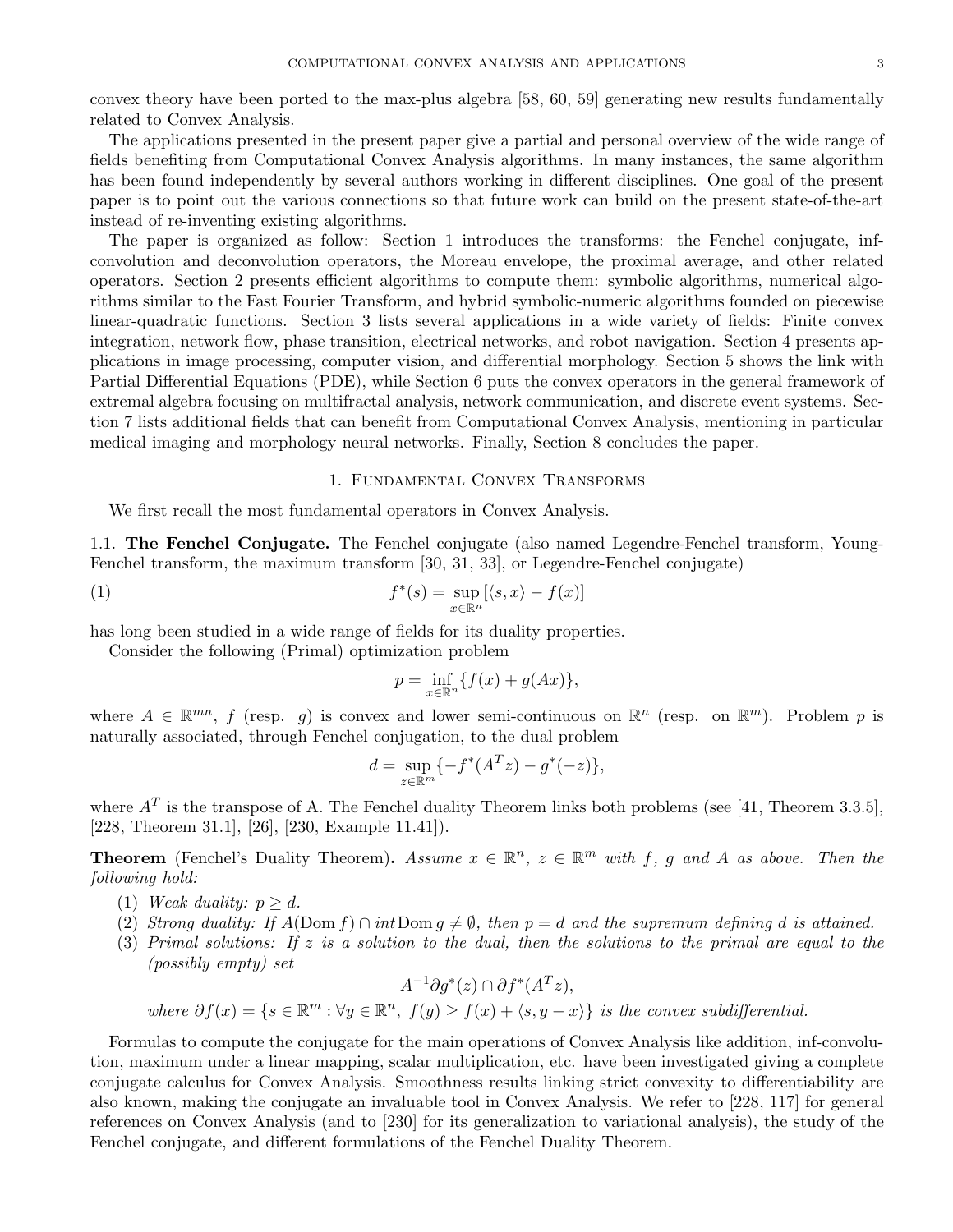Remark 1. The name Legendre-Fenchel transform for the Fenchel conjugate above comes from the fact it is a generalization of the Legendre transform

$$
f^*(s) = \langle s, \nabla^{-1} f(s) \rangle - f(\nabla^{-1} f(s))
$$

when the gradient of f is invertible. When it is not, the Fenchel conjugate or its generalization: the slope transform (see references in Section 3.5), are used.

The parallel between the Fenchel conjugate and the Fourier transform has long been known [48] (see Section 6.3 for more references).

1.2. Inf-convolution and Deconvolution. The inf-convolution [197, 201, 240, 241] (also called epiaddition) of two functions  $f$  and  $g$  is defined by

$$
(f \oplus g)(x) := \inf_{y} [f(y) + g(x - y)].
$$

It provides a very general transform giving rise to several regularization operators. Geometrically, it corresponds to the Minkowski addition of the epigraphs of the two functions. Under appropriate assumptions (the functions f and g are convex lower semi-continuity (lsc) proper and ri Dom  $f^* \cap \text{ri}\, \text{Dom } g^* \neq \emptyset$ , where ri denotes the relative interior [117, Corollary X.2.1.3 and Theorems X.2.3.1, X.2.3.2]), the infimal convolution reduces to several Fenchel conjugacy computations

(2) 
$$
(f \oplus g) = (f^* + g^*)^*.
$$

The inverse of the inf-convolution operator is called the deconvolution [178, 116] of f by g and is defined by

$$
(f \ominus g)(x) := \sup_{y} [f(x - y) - g(y)].
$$

Under appropriate assumptions (either assume f and g are proper lsc convex functions with Dom  $g^* = \mathbb{R}^n$ and use [76, Proposition 2.1]; or allow unproper functions by extending the usual subtraction law and invoke [177, Proposition I.11]), the deconvolution of two convex functions reduces to computing several conjugates:  $(f \ominus g) = (f^* - g^*)^*$ . Mathematical Morphology has long been using erosion and dilation operators, which amounts to deconvolution and inf-convolution respectively (see Section 4.3 for details).

The Pasch-Hausdorff envelope [230, Chapter 9], also called Lipschitz regularization, is a special case of inf-convolution with the norm function

$$
(f \oplus c \|\cdot\|)(x) = \inf_{y} [f(y) + c \|x - y\|].
$$

It has been studied for its Lipschitz regularization and Lipschitz extension properties [114, 115].

1.3. Moreau Envelope. The Moreau envelope of an extended real-valued function  $f : \mathbb{R}^d \to \mathbb{R} \cup \{\infty\},$ (also called the Moreau–Yosida approximate, Yosida Approximate [14] or Moreau–Yosida regularization) corresponds to the inf-convolution with half the norm square

(3) 
$$
M_{\lambda}(f)(x) := (f \oplus \frac{\| \cdot \|^2}{2\lambda})(x) = \inf_{u \in \mathbb{R}^d} [f(u) + \frac{\|x - u\|^2}{2\lambda}].
$$

(We will denote it  $M_{\lambda}$  when there is no ambiguity on the function f under consideration.) It has been studied extensively both theoretically and algorithmically for its regularization properties. Its origin goes back to the work of Yosida [258] on maximal monotone operators (it is also related to Tikhonov regularization [246]), and its behavior is well known in the field of convex analysis [198, 199, 200, 228] and variational analysis [230, Chapter 12. Under general conditions (f is prox-regular and prox-bounded [230, Proposition 13.37 p. 617]),  $M_\lambda$  is  $C^1$  with Lipschitz continuous gradient, and critical points of f are fixed points of the proximal mapping

(4) 
$$
P_{\lambda}(x) := \underset{u \in \mathbb{R}^d}{\text{Argmin}}[f(u) + \frac{\|x - u\|^2}{2\lambda}].
$$

When  $f$  is convex lower semi-continuous and proper, the proximal mapping is a maximal monotone operator and its fixed points are the minimum of f. More precise smoothness of  $M_\lambda$  is known under various hypotheses on f [57, 105, 183, 187, 182, 216]. More recent developments have focused on extending the results to nonconvex functions through the notion of prox-regularity [21, 35, 34, 36, 213, 212, 181].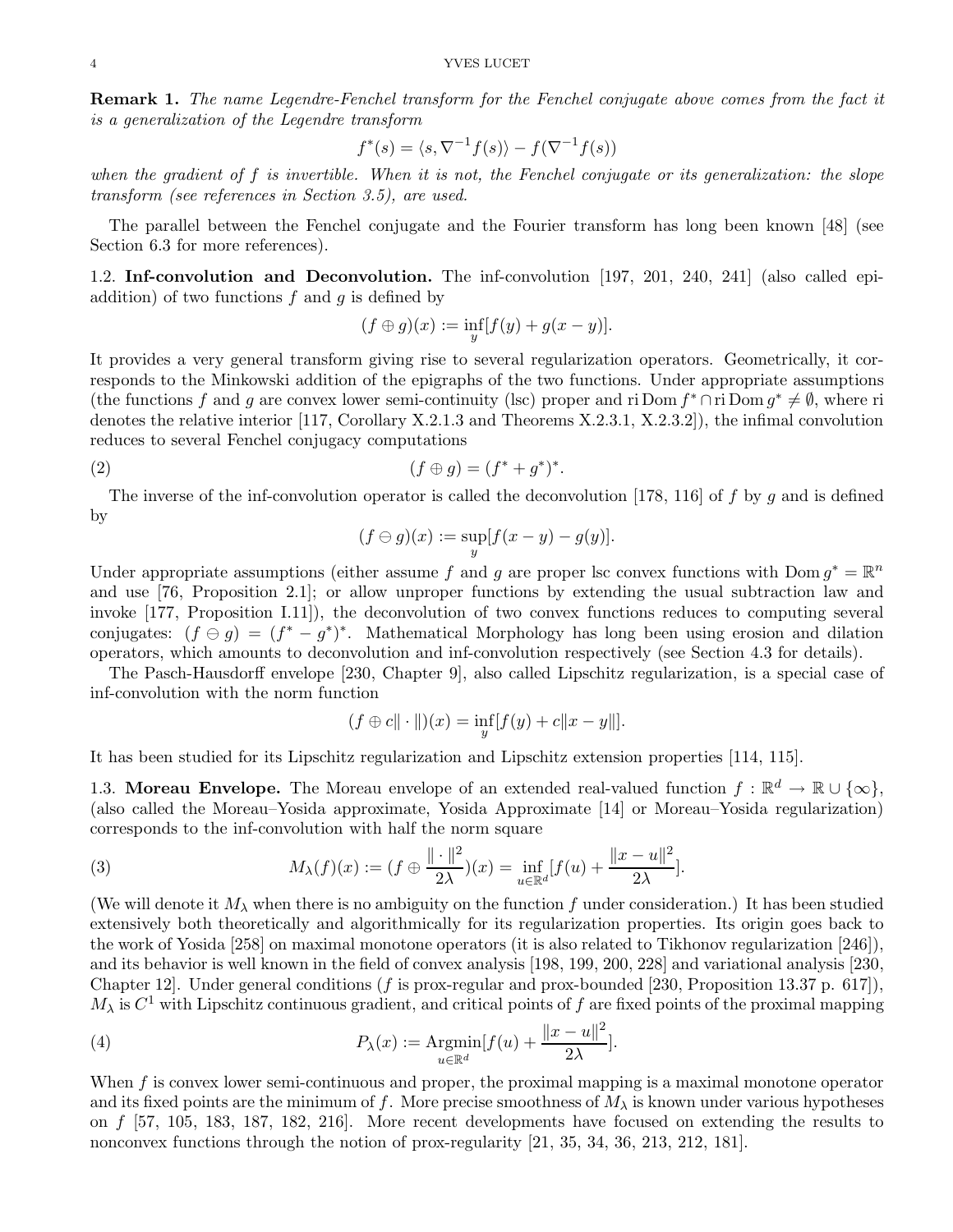Considering that  $M_{\lambda}(f)(x)$  converges to  $f(x)$  when  $\lambda$  decreases to 0, and shares the same critical points of  $f$ , the Moreau envelope is an attractive regularization transform. On the practical side, the proximal point algorithm exploits the fixed point property of the proximal mapping to converge to a minimum of f [229]. Its convergence properties are well known [149, 100], and variants have been introduced to speed up its convergence (see [49] and references therein). Extensions to non-quadratic kernels like entropy methods and Bregman distances have also been studied [74, 124, 244, 210, 42]. Bundle methods are intrinsically linked to the Moreau envelope (see [186], and [117, Chapter XV]). Recent developments in that direction focus on VU-decomposition [152, 154, 153, 151, 150, 188, 189, 190, 191, 192, 193, 194, 195] to take advantage of both Newtonian and bundle algorithms.

We note that the computation of the Moreau envelope is equivalent to the computation of the Legendre– Fenchel conjugate as the following formulas shows [162]

(5) 
$$
M_{\lambda}(f)(x) = \frac{\|x\|^2}{2\lambda} - \frac{1}{\lambda} \left(\frac{\|\cdot\|^2}{2} + \lambda f\right)^*(x),
$$

(6) 
$$
f^*(s) = \frac{\|s\|^2}{2} - \lambda M_\lambda \left(\frac{1}{\lambda}f - \frac{\|\cdot\|^2}{2\lambda}\right)(s),
$$

where  $f: \mathbb{R}^n \to \mathbb{R} \cup \{+\infty\}$ , and  $\lambda > 0$ . So algorithms for computing one transform are trivially extended to compute the other.

1.4. Other transforms. The Lasry-Lions double envelope [144, 13]  $h_{\mu,\lambda}$  is defined as several Moreau envelopes

$$
h_{\mu,\lambda}(f)(x) = -M_{\mu}(-M_{\lambda}(f))(x).
$$

It is a smooth function [230, Proposition 12.62 p. 566]. Similarly the proximal hull (the proximal hull is different from the proximal mapping) can be written

$$
g_{\lambda}(f)(x) = h_{\lambda,\lambda}(f)(x) = -M_{\lambda}(-M_{\lambda}(f))(x),
$$

and so is also reducible to Moreau envelope computations.

More recently, the proximal average [25, 23, 24, 22, 165] of n functions  $f_1, \ldots, f_n$  is defined with combinations of Moreau envelopes

$$
p_{\mu}(\boldsymbol{f},\boldsymbol{\lambda})=-M_{\mu}(-(\lambda_1M_{\mu}f_1+\cdots+\lambda_nM_{\mu}f_n)),
$$

where  $\mathbf{f} = (f_1, \ldots, f_n)$ ,  $\mathbf{f}^* = (f_1^*, \ldots, f_n^*)$ , and  $\boldsymbol{\lambda} = (\lambda_1, \ldots, \lambda_n)$ . It can also be computed as a combination of several Fenchel conjugates

$$
p_{\mu}(\bm{f},\bm{\lambda}) = (\lambda_1(f_1 + \mu^{-1}\bm{\mathfrak{q}})^* + \cdots + \lambda_n(f_n + \mu^{-1}\bm{\mathfrak{q}})^*)^* - \mu^{-1}\bm{\mathfrak{q}},
$$

where  $\mathfrak{q} = \frac{1}{2} \|\cdot\|^2$ . Its key properties include been an homotopy between convex functions, and inheriting smoothness. It has been used to build counter-examples [25], and compute primal-dual symmetric antiderivative methods [24] (see also Section 3.1). The proximal average has also been generalized to a kernel average [27] with current research focusing on generalization to a Bregman average based on Bregman distances.

Another key property of the proximal average is its behaviour with respect to Fenchel conjugacy: the conjugate of the proximal average is the proximal average of the conjugate. Other transforms that satisfy such compatibility with conjugacy include Ghoussoub's anti-selfdual Lagrangians [91, 92, 93], and Atteia's square root of a convex function [12].

Generalization of the Fenchel conjugate such as the c-conjugate [178] can also be considered within our framework. In the theory of optimal transport problems, c-convexity is linked to cyclical monotonicity and allows the formulation of Kantorovich duality [254, Chapter 5].

Other generalizations involve considering different distances instead of the norm for the Pasch-Hausdorff envelope, or half the norm square for the Moreau envelope. For example, Bregman distances [43]  $D(x, y)$  =  $f(x) - f(y) - (\nabla f(x), x - y)$  associated with some functions f, and divergence measures e.g. based on the Shannon entropy could be considered. Generalizations to quasi-convex or  $\gamma$ -convex functions fit also our framework.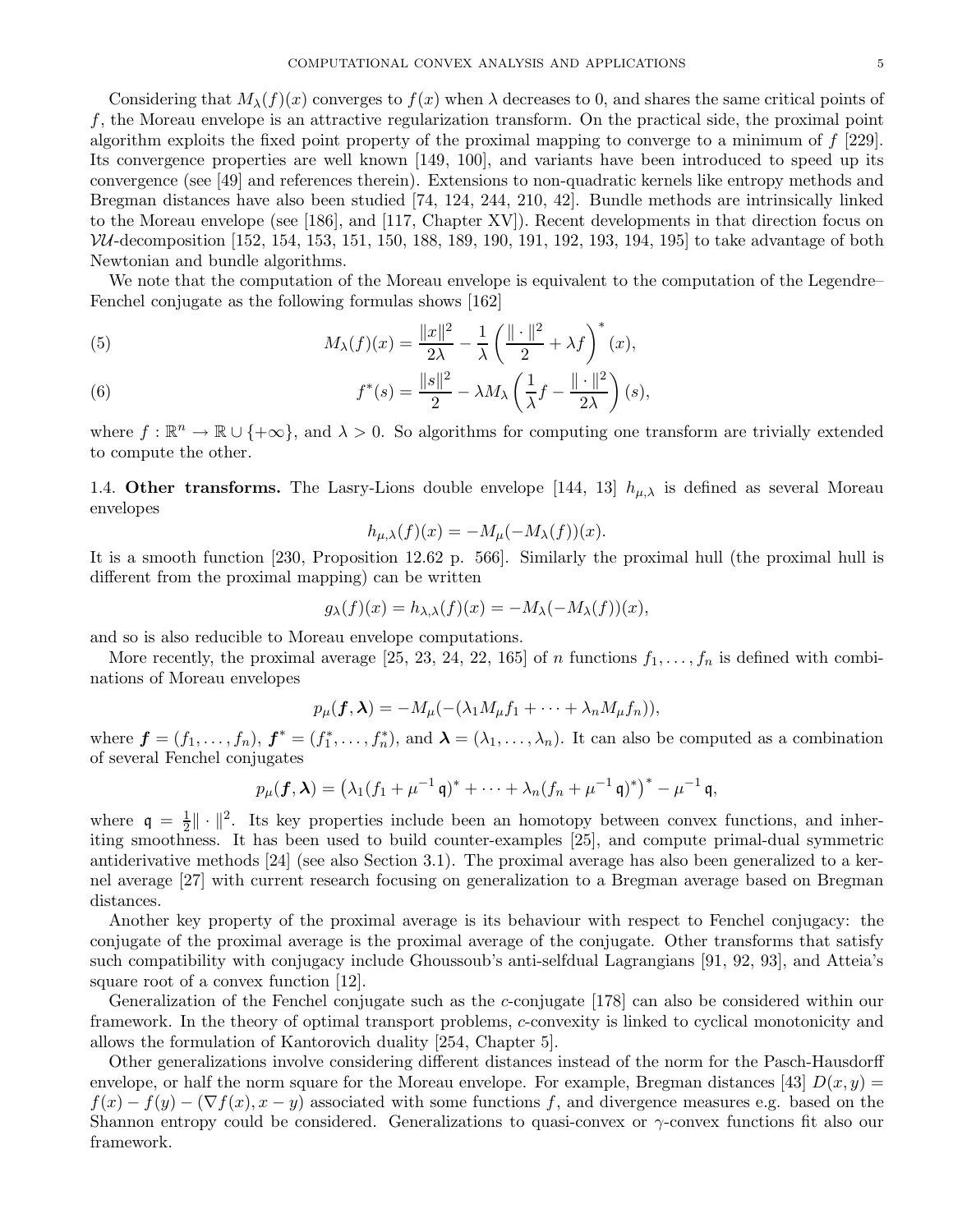### 2. Computer-Aided Convex Analysis

Introduction. While optimization algorithms avoid explicitly computing the conjugate, motivated by the study of some Hamilton-Jacobi partial differential equations, computational algorithms have been developed to compute it on grids. A log-linear algorithm named the Fast Legendre Transform (FLT for short, by analogy with the Fast Fourier Transform) was first introduced [45, 62, 160, 206, 236] to be subsequently improved by a linear-time algorithm: The Linear-time Legendre transform (LLT) [161]. Another lineartime algorithm, motivated by applications in image processing, was obtained by computing the Moreau envelope [70, 69, 81].

While fast algorithms have been the main strategy to compute convex transforms, different frameworks have also been investigated. A parametric framework was introduced in [118] and further expanded in [165]. It relies on the parametrization of the Fenchel conjugate to recover its graph up to affine parts. However, its restrictions led to the introduction of hybrid symbolic-numeric algorithms by considering the class of piecewise linear-quadratic (PLQ) functions [165]. (PLQ functions are lower-semicontinuous (lsc) proper extended-valued functions with piecewise linear domain for which the function is either linear or quadratic on each piece of its domain; See Section 2.3.)

Lately, a new strategy using graph-matrix calculus to compute only the graph of the transforms was introduced in [96] and further developed in [22]. For example, one can recover the graph of  $M_\lambda$  by quadrature from

$$
\text{gph}\,\nabla M_{\lambda}f = \begin{bmatrix} I & \lambda I \\ 0 & I \end{bmatrix} \text{gph}\,\partial f = \{(x + \lambda y, y) : (x, y) \in \text{gph}\,\partial f\},\
$$

where I is the  $n \times n$  identity matrix,  $gph \nabla M_\lambda f = \{(x, \nabla M_\lambda f(x)) : x \in \mathbb{R}^n\}$ ,  $gph \partial f = \{(x, y) : y \in \partial f(x)\}$ , and

$$
\partial f(x) = \{ y \in \mathbb{R}^n : \forall x' \in \mathbb{R}^n, f(x') \ge f(x) + \langle y, x' - x \rangle \}
$$

is the subdifferential of Convex Analysis. Whether graph-matrix calculus will provide efficient and competing algorithm is the subject of ongoing research.

We now recall what we consider the three main approaches to compute convex transforms: symbolic computation, fast algorithms, and PLQ-based algorithms.

2.1. Symbolic Computation. The natural strategy to compute the Fenchel conjugate is to differentiate the function under the supremum to obtain an equation satisfied by all the critical points. The difficulty resides in solving such an equation, which amounts to inverting the gradient of the function. For commonly used functions, symbolic computation software allows to perform some computation. Maple implementations were presented in [26] for the one-dimensional case, and in [40] for the multi-dimensional case. Large classes of functions can now be considered and some explicit formulas for the conjugate have been found using these packages. The packages offer a very efficient method to build some intuition, and to check one's computation.

However, the symbolic computation approach suffers from an intrinsic limitation: there may not be any closed form solution for the conjugate. Indeed, consider computing the conjugate of an even degree polynomial. If the degree is greater or equal to six, computing the conjugate involves finding the zeros of a polynomial of degree at least five, which may not admit a closed form. Moreover, in some cases, the explicit formula for the original function is not available e.g. the function is only available through a black box. So when the symbolic packages fail or are not applicable, ones turns to numerical computation, which is the subject of the next two subsections.

2.2. Fast Algorithms. The idea of a fast algorithm to compute the Fenchel conjugate was first formulated in [45], and independently in [236]. It was then investigated in [62, 206, 160] under the name Fast Legendre Transform. Its log-linear worst-case time complexity  $O(n \log n)$  was later improved in [161] to a linear time complexity  $O(n)$ . All subsequently developed algorithms focus on either computing the conjugate or the Moreau envelope. As we mentioned, both computations are equivalent.

The first step in any fast algorithm is to reduce computations to functions of one variable by noting that

(7) 
$$
M_{\lambda}(s_1,\ldots,s_d) = \inf_{x_1} \left[\frac{|s_1 - x_1|^2}{2\lambda} + \cdots + \inf_{x_d} \left[\frac{|s_d - x_d|^2}{2\lambda} + f(x)\right] \ldots\right].
$$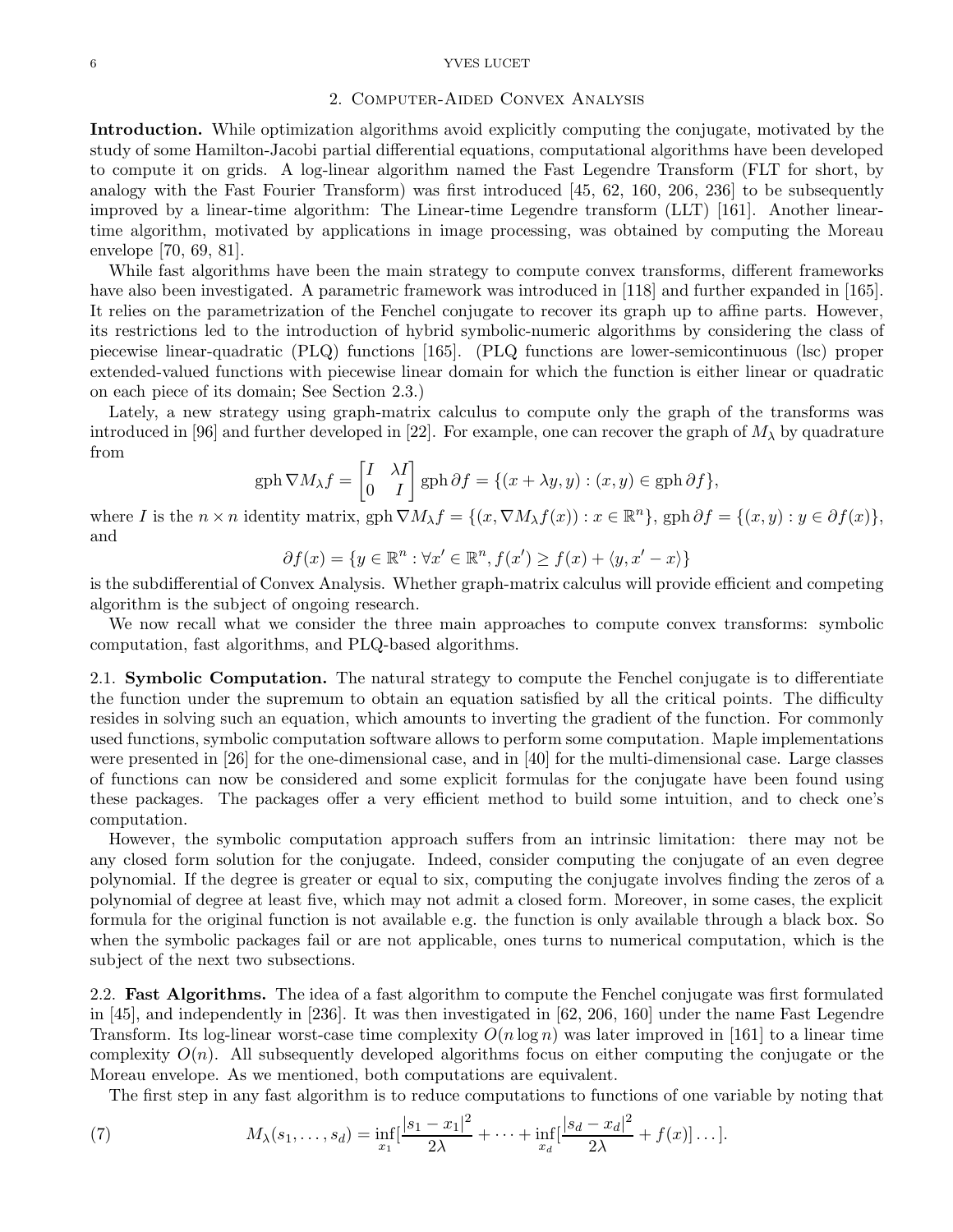A similar formula holds for the conjugate. Hence, all computations for functions in  $\mathbb{R}^d$  can be reduced to computing transforms in R several times.

The above "factorization" formula has been extended as a generalized distributive law to encompass various transforms beyond convex analysis [3]. In fact, by considering semi-rings instead of the usual  $(\mathbb{R}, +, \cdot)$  algebra, a common framework exists that encompasses the Fast Fourier Transform on any finite Abelian group, the fast Hadamard transform, Viterbi's algorithm, and Belief propagation algorithms [2, 139]. Among the many applications of such transforms, factor graphs have been applied to protein function [155] and, using the sum-product algorithm, to wireless communication [53].

2.2.1. The Linear-time Legendre Transform (LLT) Algorithm. The main idea behind the LLT algorithm is to note that computing the Fenchel conjugate is equivalent to computing the convex envelope (the convex envelope of a function f is the largest convex function that lies below f). While it is well-known that, for proper lsc convex functions, computing the conjugate of the conjugate gives the closed convex envelope, the LLT reverses the order: It first computes the convex envelope as a pre-processing step, and then computes the conjugate. More precisely, we first consider a discrete version of the transform

$$
f_X^*(s) = \max_{x_i \in X} [s_j x_i - f(x_i)],
$$

where the maximum is taken over  $X = \{x_1, \ldots, x_n\}$ , and  $f_X^*$  is to be computed at all the slopes  $s_j \in S =$  $\{s_1, \ldots, s_m\}$ . The goal of the algorithm is to reduce the brute force computation of  $O(nm)$  to  $O(n + m)$ . Since in practice we take  $m = n$  to obtain a good numerical precision, the goal is to reduce the complexity from quadratic to linear.

Computing the lower convex envelope of the set of points  $(x_i, f(x_i))$  in the plane can be achieved in linear time using the Beneath-Beyond algorithm [75, 214], since the sequence  $x_i$  can be assumed sorted without any loss of generality:  $x_i < x_{i+1}$ . Now any point which is not a vertex of the convex hull, can be safely discarded since the maximum can never be attained at a point strictly in the interior of the epigraph, and vertices allow us to recover all points on the boundary of the epigraph. So it is sufficient to focus on vertices of the convex hull.

After precomputation, we can assume the points  $(x_i, f(x_i))$  are vertices of the convex hull. Hence the finite difference slopes  $c_i := \frac{f(x_{i+1}) - f(x_i)}{x_{i+1} - x_i}$  $\frac{x_{i+1}-f(x_i)}{x_{i+1}-x_i}$  form an increasing sequence. Now computing the Fenchel conjugate amounts to merging the finite difference slopes  $c_i$  with the slopes  $s_j$  since  $c_{i-1} < s_j < c_i$  implies that the maximum in the definition of the conjugate is attained at  $x_i$ . More details on the LLT algorithm, including its proof of correctness, can be found in [161].

Note that no convexity assumption is made on the input data. (If the data is convex, the precomputation step can be skipped.) Convexity is explicitly introduced to speed up the computation, but the algorithm applies to nonconvex data.

2.2.2. The Parabolic Envelope (PE) Algorithm. The PE algorithm was introduced in [70] and later independently in [81]. It focuses on computing the discrete Moreau envelope

$$
M_{\lambda,X}(s_j) = \min_{x_i \in X} [f(x_i) + \frac{||x_i - s_j||^2}{2\lambda}],
$$

where as above  $i = 1, \ldots n$  and  $j = 1, \ldots m$ . Assume  $m = n$ . The goal is again to reduce the quadratic brute force computation to linear. The PE algorithm shares the same efficiency as the LLT algorithm, and is an alternative algorithm to compute the Moreau envelope or the Fenchel conjugate.

The key step is to note that the computation amounts to finding the lower envelope of the family of parabola  $s \mapsto f(x_i) + \frac{||x_i-s||^2}{2\lambda}$  $\frac{2-\frac{3}{2\lambda}}{2\lambda}$ . Such envelope can be computed in linear time by adding parabola one at a time, since computing the intersection between two parabola can be done in constant time. See [163] for more details, comparison with other algorithms, and a Scilab [233] implementation.

2.3. Piecewise Linear-Quadratic (PLQ) algorithms. As mentioned above, PLQ functions are defined as the set of lower-semicontinuous (lsc) proper extended-valued functions with piecewise linear domain for which the function is either linear or quadratic on each piece of its domain. Convex PLQ functions are known in Convex Analysis for being closed under the Moreau envelope and the conjugate transformations [230,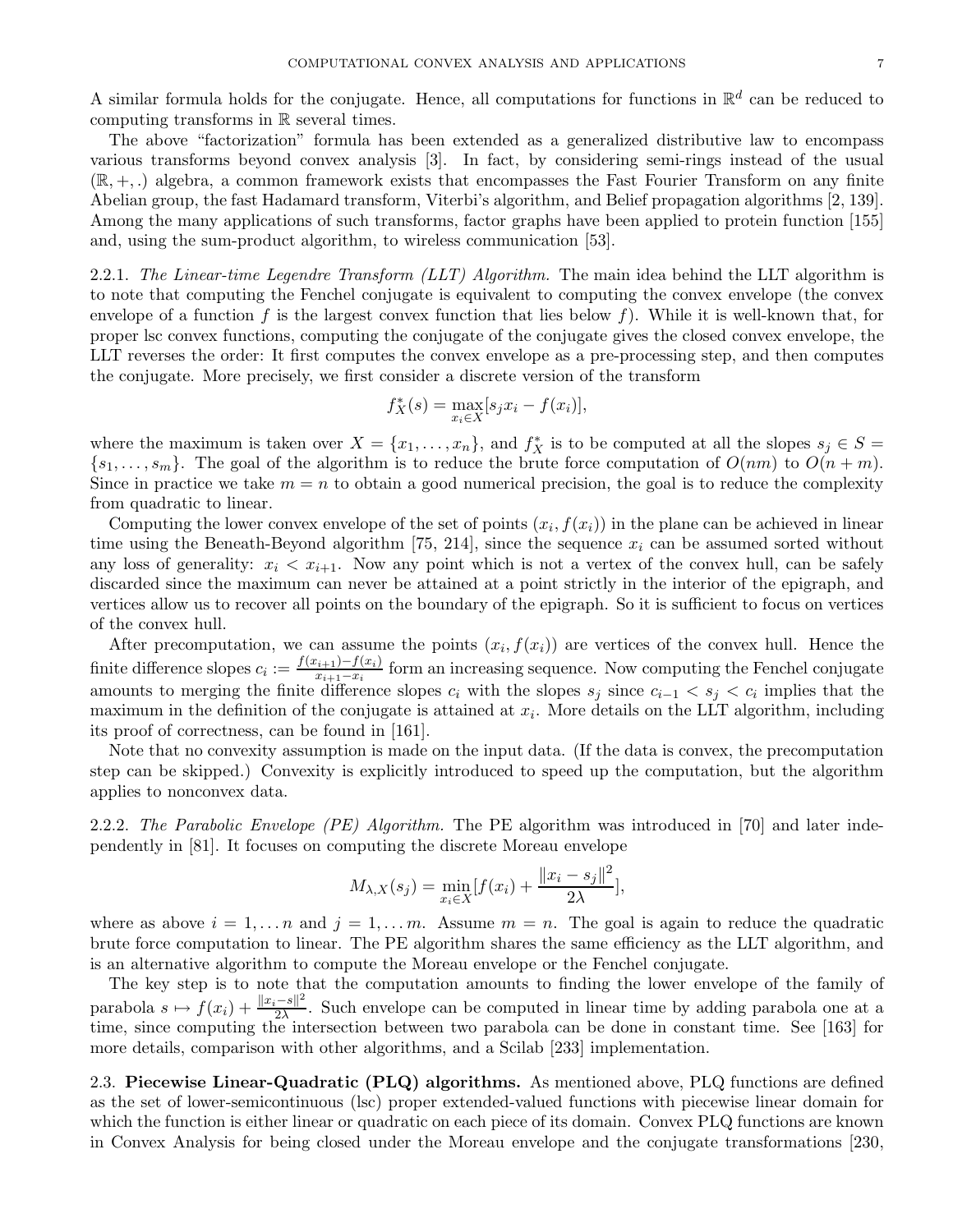11.14 p. 484]. The class of PLQ functions of one variable corresponds to lsc proper extended-valued piecewise quadratic functions. In that setting, PLQ algorithms refer to algorithms to compute fundamental convex transforms applied to the class of PLQ functions. Such algorithms run in linear time [165]

The PLQ algorithms were introduced specifically to compute composition of convex transforms such as the proximal average [165]. Such computation becomes very technical using fast transform algorithms since one has to keep track of the dual domain explicitly. Moreover, to obtain a reasonable numerical approximation of the result, one needs considerable knowledge of the dual domain of any intermediate transform. Such requirements make the fast algorithms cumbersome beyond a few compositions.

The key idea of PLQ algorithms is to explicitly represent convex functions. Fast algorithms manipulate points, so the underlying model is either a sample function, or a piecewise linear approximation. One reason the class of piecewise linear functions is not rich enough for our purpose, is the Moreau envelope of a piecewise linear function is no longer piecewise linear even for simple functions like the indicator of a single point. On the contrary, the class of piecewise linear-quadratic functions (functions whose domain can be expressed as the union of finitely many convex polyhedra, relative to each of which the function is at most quadratic) is closed under all major convex operations: addition, scalar multiplication, Fenchel conjugacy, and Moreau envelope. Hence, the computation of such transforms, or of compositions of such transforms, can be done symbolically. Moreover, there is no need to track the dual (or primal) domain of the function.

The PLQ algorithm to compute the conjugate amounts to matching each primal domain part with its dual counterpart, then computation is done symbolically. (See [165] for more details.) The price to pay for such simplicity is that we can no longer use the factorization formula, so computations beyond functions of one variable are the subject of active research.

2.4. Nonconvex Extensions. Several previously mentioned algorithms can handle nonconvex functions. The LLT and PE fast algorithms can be used to compute the conjugate and the Moreau envelope of nonconvex functions. In fact, considering that the conjugate is always a convex function that depends only on the convex envelope and using Formula (5), algorithms restricted to convex functions can be readily extended to nonconvex functions by first convexifying the function, then computing its conjugate (this is the principle of the LLT algorithm), and if needed its Moreau envelope. Hence, the PLQ algorithms can be extended to nonconvex functions as soon as one can compute the convex envelope of a PLQ function (which is a PLQ function) [248].

Finally we note that a completely different approach was taken in [44] to compute the inf-convolution of nonconvex data in subquadratic time. While breaking the quadratic barrier, this algorithm is of course not optimal when the data is convex.

We now consider application areas benefiting from the previous framework.

# 3. Antiderivatives, Network Flow, Phase Transition, Electrical Networks, and Robot **NAVIGATION**

3.1. Finite Convex Integration. Consider the following problem: given a finite set  $x_i^*$  of subgradients at points  $x_i$ , find a convex function f such that  $x_i^* \in \partial f(x_i)$ . The problem has been tackled in [143] under the name finite convex integration with links to linear programming. It can also be interpreted as a feasibility problem induced by a system of difference constraints [1, Section 4.5], which can be solved using shortest path algorithms.

Tools from monotone operator theory and the mid-point proximal average operator allowed to build a method that gives the same solution for  $(x_i, x_i^*)$  in the primal space as for  $(x_i^*, x_i)$  in the dual space: it is symmetric with respect to convex duality [24]. This "compatibility" with convex duality, which was a key requirement of the original problem, is naturally obtained using the proximal average. We summarize the results below to emphasize the role played by the PLQ algorithms in the numerical examples. (The availability of efficient algorithms also played a critical role in conjecturing the results.)

Assume  $x_i, x_i^*$  are given for  $i = 1, ..., n$ . We say a function f is an antiderivative if  $x_i^* \in \partial f(x_i)$  for  $i = 1, \ldots, n$ . The derivative is said *intrinsic* if in addition the function f does not depend on the order of the points  $x_i$ . A method m, which given a set  $A = \{(x_i, x_i^*)\}$  produces an intrinsic antiderivative  $m_A$  is said to be primal-dual symmetric if m applied to the set  $A^{-1} = \{(x_i^*, x_i)\}\$ gives the conjugate of m applied to the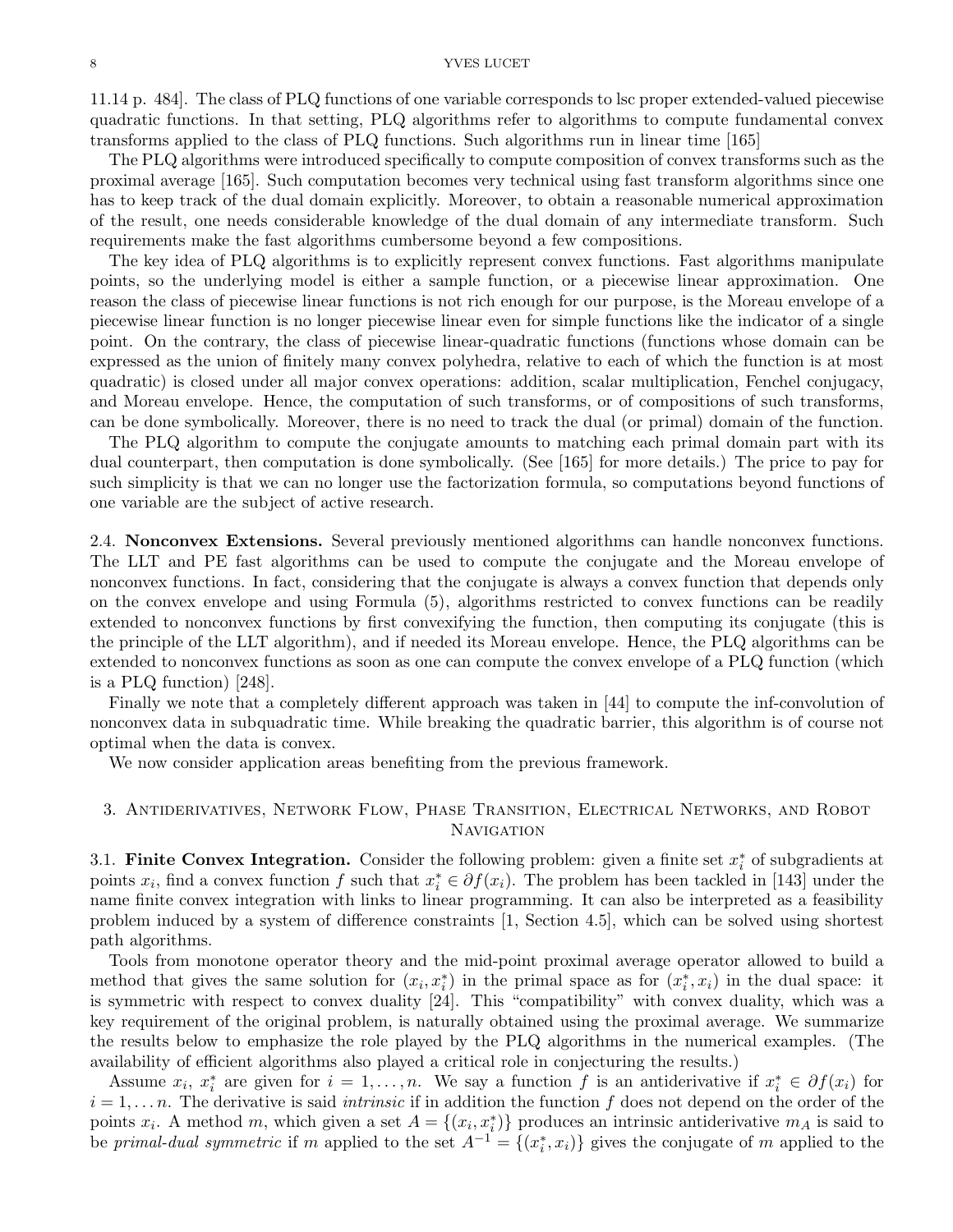set A:

(8) 
$$
m_{A^{-1}} = m_A^*.
$$

The key idea behind primal-dual symmetric anti-derivative is that the input data is symmetric with respect to convex duality i.e. any antiderivative f satisfies  $x_i^* \in \partial f(x_i)$  and  $x_i \in \partial f^*(x_i^*)$ . We would like the method to preserve that symmetry, which is the meaning of Formula (8).

While there are many antiderivatives, there is a priori no reason for primal-dual symmetric antiderivative methods to exist. However, it turns out that using the midpoint proximal average operator of two functions  $f_0$  and  $f_1$ 

$$
\mathcal{P}(f_0, f_1) := \left(\frac{1}{2}\left(f_0 + \frac{1}{2} \|\cdot\|^2\right)^* + \frac{1}{2}\left(f_1 + \frac{1}{2} \|\cdot\|^2\right)^*\right)^* - \frac{1}{2} \|\cdot\|^2,
$$

one creates primal-dual symmetric antiderivatives from any antiderivative using the fact that the midpoint proximal average of two antiderivatives is also an antiderivative. Given a method  $m$  producing intrinsic antiderivatives  $m_A$  for the set A, define the new method  $\mathfrak{m}$  by

$$
\mathfrak{m}_{\mathcal{A}}=\mathcal{P}\big(m_A,m_{A^{-1}}^*\big).
$$

Then m produces primal-dual symmetric antiderivatives [24].

The numerical computation of primal-dual symmetric antiderivative amounts to computing proximal averages. The PLQ algorithms are ideally suited for that task: they achieve the optimal linear time worst-case complexity as well as provide robust numerical results when applied several times to compute compositions of convex transforms as is needed to calculate the proximal average.

3.2. Network Flow. Computing Linear Cost Network Flow on Series-Parallel Networks is another problem related to graph theory [250]. (We refer to references in [250] for its importance in combinatorial optimization.) Assume G is a strongly connected directed graph with vertex set  $\mathcal{V}$ , and edge set  $\mathcal{E}$ . Each edge  $(i, j) \in \mathcal{E}$  is associated with a flow  $x_{i,j}$ , which is lower- and upper-bounded  $-\infty < l_{i,j} \leq x_{i,j} \leq u_{i,j} < +\infty$ , and a flow cost per unit  $c_{i,j}$ . The linear cost network flow problem is to minimize the total cost of the arc flows, subject to capacity and conservation constraints, in other words to solve

minimize 
$$
\sum_{(i,j)\in \mathcal{E}} c_{i,j} x_{i,j}
$$
  
subject to  $\forall i \in \mathcal{V}$   $\{j | (i,j) \in \mathcal{E}\} x_{j,i} = \{j | (i,j) \in \mathcal{E}\} x_{i,j},$  (Conservation condition)  

$$
\forall (i,j) \in \mathcal{E}
$$
  $l_{i,j} \leq x_{i,j} \leq u_{i,j},$  (Capacity condition).

To solve the problem efficiently, nested sums and nested infimal convolutions are computed [250]. Seriesparallel networks give naturally rise to such nested operators since the network can be decomposed as a sequence of serial (resp. parallel) joins corresponding to sum (resp. inf-convolution) operations. The solution to the above problem can be expressed as computing a function  $f = C(f_1, \ldots, f_m)$  with  $f_i$  convex piecewise linear functions, and  $C(f_1, \ldots, f_m) = C(f_1, \ldots, f_k) \odot C(f_{k+1}, \ldots, f_m)$  where  $\odot$  is either the addition or the inf-convolution operator:  $\odot \in \{+, \oplus\}.$ 

The key idea to obtain an efficient algorithm is to sort grid nodes to compute the sum, and to sort the slopes to compute the inf-convolution. (A similar sorting strategy was used for the LLT algorithm except instead of inserting slopes in a sorted list, two sorted lists were merged; see Section 2.2.1.) The algorithm amounts to computing nested inf-convolutions and sums of convex piecewise-linear functions, and is an alternative approach to the Fast Algorithms of Section 2.2. The resulting worst-case computation cost is  $O(m \log^2 m)$  where m is the number of arcs in the graph.

3.3. Thermodynamics: Phase Transition. In numerical simulation of multiphasic flows [109], we consider two phases of a same pure body. The second principle of thermodynamics states that the system will evolve until the entropy reaches a maximum. Let S (resp.  $S_1, S_2$ ) denote the entropy of the mixture (resp. of the first phase, the second phase), and let  $W = (M, V, E)$  (resp.  $W_1, W_2$ ) be the vector of mass, volume, and energy for the mixture (resp. the first and second phase). If the two phases are perfectly immiscible we have  $M_1 + M_2 = M$  (conservation of mass),  $E_1 + E_2 = E$  (conservation of energy), and  $V_1 + V_2 \leq V$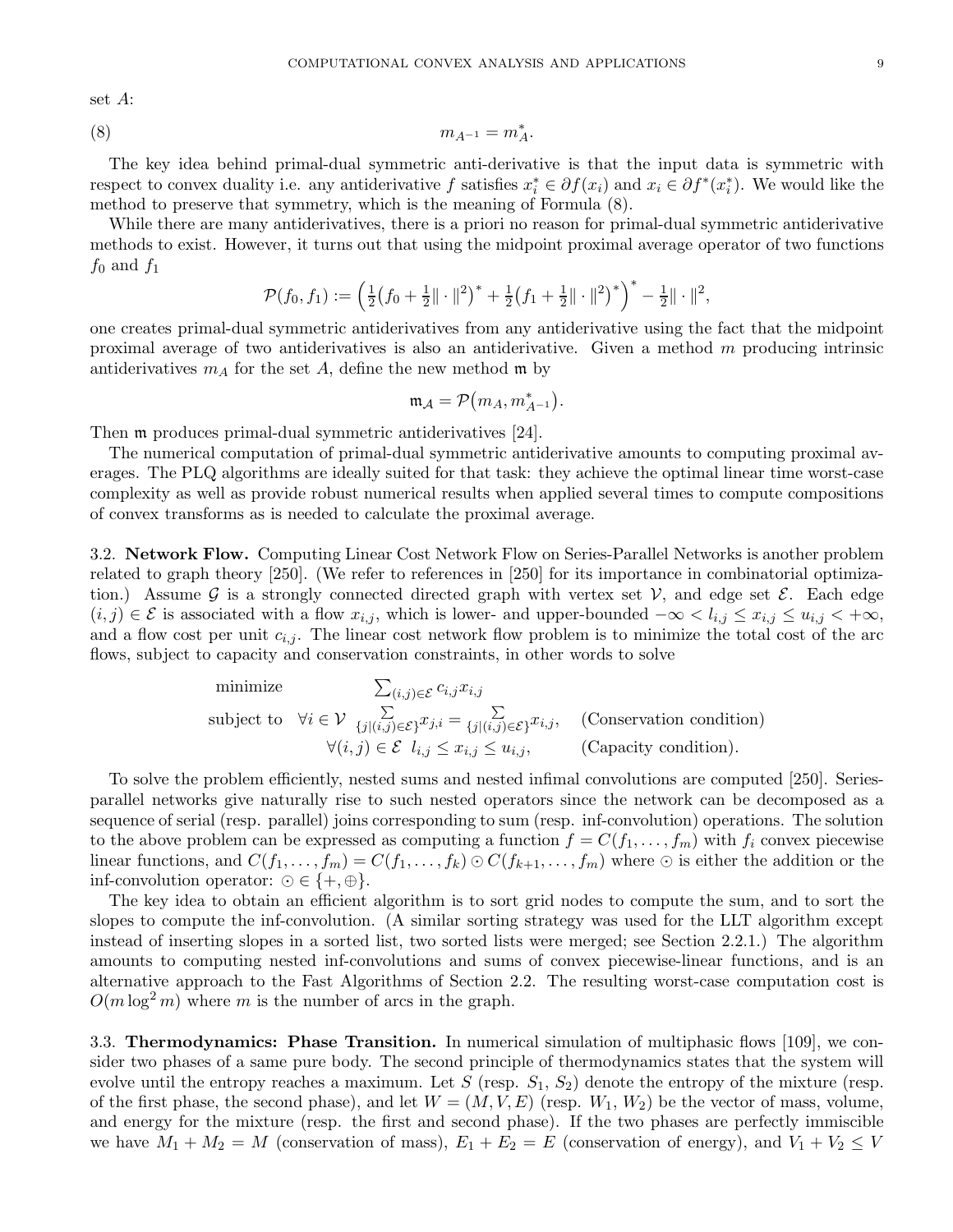(immiscible phases). Moreover, if the pressures of the two fluids are always positive, the volume constraint is saturated:  $V_1 + V_2 = V$ . Therefore, the optimization problem becomes a sup-convolution

$$
S(W) = \max_{W_1 + W_2 = W} S_1(W_1) + S_2(W_2).
$$

Assuming the entropies of the two phases are known, the mixture entropy can be computed numerically using either a fast algorithm or the PLQ algorithms through Formula  $(2)$  since the functions  $S_1$ , and  $S_2$  are concave. As mentioned in [109], such numerical computation is especially useful in the absence of closed form solutions.

Thermodynamics links to Convex Analysis run deeper than the above instance. The study of thermodynamic equilibrium is closely linked to the operation of convexification [217]. Consider the phase equilibrium problem at a point d (phase vector) at constant volume. It corresponds to

$$
\min \{ \sum_{i=1}^{q} \lambda_i E(d^i) \; : \; \sum_{i=1}^{q} \lambda_i d^i = d, \sum_{i=1}^{q} \lambda_i = 1, \lambda_i > 0 \}
$$

where E is a function associated with the Helmholtz free energy,  $d = m/V$ , m is the mole vector:  $m<sup>i</sup> > 0$  is the number of moles of the  $i<sup>th</sup>$  fluid, and V is the volume. To recover the physical phases from the phase vector d, use  $m^i = V_i d^i$ , and  $V_i = \lambda_i V$ . The solution to the optimization problem is the convex envelope of E. (The convex envelope is the largest convex function upper bounded by  $E$ .) When the function  $E$  is smooth (at least  $C^1$ ), at a point d, the optimal solution satisfies  $\nabla E(d^i) = \nabla E(d^j)$  for all i and j, which represents the equality of the chemical potentials, and  $E(d^i) - \langle \nabla E(d^i), d^i \rangle = E(d^j) - \langle \nabla E(d^j), d^j \rangle$ , which expresses the equality of pressure in each phase. The phase equilibrium at constant pressure problem consists in minimizing the Gibbs free energy instead of the Helmholtz free energy. Since the former is obtained as the Legendre transform of the later, Computational Convex Analysis algorithms allow to compute it efficiently as soon as the convex envelope E is calculated. Global minimization of the Gibbs free energy to solve the chemical and phase transition problem was studied in [180].

Another application explored the analysis of the distribution of chemical compounds in the atmosphere. In [147], a measure of roughness is defined, and is further applied in [148]. It consists in smoothing noisy data by rolling a parabola from above, then rolling another parabola from below, and considering the area between the parabolas as the measure of roughness. The efficient computation of the measure is performed with the LLT algorithm. Intuitively, smoothing with a parabola corresponds to computing a Moreau envelope, which is equivalent to computing the Legendre conjugate by Formulas (5)–(6).

3.4. Electrical Networks. The study of a *mechanical system* consisting of two springs in series can be performed by computing the total potential energy of the system, which is the inf-convolution of the potential energy of each spring. Such systems with series and/or parallel strings are similar to electrical networks. In fact, the study of electrical circuits motivated the definition of the parallel addition and parallel subtraction operators, which corresponds to the inf-convolution and deconvolution of quadratic functions. Anderson [6, 7, 8] defined the parallel addition operator, and Mazure [174, 177, 175, 178, 176, 119] studied its properties from a Convex Analysis perspective (some of her results also apply to nonconvex functions). Consider [117, Example IV.2.3.8 p. 165. an electrical circuit is made up of two generalized resistors  $A_1$  and  $A_2$  connected in parallel, and we want to find the equivalent resistor. By Maxwell's variational principle, a given currentvector  $i \in \mathbb{R}^n$  is distributed among the two branches such that the dissipated power  $\langle A_1 i_1, i_1 \rangle + \langle A_2 i_2, i_2 \rangle$  is minimal. So the real current distribution  $i = \overline{i_1} + \overline{i_2}$  satisfies

$$
\langle A_1i_1, i_1 \rangle + \langle A_2i_2, i_2 \rangle = \inf_{i_1+i_2=i} \{ \langle A_1i_1, i_1 \rangle + \langle A_1i_2, i_2 \rangle \}.
$$

When the matrices  $A_1$  and  $A_2$  are positive definite, the solution corresponds to the inf-convolution of two quadratic forms  $f_j(x) = \langle A_j x, x \rangle/2$  for  $j = 1, 2$ . The result  $(f_1 \oplus f_2)$  is the quadratic form associated with  $A_{1,2} := (A_1^{-1} + A_2^{-1})^{-1}$ . All such inf-convolutions can be evaluated numerically efficiently using Computational Convex Analysis algorithms. Similarly, the parallel subtraction, which corresponds to replacing a resistor with an equivalent circuit using two resistors in parallel, can be computed using for example PLQ algorithms.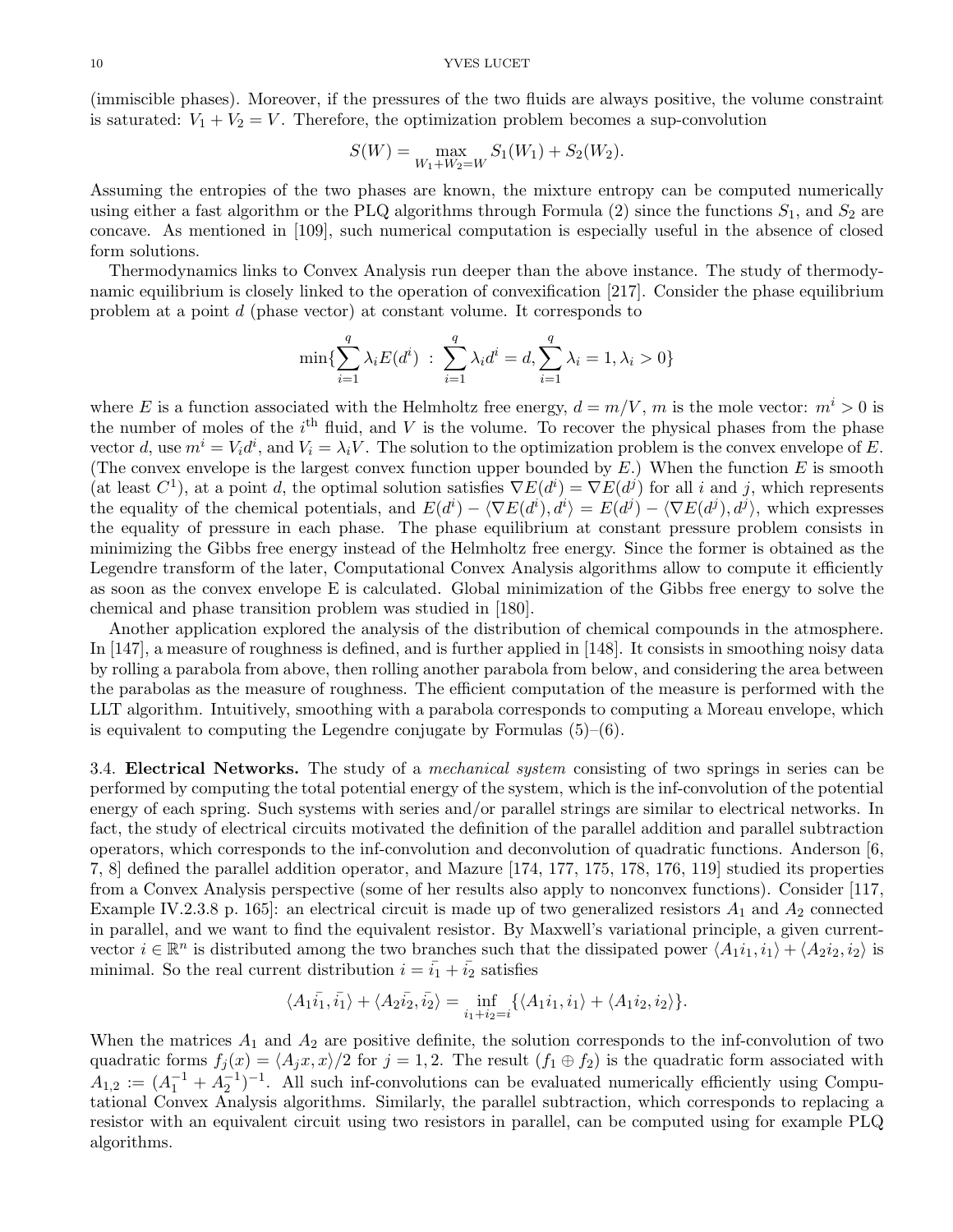While a short history of parallel sum related to electrical networks is provided in the introduction to [10], applications to network connections are explored in [9, 196]. Parallel sum have also found applications in quantum effects [90]. Extensions of the parallel sum have also been considered e.g. the quasi-projection operator [72] defined as  $!(A, B) = 2A(A + B)^{+}B$ , where + denotes the Moore-Penrose inverse, reduces to the harmonic mean  $!(A, B) = 2(A^{-1} + B^{-1})^{-1}$  when A and B are invertible. The parallel addition was also defined as the limit of the sequence  $(x^{-1} + b_n^{-1})^{-1}$  when  $b_n \to b$  in [18], and of the sequence  $((A + \varepsilon I)^{-1} + (B + \varepsilon I)^{-1})^{-1}$  when  $\varepsilon \downarrow 0$  in [140]. A generalization to connections through an axiomatic approach is given in [141] (including an interpretation of series-parallel networks). The relation between the Moore-Penrose generalized inverse of the sum of two matrices and their parallel sum can be found in [85]. The variational characterization using the inf-convolution was investigated in [203] while the parallel sum of k matrices was studies in [245]. (See also [209] for further studies of the parallel sum.) A new regularization process based on parallel addition was studied in [211]. See also [222] for a generalization to monotone operators, and [77, 78] for another generalization. All such generalizations fit into the general framework of Computational Convex Analysis, and as such can benefit from its fast algorithms.

3.5. Robot Navigation. Building from related work on the slope transform [71, 107, 108], the Legendre-Fenchel transform has been investigated to navigate a robot in a 2D space [137]. The LLT algorithm was adapted to handle discrete convex, concave, and nonconvex functions. It was then extended to polygons by splitting a function in several such pieces, and computing its conjugate on each piece. In that context, the key property of the Legendre-Fenchel transform is its ability to detect contact between bodies using slopes. Another important property used in [137] is Formula (2) to reduce inf-convolution of convex functions to Legendre-Fenchel transforms.

While the framework of [137] focuses on piecewise linear functions and polygons and as such relies on results first established for the LLT algorithm, it could be extended to PLQ functions, which would make the addition operator trivial instead of explicitly generating the domain of the conjugate of the sum as the union of the domain of each conjugate. Such extension requires generalizing the PLQ framework to nonconvex functions [248], and considering piecewise quadratic approximation of objects instead of polygon approximations.

Robot navigation has long been performed using distance transforms whose computation is a special case of computing the Moreau envelope (see Section 4.1 below). We refer to [243] for a fast distance transform based heuristic path planning algorithm, and to [110, 111] for robot manipulator path planning. Both build from the work in [129] further developed in [126, 127]. See also the Jarvis' previous work on collision free path planning [128, 125].

Extensions of the original robot navigation problem include covert robotic [172] (move a robot while escaping sentinels' notice), real-time detection and navigation [257], outdoor robot navigation using vision [56], robot exploration with industrial applications [260, 261, 262], and multidimensional alignment [138]. Since all such extensions rely on the computing the distance transform, they can be performed using the Computational Convex Analysis algorithms.

An interesting link between distance transform and Hamilton-Jacobi equations is illustrated in [242], in which the robot path planning problem is solved by considering an Hamilton-Jacobi-Bellman equation instead of computing distance transforms. It is another example of the links between Section 4 and Section 5.

We now turn our attention to applications arising from image science.

## 4. Image Processing, Computer Vision, and Mathematical Morphology

4.1. Image Processing: Distance Transforms. In image processing, distance transforms have been investigated for decades [232, 65] due to their diverse applications (see for example [39, 64, 247, 215] and references therein). For a binary image B defined as an application from  $\{1, \ldots, n\} \times \{1, \ldots, m\}$  to  $\{0, 1\}$ , the distance transform is the mapping that associates B with an  $\{1,\ldots,n\}\times\{1,\ldots,m\}$  array D defined as follow. Assume B has at least one pixel p with  $B[p] = 0$ . For each pixel p in B,  $D[p]$  contains the Euclidean distance to the closest pixel in  $B$  containing the value 0. In practice, to restrict computation to integer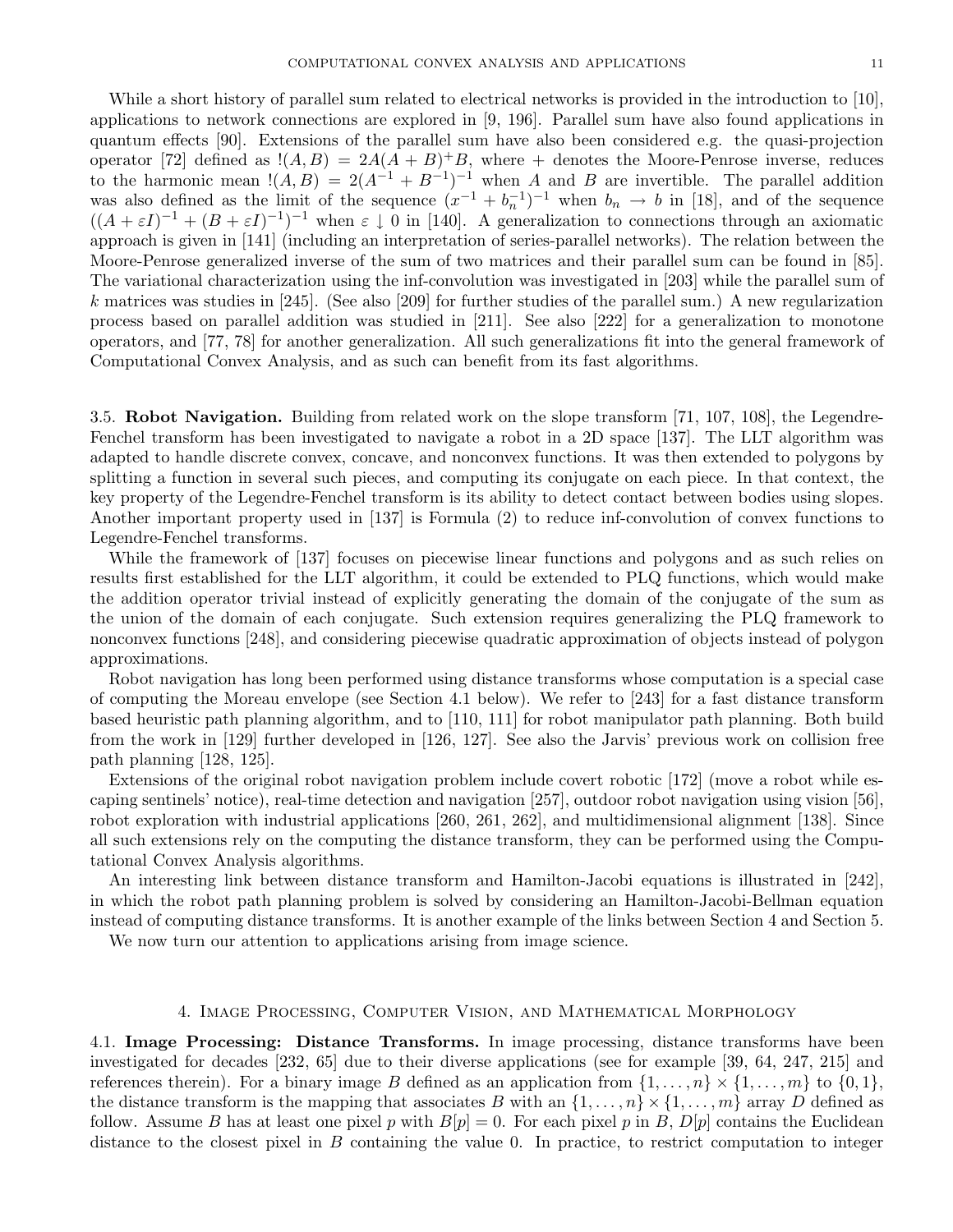arithmetic the distance transform  $D^2$  is computed, for example for

$$
B = \begin{bmatrix} 1 & 1 & 1 & 1 & 1 \\ 1 & 0 & 1 & 1 & 1 \\ 1 & 1 & 1 & 1 & 1 \\ 1 & 1 & 1 & 0 & 1 \\ 1 & 1 & 1 & 1 & 1 \end{bmatrix}, D^{2} = \begin{bmatrix} 2 & 1 & 2 & 5 & 8 \\ 1 & 0 & 1 & 4 & 5 \\ 2 & 1 & 2 & 1 & 2 \\ 5 & 4 & 1 & 0 & 1 \\ 8 & 5 & 2 & 1 & 2 \end{bmatrix}.
$$

Several algorithms [39, 46, 54, 64, 173, 238, 112] were introduced to compute the Euclidean Distance Transform (EDT), and the performance of some of them were recently compared [79]. Recent research focuses on simplifying the algorithms while still achieving linear-time complexity. For example, the fact that the Euclidean distance transform computation is equivalent to computing the lower envelope of quadratic functions was exploited in [70, 69, 81] to achieve a simple linear-time algorithm. Other algorithms based on monotonicity or neighborhood properties also managed to achieve linear complexity [89, 238].

The relationship between the Moreau envelope and the Legendre conjugate was exploited in [162] to reduce the core of the distance transform computation to the LLT algorithm as follow. The squared distance transform is the application  $D^2$  from  $\{1,\ldots,n\} \times \{1,\ldots,m\}$  to the set of non-negative integers defined by

$$
D^{2}(p) = \min_{q \in O} \|p - q\|^{2},
$$

where  $O = \{q; B(q) = 0\}$  is the set of pixels with value 0 in B. Using the indicator function  $I(p) = 0$  if  $B(p) = 0$  and  $+\infty$  otherwise, we find that the square distance transform is the Moreau envelope of I:

$$
D^{2}(p) = \min_{q} [||p - q||^{2} + I(q)].
$$

Hence, distance transform algorithms are particular cases of discrete Moreau envelope algorithms.

Examples of applications based on distance transforms include the morphometry of nerve cross-sections, the registration of Magnetic Resonance images, camera path-planning in virtual endoscopy, and tissue classification in Magnetic Resonance images; see [64].

4.2. Image Processing: Generalized Distance Transforms. We detail two contributions in computer vision and object recognition that rely on efficient algorithms for the generalized distance transform.

4.2.1. Efficient Belief Propagation for Early Vision [83]. Early vision problems such as stereo and image restoration have been solved using Markov Random Field (MRF) models. Since the resulting problems are NP hard, approximation techniques based on graph cuts and belief propagation have been used with high accuracy results in practice. However, both approaches are still computationally expensive especially compared with local methods that are faster but produce poorer results.

A general framework consists of finding a labeling function  $f : p \mapsto f_p$  from the set of pixels P to the set of labels  $\mathcal L$  (labels may correspond to disparities or intensities) by minimizing an energy function

$$
E(f) = \sum_{p \in \mathcal{P}} D_p(f_p) + \sum_{(p,q) \in \mathcal{N}} V(f_p - f_q),
$$

where N is the set of edges in the four-connected image grid graph,  $D_p(f_p)$  is the cost of assigning label  $f_p$ to pixel p (data cost), and  $V(f_p - f_q)$  measures the cost of assigning labels  $f_p$  and  $f_q$  to two neighboring pixels (discontinuity cost).

The max-product belief propagation (BP) algorithm can be used to find a labeling. It is an iterative algorithm that works by passing messages in parallel around the graph. Denoting  $m_{p\to q}^t$  the message that node  $p$  sends to a neighboring node  $q$  at iteration  $t$ , it can be summarized as follow:

- (1) Initialize  $m_{p\to q}^0$  to 0.
- (2) At each iteration  $t$   $(t = 1$  to  $T)$  compute

$$
m_{p \to q}^t(f_q) = \min_{f_p} \left( V(f_p - f_q) + D_p(f_p) + \sum_{s \in \mathcal{N}(p) \setminus q} m_{s \to p}^{t-1}(f_p) \right).
$$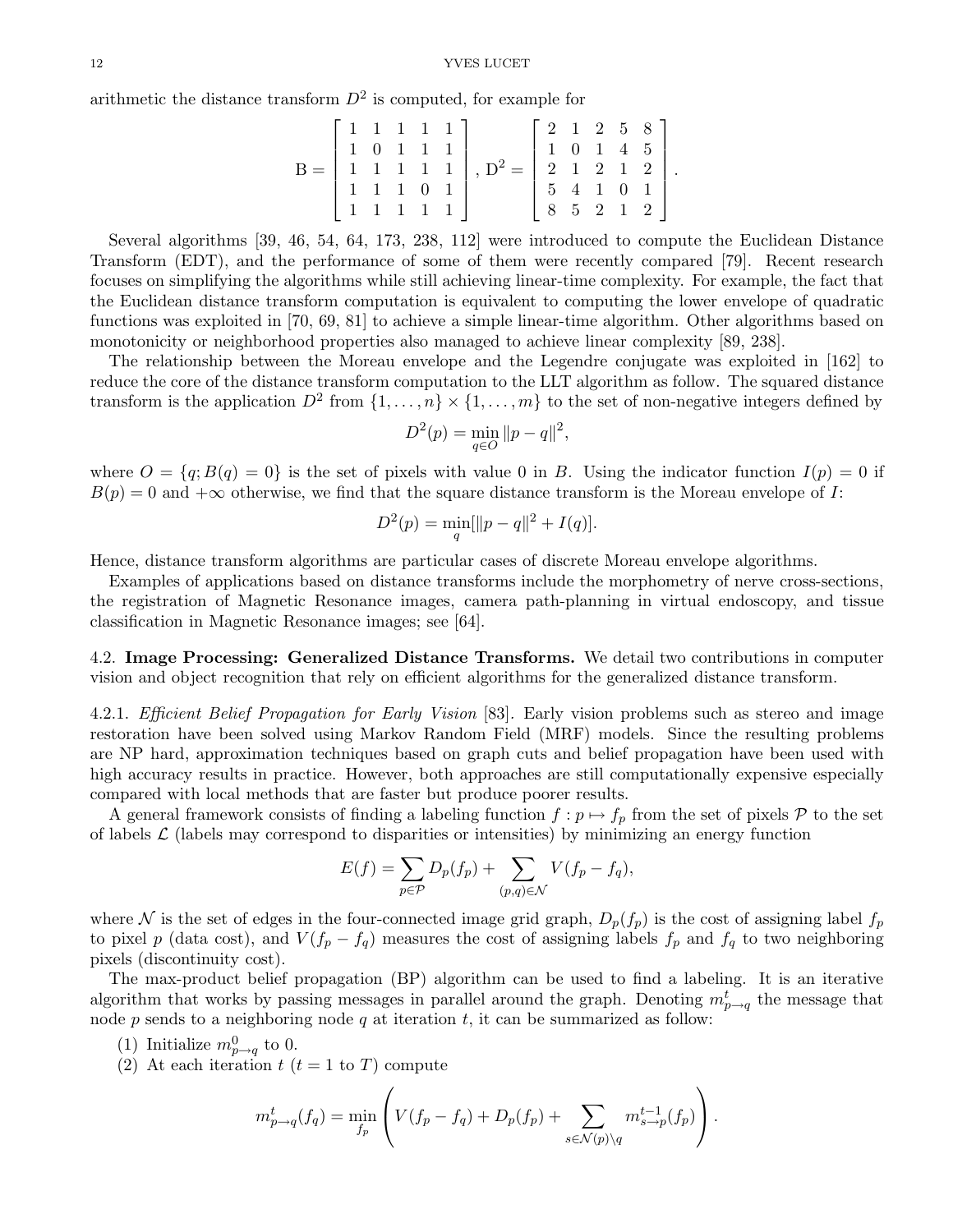(3) After T iterations, compute the belief vector

$$
b_q(f_q) = D_q(f_q) + \sum_{p \in \mathcal{N}(q)} m_{p \to q}^T(f_q).
$$

(4) Finally compute

$$
f_q^* = \operatorname*{Argmin}_{f_q} b_q(f_q).
$$

The key step in the algorithm for our purposes is Step (2). It can be rewritten as

$$
m_{p \to q}^t(f_q) = \min_{f_p} \left( F(f_p) + V(f_p - f_q) \right),
$$

with  $F(f_p)$  gathering all the data for the label  $f_p$ . As such, we are required to compute a min convolution at each iteration. Using a fast algorithm, the quadratic computation cost is reduced to linear thereby reducing the BP algorithm cost of  $O(nk^2T)$  to  $O(nkT)$ , where  $n = |\mathcal{P}|$  is the number of pixels in the image,  $k = |\mathcal{L}|$ is the number of possible labels for each pixel, and  $T$  is the number of iterations.

The above improvement is only valid for specific functions  $V$  corresponding to different models. The Potts model consists of a piecewise constant function  $V(x) = 0$  when  $x = 0$  and d otherwise. A direct approach leads to a linear time algorithm. For the linear model  $V(x) = c|x|$ , and the truncated linear model  $V(x) = min(c|x|, d)$ , the computation is similar to computing a distance transform since it amounts to computing the min convolution with a linear cost. In that case, the min convolution corresponds to the computation of a Pasch-Hausdorff regularization (see Section 1.2). Finally a quadratic model and a truncated quadratic model are equivalent to the computation of Moreau envelope (or Euclidean distance transform) and so be computed in linear time.

More general distances could be used while still keeping a linear cost, e.g., any function  $V$  for which the intersection between two translations of its graph can be computed in constant time results in a linear time algorithm without making any convexity assumption. When convexity is present Formula (2) gives a linear-time algorithm.

4.2.2. Pictorial Structures for Object Recognition [82]. To recognize generic objects in an image, and to learn from example images, an energy function is minimized. It measures the match cost for each part of a pictorial model, and a deformation cost for each pair of connected parts. More precisely, a pictorial model is considered as an undirected graph  $G = (V, E)$  with n parts  $V = \{v_1, \ldots, v_n\}$  defining the vertices, and the links between connected parts defining the edges E. A configuration  $L = (l_1, \ldots, l_n)$ , where each  $l_i$  specifies the location of  $v_i$ , defines an instance of the object. The optimal match is obtained by solving

$$
L^* = \operatorname{Argmin}_{L} \left( \sum_{i=1}^n m_i(l_i) + \sum_{(v_i, v_j) \in E} d_{ij}(l_i, l_j) \right)
$$

where the function  $m_i(l_i)$  measures the degree of mismatch when part  $v_i$  is placed at location  $l_i$  in the image, and  $d_{i,j}(l_i, l_j)$  measures the degree of deformation of the model when part  $v_i$  is placed at location  $l_i$  and part  $v_j$  is placed at location  $l_j$ .

While the minimization for arbitrary graphs  $G = (V, E)$  and arbitrary functions  $m_i$ ,  $d_{ij}$  is NP-hard, special cases can be solved efficiently. In particular, when the graph is a chain, a dynamic programming solution runs in  $O(h^2n)$ , where n is the number of parts of the model and h the number of possible locations of each part. This complexity can be improved when the  $d_{ij}$  are restricted to the Mahalanobis distance between transformed locations

$$
d_{ij}(l_i, l_j) = (T_{ij}(l_i) - T_{ji}(l_j))^T M_{ij}^{-1} T_{ij}(l_i) - T_{ji}(l_j)).
$$

Then a minimization algorithm can be obtained that runs in  $O(h'n)$ , where h' is the number of grid locations in a discretization of the space of transformed locations given by  $T_{ij}$  and  $T_{ji}$ .

More precisely for an acyclic graph  $G = (V, E)$ , pick  $v_r$  an arbitrary node as the root of a tree. Denote by  $d_i$  the depth level of node  $v_i$  (the depth level of  $v_r$  is 0). For any vertex  $v_j \neq v_r$ , the best location given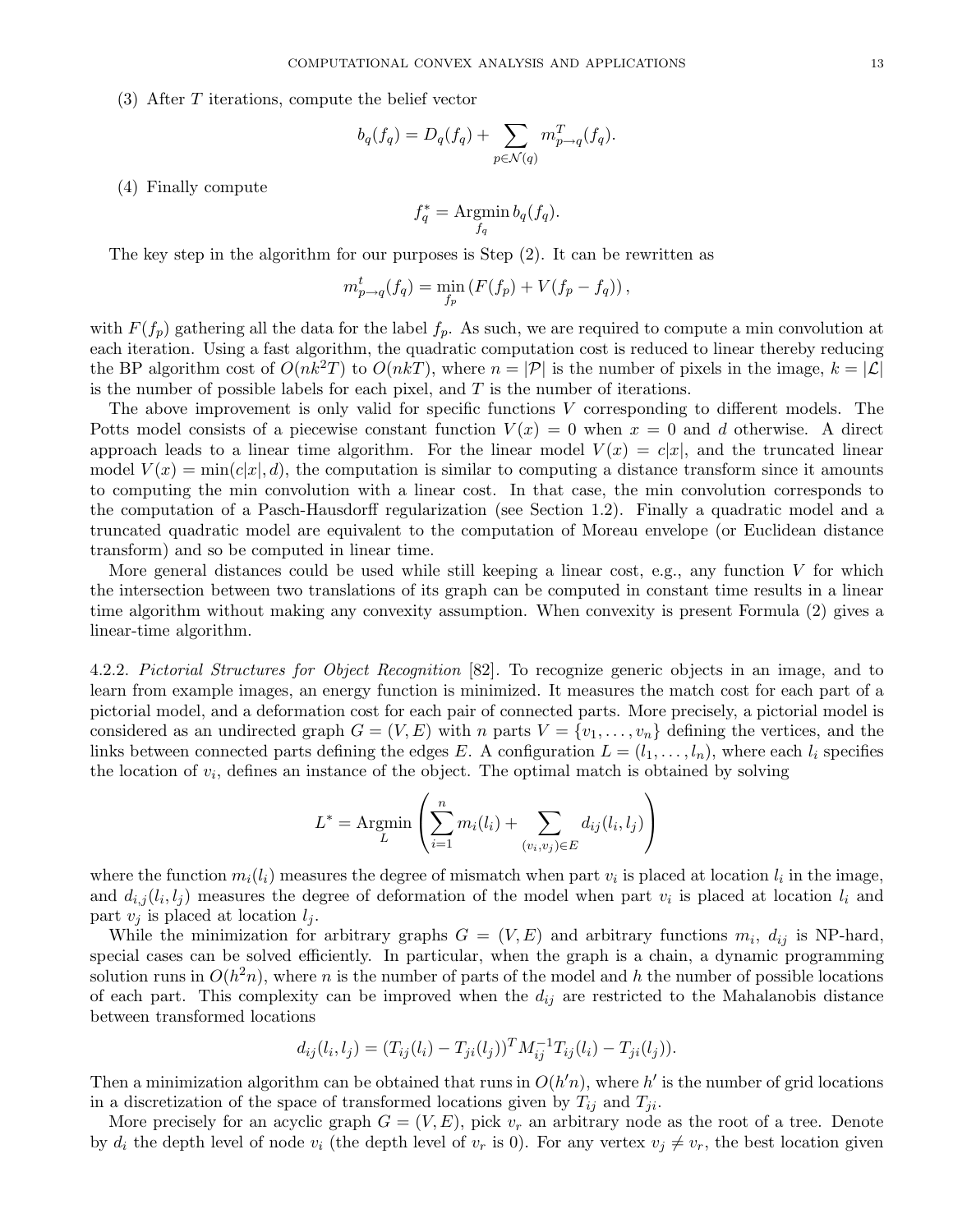a location for its parent  $v_i$  is

$$
B_j(l_i) = \min_{l_j} \left( m_j(l_j) + d_{ij}(l_i, l_j) + \sum_{v_c \in C_j} B_c(l_j) \right),
$$

where  $C_i$  is the set of children of node  $v_i$ . Consequently a dynamic programming approach (computing  $B_i$ from the bottom up and then tracing the solution to get the argmin) gives a  $O(nh^2)$  algorithm. However, using generalized distance transforms from Computational Convex Analysis [81, 162, 164], the computation is reduced to a  $O(nh)$  cost. That improvement makes the difference between an algorithm too costly in practice and one fast enough for applications. (See also [63] for the application of fast algorithms in that context, and [52, 61] for a Convex Analysis point of view.)

4.3. Differential Morphology. Image processing has long been using morphological operators to compute various transformations. The core operators are the dilation and the erosion operators

$$
(f \oplus g)(x)
$$
 = sup<sub>y\in B</sub>[ $f(y) + g(x - y)$ ],  
\n $(f \ominus g)(x)$  = inf<sub>y\in B</sub>[ $f(y) - g(x - y)$ ],

which correspond to the inf-convolution and deconvolution operators of convex analysis. See for instance [251] on the Minkowski addition operators for sets. Composition of these give smoothing filters like the opening  $f \mapsto ((f \ominus g) \oplus g)$  and the closing  $f \mapsto ((f \oplus g) \ominus g)$  operators. From dilation, one can define the morphological gradient, which is important in edge detection for image segmentation. The link between mathematical morphology in image processing, and Convex Analysis was noticed by Maragos in [168] who also noted the connection with partial differential equations like the Hamilton-Jacobi and the Eikonal equation. Moreover, Maragos made the connection with the Legendre-Fenchel transform through the slope transform [167, 107]. He further investigated the relation with PDEs and made the link between distance transforms and PDEs using level set methods [170, 171]; while Lucet [162, 164] took the reverse view of using fast algorithms from Section 2.2 to compute distance transforms. The connection to Hamilton-Jacobi equations was also made in [11, 239], and to the Eikonal equation in [130].

More traditional algorithms to compute dilation and erosion were presented in [255] for binary images, and in [256] in a broader context. Other efficient algorithms for morphological operators were presented in [94] (see also [73, 204]). A technique to compute the erosion using the FFT was presented in [251]. More connection between morphology and Convex Analysis were used in [38] with an explanation of the relationship using the max-plus algebra in [48]. In our context, Computational Convex Analysis provides a common framework for mathematical morphology algorithms.

# 5. Partial Differential Equations

While links between Convex Analysis and Partial Differential Equations (PDE) are well-known, recent work focused on using efficient numerical methods in one field to solve a problem in the other. In this section, we first explain how Convex Analysis helps finding solution to an Hamilton-Jacobi PDE. Conversely, we then explain how efficient PDE solvers help computing a fundamental Convex Analysis transform: the convex envelope.

5.1. Lax-Hopf Formula. The Lax and the Hopf functions are explicit solutions of

$$
\begin{cases} \frac{\partial u}{\partial t} + H(Du) = 0 & \text{in } \mathbb{R}^n \times (0, \infty), \\ u(\cdot, 0) = g(\cdot) & \text{in } \mathbb{R}^n, \end{cases}
$$

when either H or g is convex (where  $Du$  stands for the derivative of u with respect to the space variable x). They are defined as follow.

$$
u_{\text{Lax}}(x,t) = \inf_{y \in \mathbb{R}^n} \sup_{q \in \mathbb{R}^n} [g(x-y) + \langle y, q \rangle - tH(q)] = (g \oplus (tH)^*)(x),
$$
  

$$
u_{\text{Hopf}}(x,t) = \sup_{q \in \mathbb{R}^n} \inf_{y \in \mathbb{R}^n} [g(x-y) + \langle y, q \rangle - tH(q)] = (g^* + tH)^*(x).
$$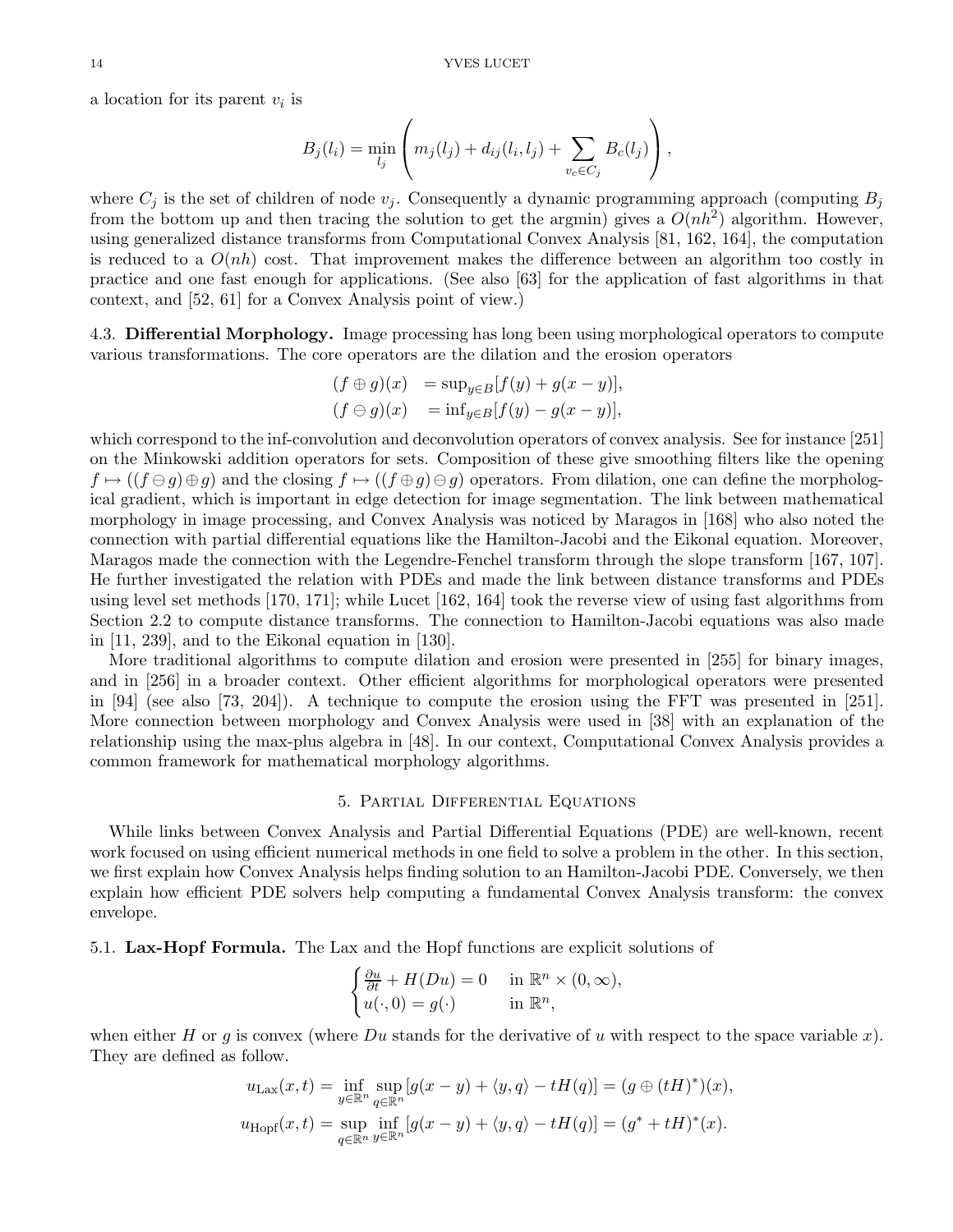The study of their properties using tools from Convex Analysis was performed in [122] (see also [123]). The formulas were extended further in [231]. The extension to quasiconvex functions was performed in [20] while Bardi et al. [19] considered the nonconvex nonconcave case. The use of fast algorithms to compute the solutions numerically was investigated in [62]. Considering there are numerous results on Hamilton-Jacobi-Bellman equations, we refer to [122] for an introduction from the point of view of Convex Analysis.

While the Hopf function can be computed in linear time as several conjugates, none of the current algorithms allows the computation of the inf-convolution in linear time. (We cannot use Formula (2) since the function  $u_0$  is not assumed convex.) A nonlinear-time algorithm was proposed in [62] but it does not scale well with the dimension. Another better than brute force (subquadratic) general inf-convolution algorithm was investigated in [44].

The FLT and the faster LLT algorithms have also been used in efficient numerical simulations of the Burgers equation. For example, in [252] an adhesion model is investigated and numerical simulations (using the FLT) are performed to compare theories on mass distribution in the universe. The tools used are the Fenchel conjugate, the convex envelope, and other Convex Analysis arguments. The same algorithm is key to numerous numerical simulations for the Burgers' equation [15, 28, 87, 88, 103, 104, 205].

5.2. Convexification. For a locally bounded function  $u_0 : \mathbb{R}^N \to \mathbb{R}$ , the system

$$
\begin{cases} \frac{\partial u}{\partial t} = \sqrt{1 + ||Du||^2} F(Du, D^2 u) & \text{for } (t, x) \in (0, \infty) \times \mathbb{R}^N, \\ u(0, x) = u_0(x) & \text{for } x \in \mathbb{R}^N, \end{cases}
$$

models the motion of the graph of the solution  $u(t, \cdot)$  in the normal direction at each point, with speed  $F(Du, D^2u)$ . Using  $F(Du, D^2u) = min(0, \lambda_{min}(D^2u))$ , where  $\lambda_{min}$  denotes the smallest eigenvalue of  $D^2u$ , and assuming that  $u_0$  defined on the closure of a convex open bounded set  $\Omega$  is lsc on the closure of  $\Omega$  and continuous on the boundary of  $\Omega$ , the (unique viscosity) solution  $u(t, \cdot)$  converges to the convex envelope of  $u_0$  when  $t \to \infty$  (see [253]). While finite difference methods were used to compute the convex hull, the reverse could also be done: using computational geometry algorithms to compute the solution to the partial differential equation above.

More recently, the convex envelope was found to be the solution of a nonlinear obstacle problem. The convex envelope u of the function  $g: \mathbb{R}^n \to \mathbb{R}$  is a viscosity solution of

$$
\max(u(x) - g(x), -\lambda_1[u](x)) = 0,
$$

where  $\lambda_1[u](x)$  is the smallest eigenvalue of the Hessian  $D^2u(x)$  [208]. That formulation was further studied in [207] to obtain a PDE-based numerical algorithm to compute the convex envelope. The above equation offers the following advantage over a direct computation of the convex envelope: it provides a local characterization in contrast to the global nature of the convex envelope, it can provide a certificate that a given function is the convex envelope, and it allows the definition of approximate solutions.

The convex envelope of  $f$  is also the solution of

$$
\min \int_{[a,b]} \sqrt{1 + \dot{u}^2(s)} ds
$$

under the constraints  $u \in W^{1,1}[a,b]$  (the Sobolev space),  $u \leq f$  on  $[a,b]$ ,  $u(a) = f(a)$ , and  $u(b) = f(b)$ . (Minimizing that equation is the same as minimizing the curve length (length of the epigraph boundary) of u.) The problem can then be discretized and, assuming the initial function  $u$  is upper semicontinuous (usc) on  $[a, b]$ , its solution converges uniformly to the convex envelope [131].

In [47], the convex envelope of a function  $\varphi$  is computed as the solution to the problem

$$
\varphi^{**}(\alpha) = \inf_{v \in W_0^{1,\infty}(\Omega)} \frac{1}{|\Omega|} \int_{\Omega} \varphi(\alpha + \nabla v(x)) dx,
$$

while the convex envelope of a function f is approximated in  $[113]$  as the solution of

$$
\min \frac{1}{2} \int_{\Omega} (u - f)^2
$$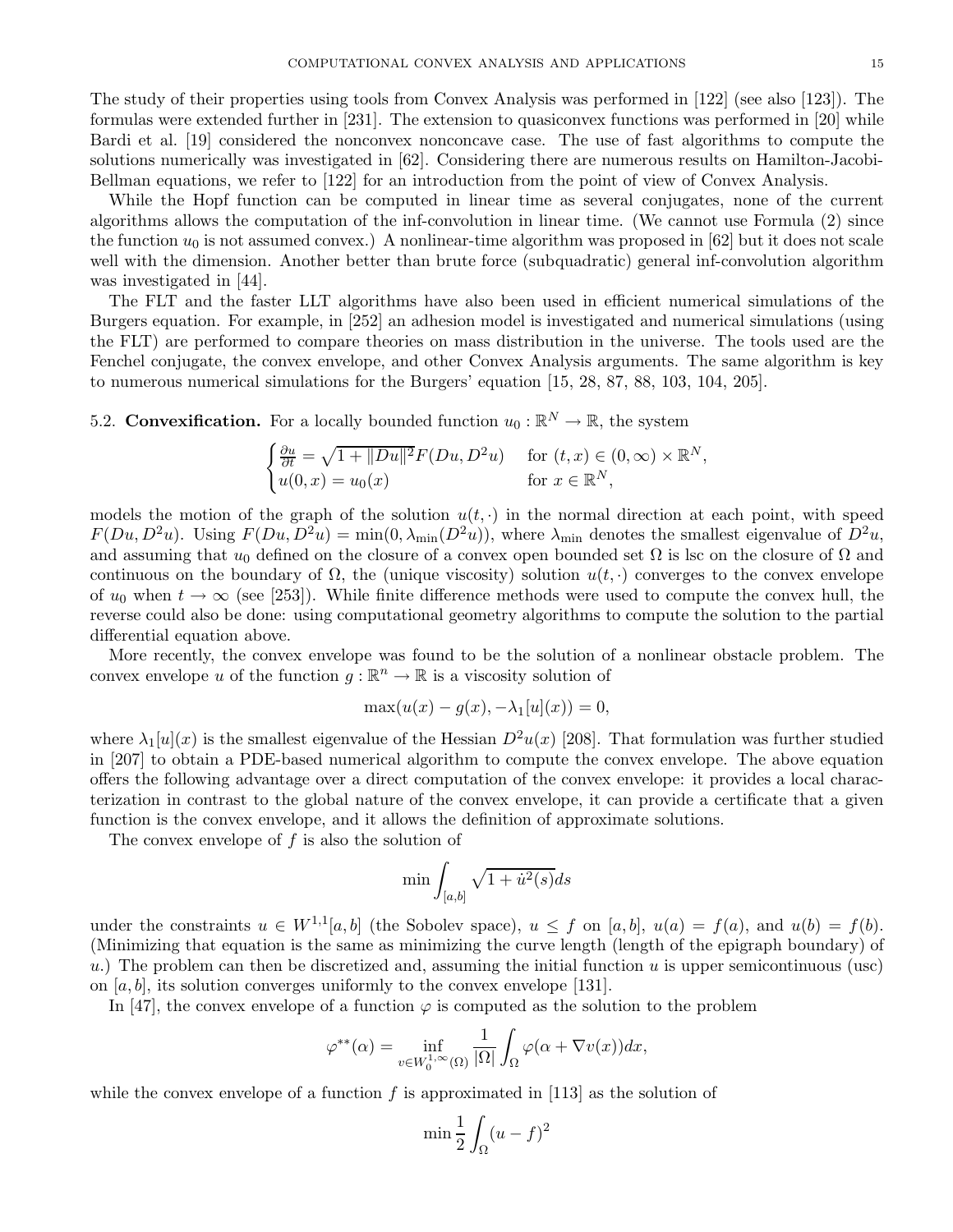with the constraints  $u \in BV^2(\Omega)$ ,  $u = \hat{f}$  on  $\partial\Omega$ , and  $u \leq f$  on  $\Omega$ . ( $BV^2$  is the space of bounded second variation, and  $\hat{f}$  is the set of Dirichlet data on  $\partial\Omega$ , which is assumed known a priori.)

Other recent work on computing the convex envelope has focused on polynomials for which the computation of the convex envelope can be transformed into a minimization problem on a set of probability measures [184]. The later can be reduced to a semidefinite programming problem corresponding to the Hamiltonian of a convex formulation of the problem. See also [185] for another application of the method of moments and its relation with the convex envelope.

PDE have also been used for global optimization through a smoothing method linked with the convex envelope. More precisely, a cost function  $f$  of an unconstrained global optimization problem is smoothed with a function  $u : [0, T) \times \mathbb{R}^n \to \mathbb{R}$  satisfying

$$
\frac{\partial u}{\partial t}(t,x) = \Delta u(t,x) - \max(0,\Delta u(t,x)),
$$

with  $0 < t < T$  and  $u(0, \cdot) = f(\Delta u)$  denotes the Laplacian of u with respect to x). It can be shown that the convex envelope of a solution  $u(t, \cdot)$  is the convex envelope of f. Using the fact that global minima of the convex envelope are the same as the original function, an algorithm is devised to compute the global minimum [145].

Finally, we mention an area where Convex Analysis techniques have benefited PDEs. N. Ghoussoub recently introduced the theory of anti-selfdual Lagrangians to prove new variational principles of dynamical systems [91, 92, 93]. The foundation of anti-selfdual Lagrangian is Convex Analysis: Fenchel conjugate, Fenchel inequality, and the convex subdifferential. It will be interesting to see if Computational Convex Analysis algorithms contribute to solving numerically these dynamical systems.

5.3. Interface Propagation. The search for numerical methods to solve Hamilton-Jacobi equations has given rise to very efficient numerical schemes to compute curve evolutions and interface propagations. The Fast Marching method, the Level Set method, and the Fast Sweeping method are examples of such methods with a wide range of applications [235] (see also [249] for the application of level set methods to image science). In our context, these methods have been considered to compute distance transforms in image processing, which are a particular case of Moreau envelope. They could also be used to compute the convex envelope. Note that the main advantage of such methods is not the speed of computation, since they are outperformed by computational geometry and fast algorithms, but their potential ability to build a nonuniform grid on which the convex envelope is approximated.

Moreover, recent investigation into the fast sweeping methods for static Hamilton-Jacobi equations require the computation of the Legendre transform [132], which is performed symbolically or numerically using the fast transform algorithms. The Fenchel conjugate allows the transformation of the evolutive Hamilton-Jacobi equation of the first order into a Bellman equation with a finite horizon control problem [80]. The Hamiltonian can then be computed using the fast algorithms. Both articles refer to the original Fast Legendre Transform algorithm, which has since been superceded by the Linear-time Legendre Transform algorithm.

### 6. Multifractal Analysis, Network Communication, and Extremal Algebra

6.1. Multifractal Analysis. Fractal processes have allowed significant advances in a variety of fields, e.g. turbulence theory [237], stock market modeling, image processing, medical data, geophysics, network modelings [37, 225] (and in particular TCP traffic [156]), computer worms in network [55], analysis of paleoclimatic records [133], Blast furnace [121], etc. (see also references in [223]). Multifractal analysis describes the singularities (points where the function is nonsmooth) of a signal locally via the Hölder exponent, and globally via the large deviation multifractal spectrum  $f(a)$  which estimates the exponential speed of decay of the probability to encounter a singularity equal to a at resolution n, when n tends to infinity.

To provide a global analysis of a univariate function  $Y(t)$ , called a fractal process, we use the concept of box-dimension (see [223] for details). Introduce

$$
h_k^{(n)} := -\frac{1}{n} \log_2 \sup \{ |Y(s) - Y(t)| \; : \; (k-1)2^{-n} \le s \le t \le (k+2)2^{-n} \}
$$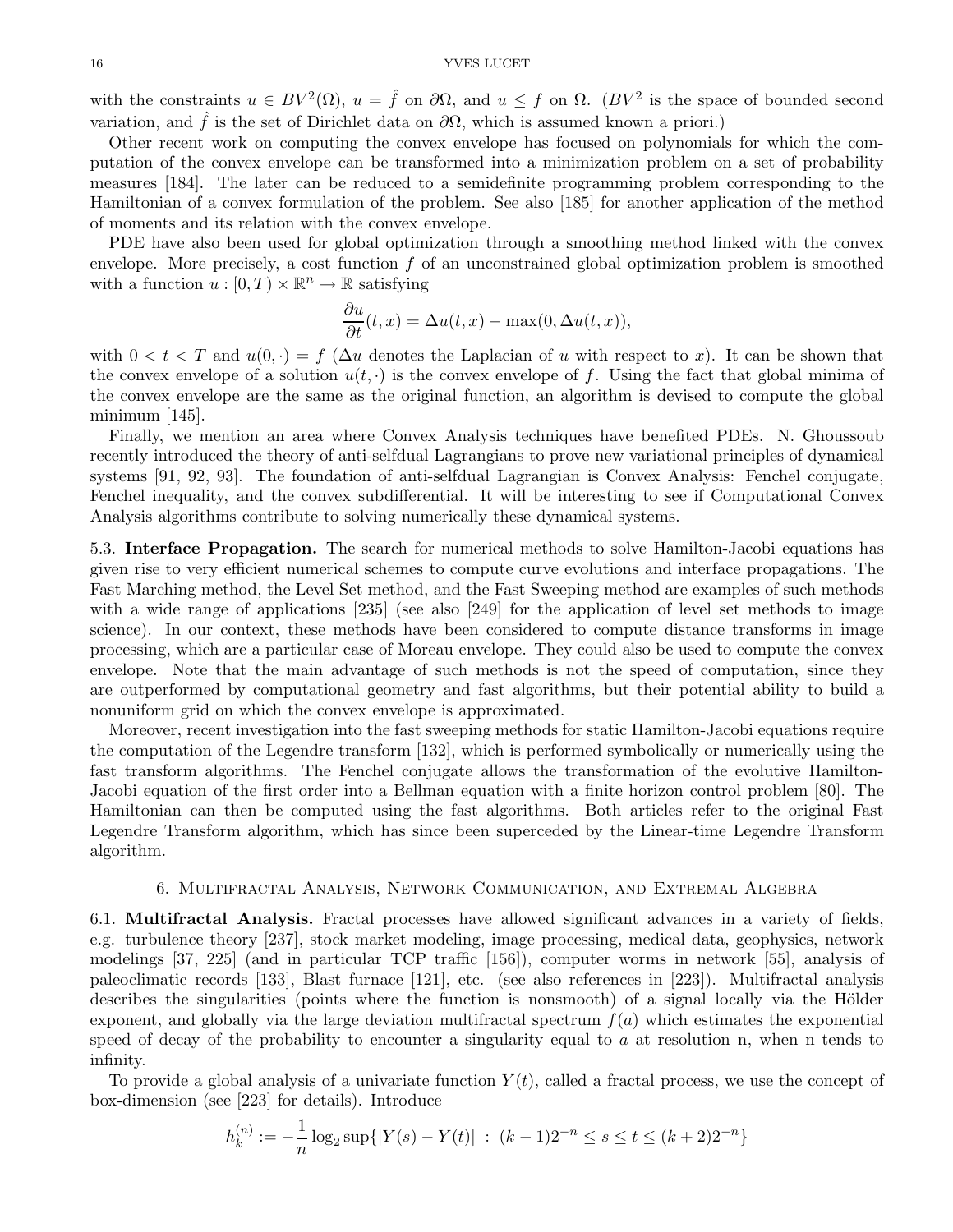to define the grain multifractal spectrum as

$$
f(a) := \lim_{\epsilon \to 0} \limsup_{n \to \infty} \frac{\log N^{(n)}(a, \epsilon)}{n \log 2}, \text{ where } N^{(n)}(a, \epsilon) = \# \{k \; : \; |h_k^{(n)} - a| < \epsilon\}.
$$

Using Large Deviation Principles, we can interpret the coarse spectrum f by studying the partition function

$$
\tau_h(q) := \liminf_{n \to \infty} \frac{\log S_n^{(n)}(q)}{-n \log 2} \text{ where } S_n^{(n)}(q) := \sum_{k=0}^{2^n - 1} 2^{-nq h_k^{(n)}},
$$

defined for all  $q \in \mathbb{R}$ . Under the appropriate assumptions, one can prove that  $\tau_h$  is the (concave) Legendre-Fenchel transform of  $f$ :

$$
\tau_h(q) = f^*(q) := \inf_a (qa - f(a)).
$$

(Properties of the Legendre conjugate of interest to multifractal analysis are introduced in [224].)

In practice, to compute f it is simpler to evaluate  $\tau_h$  and then compute its conjugate using one of the Computational Convex Analysis algorithms. To facilitate such computation, a fast Legendre-Fenchel transform algorithm is included in the multifractal analysis toolbox FracLab [86].

Using multifractal analysis, the detection of artificial objects within natural environments was studied by noting that artificial objects have a wider Legendre spectrum than natural ones. Hence, a given image is subdivided into several subareas for which the Legendre spectrum is computed. The results are then compared to locate any artificial object [50]. (While fast algorithms can be used to compute the Legendre spectrum, the authors of [50] used a combination of numerical summations and limits coupled with the explicit Legendre conjugate formula for the function considered.)

6.2. Network Communication. The single output function  $y(k)$  of a simple communication network with a single input function  $x(k)$  is computed as the infimal convolution  $y = (h \oplus x)$  of the input with the response characteristic function h, which is network and protocol dependent  $[120]$ . The goal is to recover the response characteristic by deconvolution:  $h = (y \ominus x)$ . Since the functions may not be convex, the Legendre transform is extended to handle nonconvex/nonconcave data as the set-valued slope transform

$$
\mathcal{L}[x(u^*)](s) = \{x(u^*) - su^* \mid s = \frac{dx}{du}(u^*)\},\
$$

Then specialized computations are performed to evaluate the deconvolution operation associated with the slope transform. Note that the formulation of the extended Legendre transform is close to the parametric Legendre transform algorithm introduced and studied in [118]. Moreover, the recently extended PLQ algorithms allow computing with nonconvex functions [248] thereby opening the door to the efficient numerical computation of the Legendre transform. Another possibility is to use a general inf-convolution algorithm for nonconvex functions [44].

In a more general setting, the TCP protocol is covered by a theory of deterministic queuing systems found in computer networks called Network calculus [16]. It is the equivalent of system theory for which the usual  $(\mathbb{R}, +, \cdot)$  algebra has been replaced with the commutative dioid  $(\mathbb{R} \cup \{+\infty\}, \min, +)$ . The usual convolution operation now becomes the inf-convolution (called min-plus convolution), its dual the deconvolution (called min-plus deconvolution), while the equivalent of the Fourier transform is the Fenchel conjugate [146]. While some authors have noted the connection between Network calculus and Convex Analysis, it does not appear that the full power of Convex Analysis, e.g. support functions and subadditive functions [117], has been fully exploited yet.

The foundation of network calculus are the min-plus convolution (inf-convolution) and the min-plus deconvolution [84]

$$
(f \oplus g)(t) = \inf_{u} f(t - u) + g(u), \ \ (f \ominus g)(t) = \sup_{u} f(t + u) - g(u), \text{ with } t \ge u \ge 0, u \ge 0.
$$

Then relevant network entities e.g. arrival curves  $\alpha(t)$ , and service curves  $\beta(t)$  can be computed. For example, the service curve  $\beta(t)$  of the *concatenation* of n service elements with service curves  $\beta_i(t)$  is  $\beta(t) = \bigoplus_{i=1}^n \beta_i(t)$ ; a service element  $\beta(t)$  with input bounded by  $\alpha(t)$  admits a bound on its output  $\alpha'(t)$ given by  $\alpha' = (\alpha \ominus \beta)$ . Of course, all the numerical computation of the inf-convolution, and deconvolution can be achieved with Computational Convex Analysis algorithms.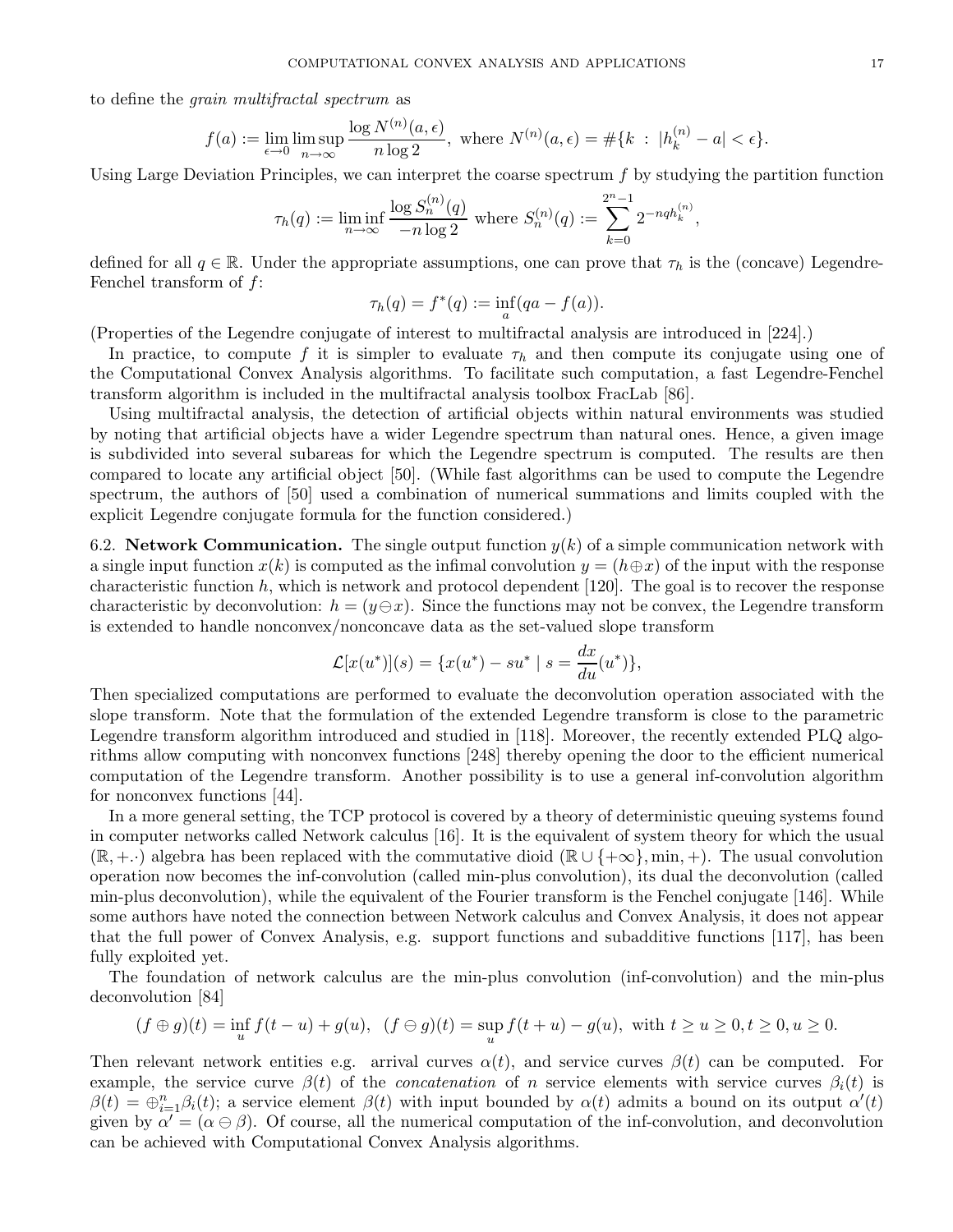Diving deeper in min-plus algebra, one finds that eigenfunctions with respect to min-plus deconvolution are the affine functions admitting the Fenchel conjugate as eigenvalue. In fact, the Fenchel conjugate transforms inf-convolutions in additions and deconvolutions in subtractions. As such it becomes very advantageous to work in the Legendre domain. In addition, Fenchel's duality Theorem gives upper bounds on network entities [84].

6.3. Max-Plus, Tropical, Idempotent, and Extremal Algebras. A further generalization of Network Calculus is provided by replacing the usual arithmetic operations with new operations satisfying the idempotent property. Important semi-rings are the max-plus  $\mathbb{R}_{\text{max}} := (\mathbb{R} \cup \{-\infty\}, \text{max}, +)$ , and the min-plus  $\mathbb{R}_{\text{min}} := (\mathbb{R} \cup \{+\infty\}, \min, +)$  algebras, although many other semi-rings have been studied, which have strong relation to convex operators e.g.  $(C, \oplus, \odot)$  where C is the set of all convex compact subsets of  $\mathbb{R}^d$  equiped with the Minkowski operations:  $A \oplus B = \text{co}(A \cup B)$  is the convex hull of the union, and  $A \odot B = \{x : x = a + b, \text{ where } a \in A, b \in B\}.$  The new addition  $\oplus$  is idempotent: for all  $x, x \oplus x = x$ . Note that the terminology varies: idempotent semi-rings are sometimes called tropical semi-rings, idempotent semi-fields, minimax algebras, or extremal algebras.

The max-plus and min-plus idempotent semi-rings can be seen as the limit of the usual algebra under various transforms, e.g.  $u \oplus_h v = h \ln(\exp(u/h) + \exp(v/h))$  gives  $u \oplus_h v \to \max(u, v)$  as  $h \to 0$ . The passage from  $\mathbb R$  to  $\mathbb{R}_{\text{max}}$  (or min) is sometimes called the Maslov dequantization or Cole-Hopf transformation [157]. In the max-plus (and min-plus) algebra, the role of the Fourier transform and the convolution operators are played by the Legendre-Fenchel transform and the inf-convolution operator.

More result on idempotent calculus, in particular with links to Hamilton-Jacobi equations, can be found in [68, 67]. We refer to the recent survey [157] for more information and further references, and to [17] (especially Section 9.4) for an introduction in the context of discrete event systems (see also the introduction to a nonlinear theory for discrete event systems based on Max-plus algebra in [101, 102]).

The area of application of idempotent semi-rings is wide ranging: discrete mathematics, computer science, computer languages, linguistic problems, finite automata, optimization problems on graphs, discrete event systems and Petri nets, stochastic systems, evaluation of computer performance, computational problems, mathematical economics, etc. See references in [157]. Specific research has also focused on car-traffic laws [158, 159].

Many equivalent results from the usual algebra have been obtained, sometimes simplified due to the idempotent property. Numerous concepts have been investigated: the equivalent of the Riemann sum allows one to define a corresponding measure theory, while abstract convex sets have given rise to global algorithms for Lipschitz functions by extending the cutting plane algorithm [29]. A strong motivation to study such semi-rings comes from the fact that some nonlinear equations in the regular algebra become linear in the idempotent semi-ring, e.g. the Hamilton-Jacobi equation is linear over  $\mathbb{R}_{\text{max}}$ . An abstract linear algebra theory has been studied within which the properties of the Legendre-Fenchel transform allow to hugely reduce the cost of computation for Hamilton-Jacobi equations [179]. More recent work has focused on geometry properties like convexity [60]. Algorithms also have their counterpart, and generic implementations over abstract semi-rings have been studied, while generalized linear algebra methods like the Jacobi Gauss-Seidel, and Gauss-Jordan method correspond to path-finding problems [51]. More details on semi-rings can be found in the monographs [95, 97, 98] while [99] gives an historical perspective with precise naming of the various semi-rings.

In the context of Computational Convex Analysis, the fact that the counterpart to the Fourier transform is the Legendre-Fenchel transform strongly highlights the importance of the fast algorithms of Section 2.2, especially the LLT which can be seen as a counterpart to the FFT. The huge importance of the Fourier transform in signal analysis is directly translated into the critical importance of the Legendre-Fenchel transform in Convex Analysis and Optimization. The link between the Fourier, Legendre, and Cramer transform was studied in [48] making a connection between linear and morphological system theory, the later been seen as linear system theory in the max-plus algebra. Connection between the Fourier Transform and the Fenchel conjugate were also made in [166].

One original motivation to introduce the maximum transform was to transform inf-convolution into addition [31] with a view toward applications in resource allocation [134]. It was later applied to nonlinear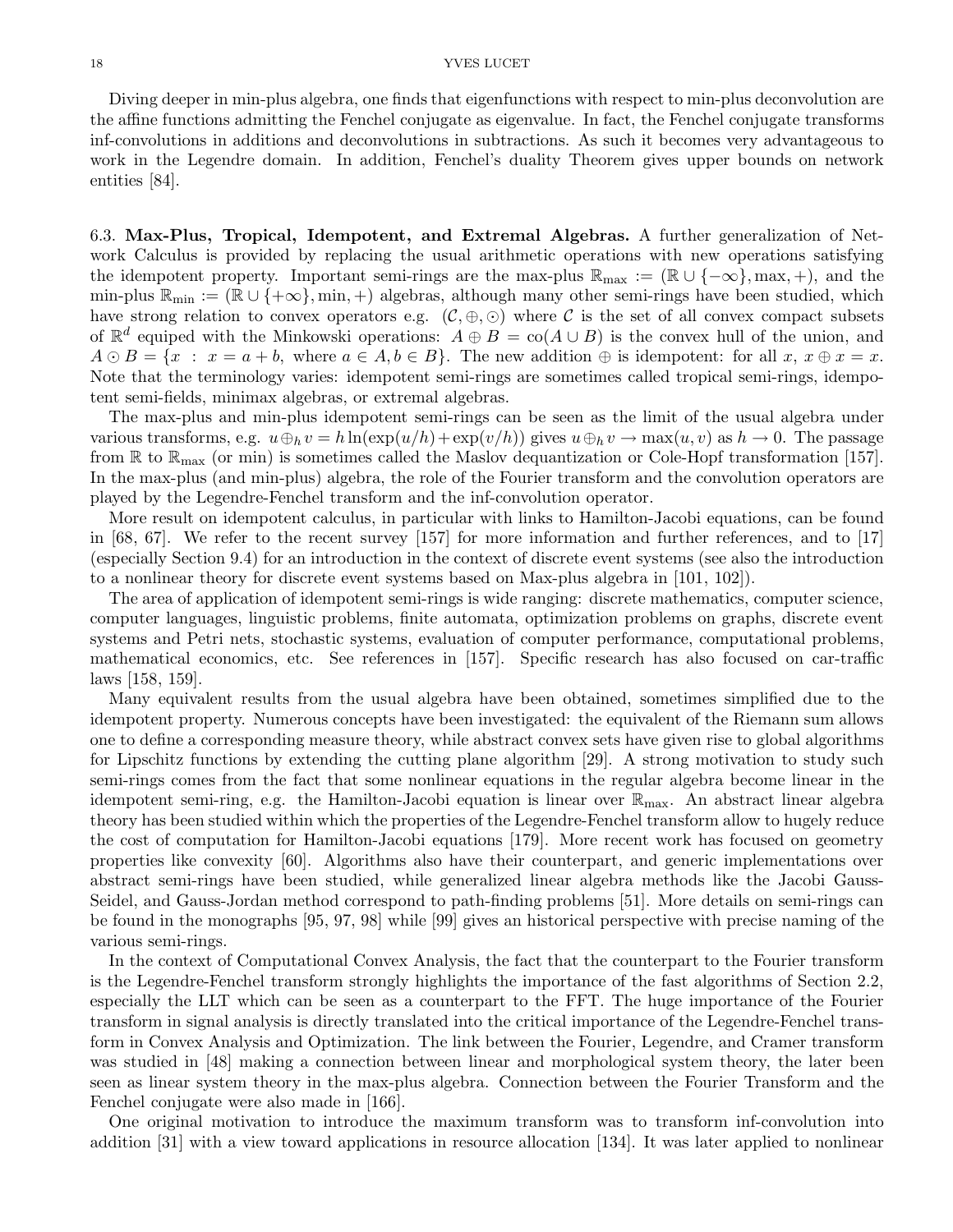knapsack problems for which Formula (2) mitigated the curse of dimensionality [202]. Computational Convex Analysis provides the algorithmic framework to compute efficiently in these algebras.

### 7. Additional Applications

While additional applications can be found in the literature [241], let us emphasize a few more fields. Economics has long been using convex analysis tools. Consider the following simple economic example: a person buys quantities of a product from two manufacturers, with prices depending on the quantities bought. Minimizing the total cost amounts to computing the inf-convolution of the costs. The general dynamic programming (DP) model for linear transition benefits from conjugate duality, which reduces the curse of dimensionality by reformulating the problem as a recursive sequence of inf-convolutions, and computing its dual in which inf-convolutions are reduced to additions [135]. Similarly a general discrete resource allocation problem reduces to a sequence of inf-convolutions, which in the dual becomes a sequence of additions [136]. Note that the reduction of inf-convolution to addition was already noted in [32].

7.1. Morphology Neural Networks. Morphology Neural Networks is another field benefiting from nonstandard algebra. In a classical neural net, each node combines information by multiplying output values  $x_i$ and corresponding weights  $\lambda_i$ , and summing:  $y = \sum_i \lambda_i x_i$ . However, in a morphology neural net, values and corresponding weights are added, and then the maximum value is taken:  $y = \max_i \lambda_i + x_i$ . The result can be computed using inf-convolution algorithms. Morphology neural networks arose from applications in image processing, which is not surprising considering the relation between classical dilation and erosion operators in image processing and the  $\mathbb{R}_{\text{max}}$  algebra. Of course, erosion and dilation corresponds to deconvolution and infconvolution in convex analysis, see Section 4.3.

We refer to [66] for an introduction to morphology neural networks with some initial applications, and to [227] for another introduction with a computation of the capabilities of such neural network. While Computational Convex Analysis algorithms provide efficient numerical tools to accelerate calculations at each node of the neural network, their systematic application in that context has not been studied yet.

7.2. Medical imaging. Many image reconstruction methods rely on the Radon transform to reconstruct an image. Then the problem of detecting singularities (discontinuities between adjacent pixels e.g. an edge in a picture) in the image becomes important since those correspond to a crack in a solid e.g. an aircraft wing or an engine, or a rupture in a tissue in medical diagnosis. It turns out that the singularities of the radon transform of a function f are related to the singularities of the function f through the Legendre transform [219]: if a curve S is the graph of a smooth function  $y = g(x)$ , then the dual curve  $S^*$  in the appropriate coordinates  $(\beta, q)$  is the graph of the function  $q = h(\beta)$ , where  $h = L(g)$  is the Legendre transform of g, whichis defined when the gradient is invertible by

$$
L(f)(s) := \langle s, \nabla^{-1} f(s) \rangle - f(\nabla^{-1} f(s)).
$$

It coincides with the Legendre-Fenchel transform when in addition the function f is convex. When the gradient is not invertible, the Legendre transform may be multi-valued, and it has been generalized accordingly (see [219, Definition 1], the slope transform [71, 108, 167] and references therein).

While the computation of the Legendre transform may be ill-posed, this is not the case for the Legendre-Fenchel transform, see [219, Section 4.3] which also lists various methods to compute the Legendre transform numerically (at a single point contrary to the fast algorithms of Section 2.2). The stable computation of the generalized Legendre transform is investigated in [218] (see also [220, 259] for further results on that topic).

The computational convex analysis algorithms allow the visualization of the Legendre transform. More work is needed to compare their efficiency with current approaches in medical imaging. Especially relevant is the extension of PLQ algorithms to two variable functions, which would allow the fast detection of singular points.

The problem is generalized in  $[221]$ , which considers the X-ray transform of a function f as the function which associates to each straight line l in  $\mathbb{R}^3$ , the integral of f over l with respect to the Lebesgue measure on l. The Radon transform uses planes in  $\mathbb{R}^3$  instead of straight lines. The general case involves considering linear subspaces of arbitrary dimensions. As already mentioned, the main application of such investigation is computerized tomography when one looks for boundary of bones, or for holes in solids.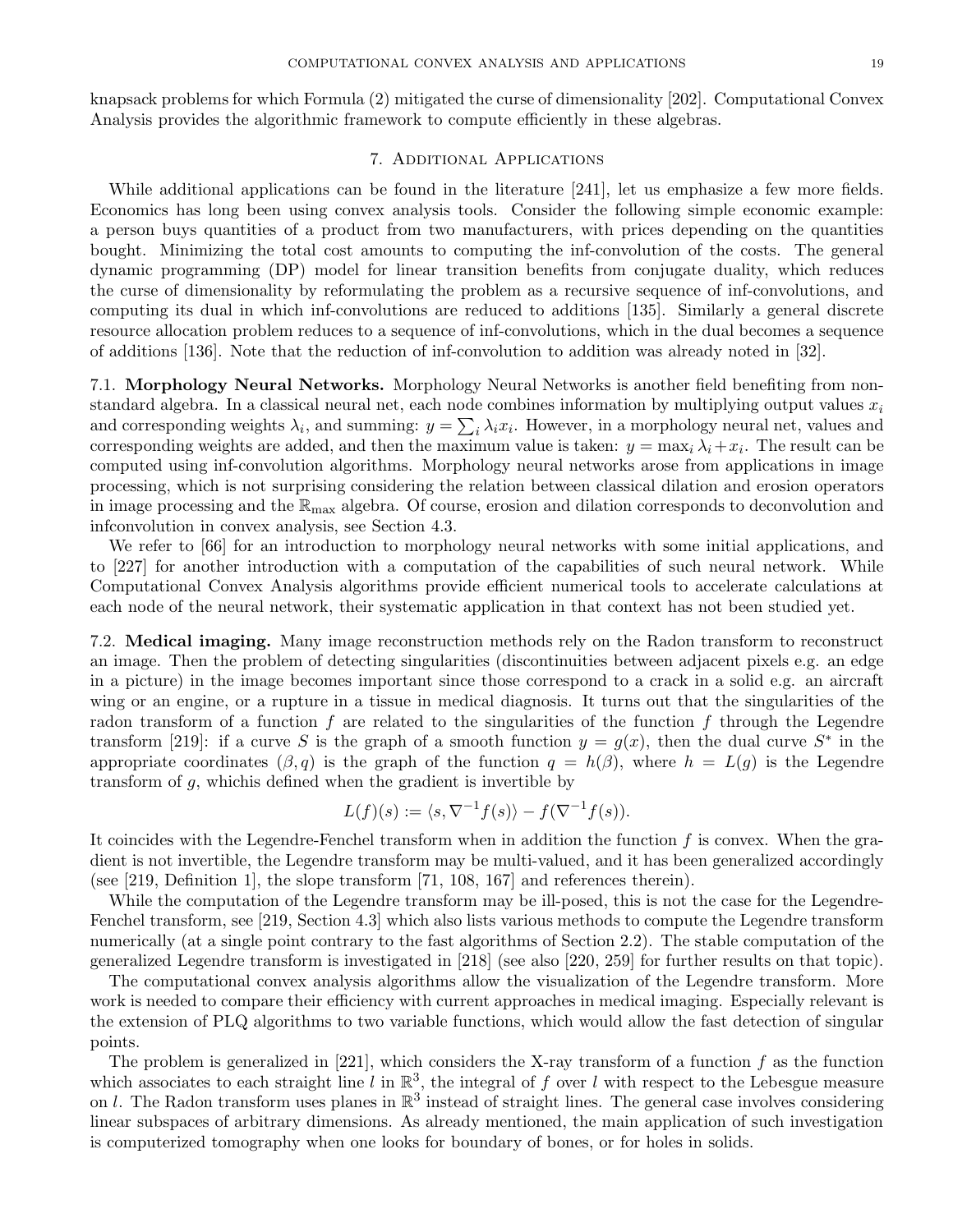### 8. Conclusion

We presented core convex transforms, Computational Convex Analysis algorithms to compute them, and a wide range of application areas using them. We note the following directions for future research.

New Convex Analysis transforms, like the kernel average [27], have been recently introduced that require the extension of current algorithms. While some transforms like the Moreau envelope and the Fenchel conjugate can be computed efficiently for convex and nonconvex functions, the efficient computation for others is limited to convex functions e.g. the inf-convolution. There are also important applications that require the computation of the closest closed convex function of a nonconvex function i.e. to project on the cone of closed convex functions [142], which is closely linked to the problem of shape-preserving interpolation and approximation.

From the application perspective, researchers should use the most efficient algorithms e.g. the LLT algorithm instead of the FLT algorithm, and use the power of the Convex Analysis machinery. Rifkin and Lippert's contribution to Machine Learning [226] is one such example. It finds new results by using Fenchel duality coupled with Tikhonov regularization, instead of the classical Lagrangian duality.

### **ACKNOWLEDGMENTS**

The author would like to thank Pr. J.-B. Hiriart-Urruty for a careful reading of the manuscript which greatly improved the paper, Pr. W. Hare for pointing out several typos, and Pr. H. H. Bauschke for his continuous support and encouragements.

The paper was initially announced as a companion paper of [163] under the title Fast Moreau Envelope Computation II: Applications.

#### **REFERENCES**

- [1] R. K. AHUJA, T. L. MAGNANTI, AND J. B. ORLIN, Network flows, Prentice Hall Inc., Englewood Cliffs, NJ, 1993. Theory, algorithms, and applications.
- [2] S. M. AJI AND R. J. MCELIECE, The generalized distributive law, Information Theory, IEEE Transactions on, 46 (2000), pp. 325–343.
- [3] S. M. AJI AND R. J. MCELIECE, The generalized distributive law and free energy minimization, in Proc. 39th Annu. Allerton Conf. Communication, Control, and Computing, Oct. 2001, pp. 672–681. Monticello, IL.
- [4] M. AKIAN, J.-P. QUADRAT, AND M. VIOT, Bellman processes, in 11th International Conference on Analysis and Optimization of Systems : Discrete Event Systems, S. Verlag, ed., vol. 199 of Lecture notes in control and information sciences, 1994.
- [5] M. AKIAN, J.-P. QUADRAT, AND M. VIOT, Duality between probability and optimization, in Idempotency (Bristol, 1994), vol. 11 of Publ. Newton Inst., Cambridge Univ. Press, Cambridge, 1998, pp. 331–353.
- [6] W. N. ANDERSON, JR. AND R. J. DUFFIN, Series and parallel addition of matrices, J. Math. Anal. Appl., 26 (1969), pp. 576–594.
- [7] W. N. ANDERSON, JR., R. J. DUFFIN, AND G. E. TRAPP, Parallel subtraction of matrices (Hermitian semidefinite), Proc. Nat. Acad. Sci. U.S.A., 69 (1972), pp. 2530–2531.
- [8] W. N. ANDERSON, JR., T. D. MORLEY, AND G. E. TRAPP, Characterization of parallel subtraction, Proc. Nat. Acad. Sci. U.S.A., 76 (1979), pp. 3599–3601.
- [9] W. N. ANDERSON, JR. AND G. E. TRAPP, Inequalities for the parallel connection of resistive n-port networks, J. Franklin Inst., 209 (1975), pp. 305–313.
- [10] J. ANTEZANA, G. CORACH, AND D. STOJANOFF, Bilateral shorted operators and parallel sums, Linear Algebra Appl., 414 (2006), pp. 570–588.
- [11] A. B. AREHART, L. VINCENT, AND B. B. KIMIA, *Mathematical morphology: The Hamilton-Jacobi connection*, in Computer Vision, 1993. Proceedings., Fourth International Conference on, 1993, pp. 215–219.
- [12] M. ATTEIA AND M. RAÏSSOULI, Self dual operators on convex functionals; geometric mean and square root of convex functionals, J. Convex Anal., 8 (2001), pp. 223–240.
- [13] H. ATTOUCH AND D. Azé, Approximation and regularization of arbitrary functions in Hilbert spaces by the Lasry-Lions method, Ann. Inst. H. Poincaré. Anal. Non Linéaire, 10 (1993), pp. 289-312.
- [14] H. ATTOUCH AND R. J.-B. WETS, A convergence theory for saddle functions, Trans. Amer. Math. Soc., 280 (1983), pp. 1–41.
- [15] E. AURELL, S.-G. N. GURBATOV, AND S.-G. I. SIMDYANKIN, Numerical proof of self-similarity in Burgers' turbulence, Tech. Rep. http://arxiv.org/abs/patt-sol/9602005, arXiv.org, 1996.
- [16] F. BACCELLI AND D. HONG, TCP is max-plus linear and what it tells us on its throughput, in SIGCOMM '00: Proceedings of the conference on Applications, Technologies, Architectures, and Protocols for Computer Communication, New York, NY, USA, 2000, ACM Press, pp. 219–230.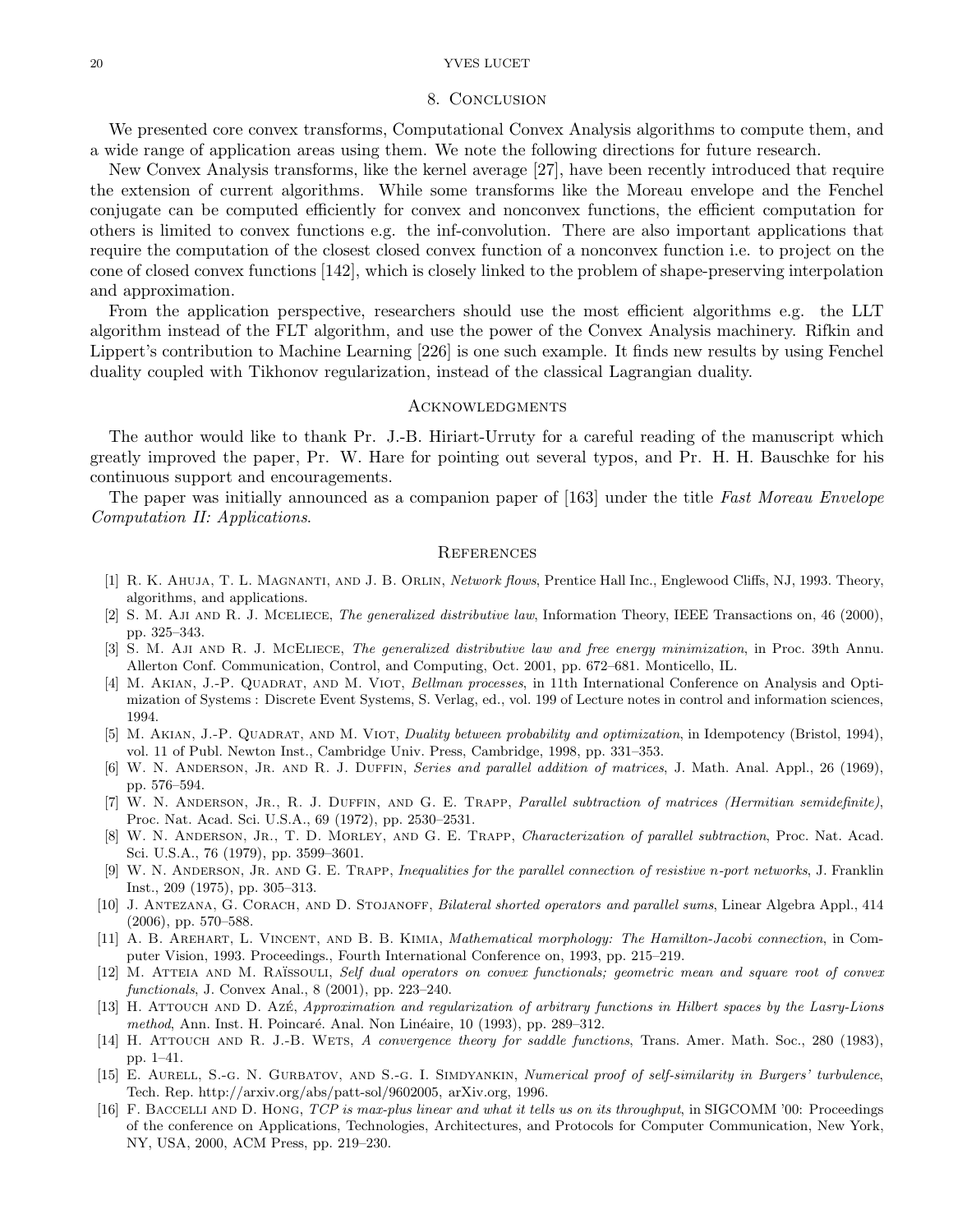- [17] F. L. BACCELLI, G. COHEN, G. J. OLSDER, AND J.-P. QUADRAT, Synchronization and Linearity: An Algebra for Discrete Event Systems, Wiley Series in Probability and Mathematical Statistics: Probability and Mathematical Statistics, John Wiley & Sons Ltd., Chichester, 1992.
- [18] H. Bae and Y. Lim, Parallel addition and fixed points of compressions on symmetric cones, Math. Nachr., 246/247 (2002), pp. 20–30.
- [19] M. BARDI AND S. FAGGIAN, *Hopf-type estimates and formulas for nonconvex nonconcave Hamilton-Jacobi equations*, SIAM J. Math. Anal., 29 (1998), pp. 1067–1086 (electronic).
- [20] E. N. Barron, R. Jensen, and W. Liu, Explicit solution of some first-order PDE's, J. Dynam. Control Systems, 3 (1997), pp. 149–164.
- [21] H. H. BAUSCHKE, P. L. COMBETTES, AND D. NOLL, Joint minimization with alternating Bregman proximity operators, Pac. J. Optim., 2 (2006), pp. 401–424.
- [22] H. H. BAUSCHKE, R. GOEBEL, Y. LUCET, AND X. WANG, The proximal average: Applications, extensions, and computation, tech. rep., University of British Columbia, 2008.
- [23] H. H. BAUSCHKE, Y. LUCET, AND M. TRIENIS, How to transform one convex function continuously into another, SIAM Rev., 50 (2008), pp. 115–132.
- [24] H. H. BAUSCHKE, Y. LUCET, AND X. WANG, Primal-dual symmetric intrinsic methods for finding antiderivatives of cyclically monotone operators, SIAM J. Control Optim., 46 (2007), pp. 2031–2051.
- [25] H. H. BAUSCHKE, E. MATOUŠKOVÁ, AND S. REICH, *Projection and proximal point methods: Convergence results and* counterexamples, Nonlinear Anal., 56 (2004), pp. 715–738.
- [26] H. H. BAUSCHKE AND M. VON MOHRENSCHILDT, Symbolic computation of Fenchel conjugates, SIGSAM Bull., 40 (2006).
- [27] H. H. Bauschke and X. Wang, The kernel average of two convex functions and its application to the extension and representation of monotone operators, Trans. Amer. Math. Soc., (2007).
- [28] J. Bec, Frisch, U., and K. Khanin, Kicked Burgers turbulence, J. Fluid Mech., 416 (2000), pp. 239–267.
- [29] G. Beliakov, A review of applications of the cutting angle methods, in Continuous optimization, vol. 99 of Appl. Optim., Springer, New York, 2005, pp. 209–248.
- [30] R. BELLMAN AND W. KARUSH, On a new functional transform in analysis: the maximal transform, Bull. Amer. Math. Soc., 67 (1961), pp. 501–503.
- [31] R. BELLMAN AND W. KARUSH, Mathematical programming and the maximum transform, Journal of the Society for Industrial and Applied Mathematics, 10 (1962), pp. 550–567.
- [32] R. Bellman and W. Karush, Functional equations in the theory of dynamic programming. XII. An application of the maximum transform, J. Math. Anal. Appl.,  $6(1963)$ , pp. 155–157.
- [33]  $\_\_\_\_\_\_\_\_\_\_\_\_\_\_\_\_\_\_\.\_$  On the maximum transform, J. Math. Anal. Appl., 6 (1963), pp. 67–74.
- [34] F. BERNARD AND L. THIBAULT, Prox-regularity of functions and sets in Banach spaces, Set-Valued Anal., 12 (2004), pp. 25–47.
- $[35]$  ——, *Prox-regular functions in Hilbert spaces*, J. Math. Anal. Appl., 303 (2005), pp. 1–14.
- [36] , Uniform prox-regularity of functions and epigraphs in Hilbert spaces, Nonlinear Anal., 60 (2005), pp. 187–207.
- [37] G. BIANCHI, F. VIEIRA, AND L. L. LING, A novel network traffic predictor based on multifractal traffic characteristic, in Global Telecommunications Conference, 2004. GLOBECOM '04. IEEE, vol. 2, Dec. 2004, pp. 680–684.
- [38] R. V. D. BOOMGAARD AND H. J. A. M. HEIJMANS, Mathematical Morphology and its Applications to Image and Signal Processing, vol. 18 of Computational Imaging and Vision, Springer Netherlands, 2002, ch. Morphological Scale-Space Operators: An Algebraic Framework, pp. 282–290.
- [39] G. Borgefors, Distance transformations on hexagonal grids, PRL, 9 (1989), pp. 97–105.
- [40] J. M. BORWEIN AND C. H. HAMILTON, Symbolic Fenchel conjugation, Math. Programming, (2007). Online.
- [41] J. M. Borwein and A. S. Lewis, Convex Analysis and Nonlinear Optimization, CMS Books in Mathematics/Ouvrages de Math´ematiques de la SMC, 3, Springer-Verlag, New York, 2000. Theory and examples.
- [42] M. BOUGEARD, J.-P. PENOT, AND A. POMMELLET, Towards minimal assumptions for the infimal convolution regularization, J. Approx. Theory, 64 (1991), pp. 245–270.
- [43] L. M. Bregman, A relaxation method of finding a common point of convex sets and its application to the solution of problems in convex programming,  $\tilde{Z}$ . Vyčisl. Mat. i Mat. Fiz., 7 (1967), pp. 620–631.
- [44] D. Bremner, T. M. Chan, E. D. Demaine, J. Erickson, F. Hurtado, J. Iacono, S. Langerman, and P. Taslakian, Necklaces, convolutions, and  $X + Y$ , in Algorithms—ESA 2006, vol. 4168 of Lecture Notes in Comput. Sci., Springer, Berlin, 2006, pp. 160–171.
- [45] Y. BRENIER, Un algorithme rapide pour le calcul de transformées de Legendre–Fenchel discrètes, C. R. Acad. Sci. Paris Sér. I Math., 308 (1989), pp. 587–589.
- [46] H. BREU, J. GIL, D. KIRKPATRICK, AND M. WERMAN, *Linear time Euclidean distance transform algorithms*, IEEE Transactions on Pattern Analysis and Machine Intelligence, 17 (1995), pp. 529–533.
- [47] B. BRIGHI AND M. CHIPOT, Approximated convex envelope of a function, SIAM J. Numer. Anal., 31 (1994), pp. 128–148.
- [48] B. BURGETH AND J. WEICKERT, An explanation for the logarithmic connection between linear and morphological system theory, International Journal of Computer Vision, 64 (2005), pp. 157–169(13).
- [49] J. V. Burke and M. Qian, On the superlinear convergence of the variable metric proximal point algorithm using Broyden and BFGS matrix secant updating, Math. Program., 88 (2000), pp. 157–181.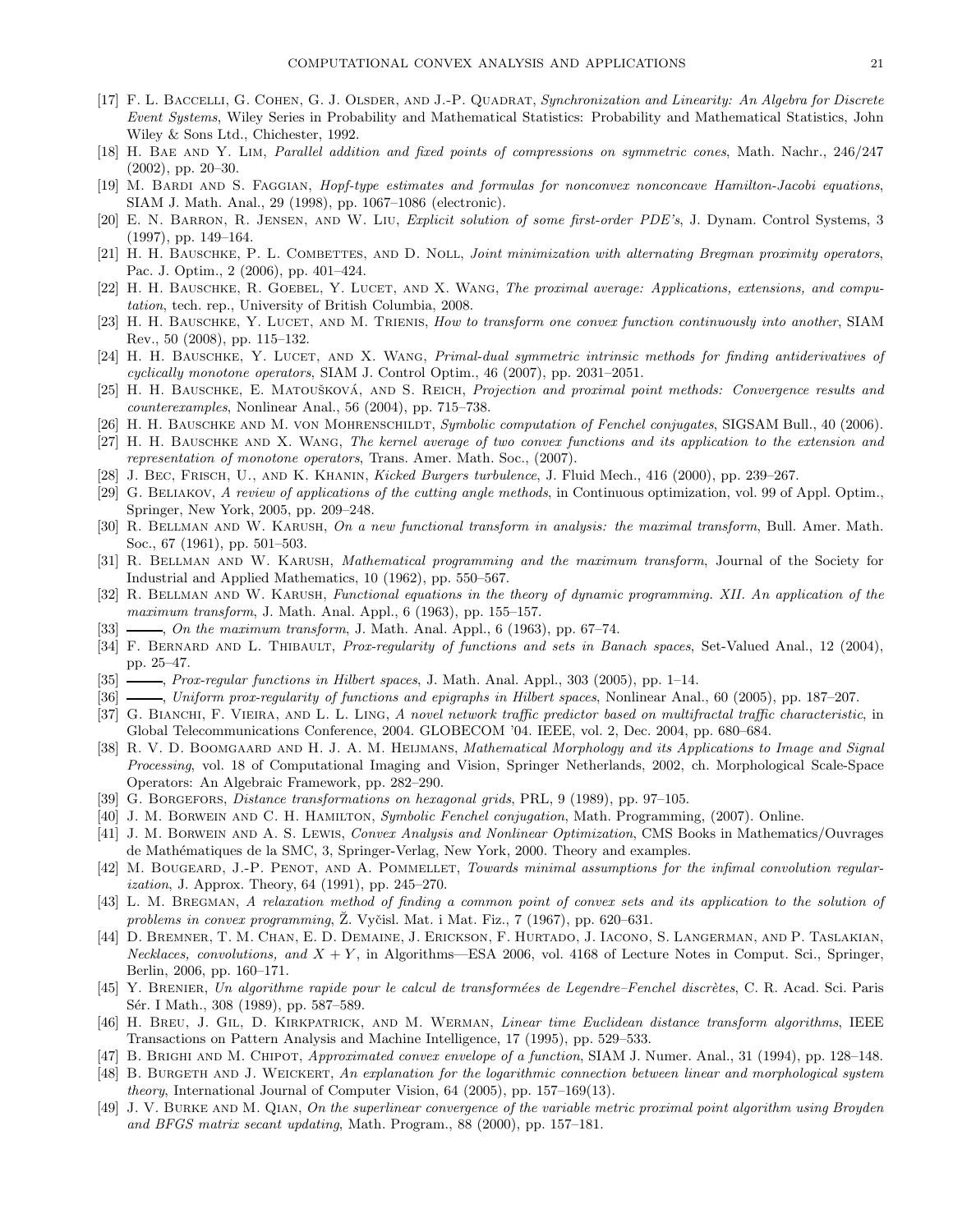- [50] Y. CARON, P. MAKRIS, AND N. VINCENT, A method for detecting objects using Legendre transform, in RFAI team publication, Maghrebian Conference on Computer Science MCSEAI, Annaba (Algeria), May 2002, pp. 219–225.
- [51] B. A. CARRÉ, An algebra for network routing problems, J. Inst. Math. Appl., 7 (1971), pp. 273–294.
- [52] C. CHAUX, P. L. COMBETTES, J.-C. PESQUET, AND V. R. WAJS, A forward-backward algorithm for image restoration with sparse representations, in Signal Processing with Adaptative Sparse Structured Representations (SPARS'05), Nov. 2005, pp. 49–52.
- [53] J.-C. CHEN, Y.-C. WANG, AND J.-T. CHEN, A novel broadcast scheduling strategy using factor graphs and the sum-product algorithm, Wireless Communications, IEEE Transactions on, 5 (2006), pp. 1241–1249.
- [54] L. CHEN AND H. Y. H. CHUANG, A fast algorithm for Euclidean distance maps of a 2-d binary image, Inf. Process. Lett., 51 (1994), pp. 25–29.
- [55] Y. CHEN, Y. DONG, D. LU, AND Y. PAN, *Intelligence and Security Informatics*, vol. 3495 of Lecture Notes in Computer Science, Springer Berlin / Heidelberg, 2005, ch. The Multi-fractal Nature of Worm and Normal Traffic at Individual Source Level, pp. 505–510.
- [56] Y. T. CHIN, H. WANG, L. P. TAY, H. WANG, AND W. Y. C. SOH, Vision guided agv using distance transform, in Proceedings of the 32nd ISR (International Symposium on Robotics) 19-21 April 2001, 2001.
- [57] F. H. CLARKE, R. J. STERN, AND P. R. WOLENSKI, *Proximal smoothness and the lower-C*<sup>2</sup> property, J. Convex Anal., 2 (1995), pp. 117–144.
- [58] G. COHEN, S. GAUBERT, AND J.-P. QUADRAT, Duality and separation theorems in idempotent semimodules, Linear Algebra Appl., 379 (2004), pp. 395–422. Tenth Conference of the International Linear Algebra Society.
- [59]  $\_\_\_\_\$ n Projection and aggregation in maxplus algebra, in Current trends in nonlinear systems and control, Systems Control Found. Appl., Birkhäuser Boston, Boston, MA, 2006, pp. 443–454.
- [60] G. COHEN, S. GAUBERT, J.-P. QUADRAT, AND I. SINGER, Max-plus convex sets and functions, in Idempotent mathematics and mathematical physics, vol. 377 of Contemp. Math., Amer. Math. Soc., Providence, RI, 2005, pp. 105–129.
- [61] P. L. COMBETTES AND V. R. WAJS, Signal recovery by proximal forward-backward splitting, SIAM Multiscale Model. Simul., 4 (2005), pp. 1168–1200.
- [62] L. Corrias, Fast Legendre–Fenchel transform and applications to Hamilton–Jacobi equations and conservation laws, SIAM J. Numer. Anal., 33 (1996), pp. 1534–1558.
- [63] D. CRANDALL, P. F. FELZENSZWALB, AND D. P. HUTTENLOCHER, Object recognition by combining appearance and geometry., in Toward Category-Level Object Recognition, 2006, pp. 462–482.
- [64] O. Cuisenaire, Distance Transformations: Fast Algorithms and Applications to Medical Image Processing, PhD thesis, Universit´e Catholique de Louvain, Louvain-la-Neuve, Belgium, Oct. 1999.
- [65] P.-E. Danielsson, Euclidean distance mapping, Computer Graphics and Image Processing, 14 (1980), pp. 227–248. CGIP, Academic Press.
- [66] J. L. DAVIDSON AND F. HUMMER, Morphology neural networks: an introduction with applications, Circuits Syst. Signal Process., 12 (1993), pp. 177–210.
- [67] P. Del Moral and M. Doisy, Maslov idempotent probability calculus. I, Teor. Veroyatnost. i Primenen., 43 (1998), pp. 735–751.
- [68] , Maslov idempotent probability calculus. II, Teor. Veroyatnost. i Primenen., 44 (1999), pp. 384–400.
- [69] L. DENIAU, Proposition d'un opérateur géométrique pour l'analyse et l'identification de signaux et images, PhD thesis, Universit´e de Paris-Sud, Centre d'Orsay, Dec. 1997.
- [70] L. Deniau and J. Blanc-Talon, Fractal analysis with Hausdorff distance under affine transformations, tech. rep., ETCA-CREA-SP, 1995.
- [71] L. DORST AND R. VAN DEN BOOMGAARD, Morphological signal processing and the slope transform, Signal Processing, 38 (1994), pp. 79–98.
- [72] K. R. Driessel and A. Gerisch, Zero-preserving iso-spectral flows based on parallel sums, Linear Algebra Appl., 421 (2007), pp. 69–84.
- [73] M. V. DROOGENBROECKB AND H. TALBOT, Fast computation of morphological operations with arbitrary structuring elements, Pattern Recognition Letters, 17 (1996), pp. 1451–1460.
- [74] J. Eckstein, Nonlinear proximal point algorithms using Bregman functions, with applications to convex programming, Math. Oper. Res., 18 (1993), pp. 202–226.
- [75] H. Edelsbrunner, Algorithms in Combinatorial Geometry, EATC Monographs on Theoretical Computer Science, Springer-Verlag, 1987.
- [76] R. ELLAIA AND J.-B. HIRIART-URRUTY, The conjugate of the difference of convex functions, J. Optim. Theory Appl., 49 (1986), pp. 493–498.
- [77] S.-L. Eriksson-Bique and H. Leutwiler, A generalization of parallel addition, Aequationes Math., 38 (1989), pp. 99– 110.
- $\sim$ , Minimal operators from a potential-theoretic viewpoint [ MR1266217 (95a:47012)], in ICPT '91 (Amersfoort, 1991), Kluwer Acad. Publ., Dordrecht, 1994, pp. 47–59.
- [79] R. Fabbri, O. M. Bruno, J. C. Torelli, and L. da F. Costa, 2d euclidean distance transform algorithms: A comparative survey, ACM Computing Surveys, 40 (2007), pp. 2:1–2:44.
- [80] M. FALCONE AND R. FERRETTI, Semi-Lagrangian schemes for Hamilton-Jacobi equations, discrete representation formulae and Godunov methods, J. Comput. Phys., 175 (2002), pp. 559–575.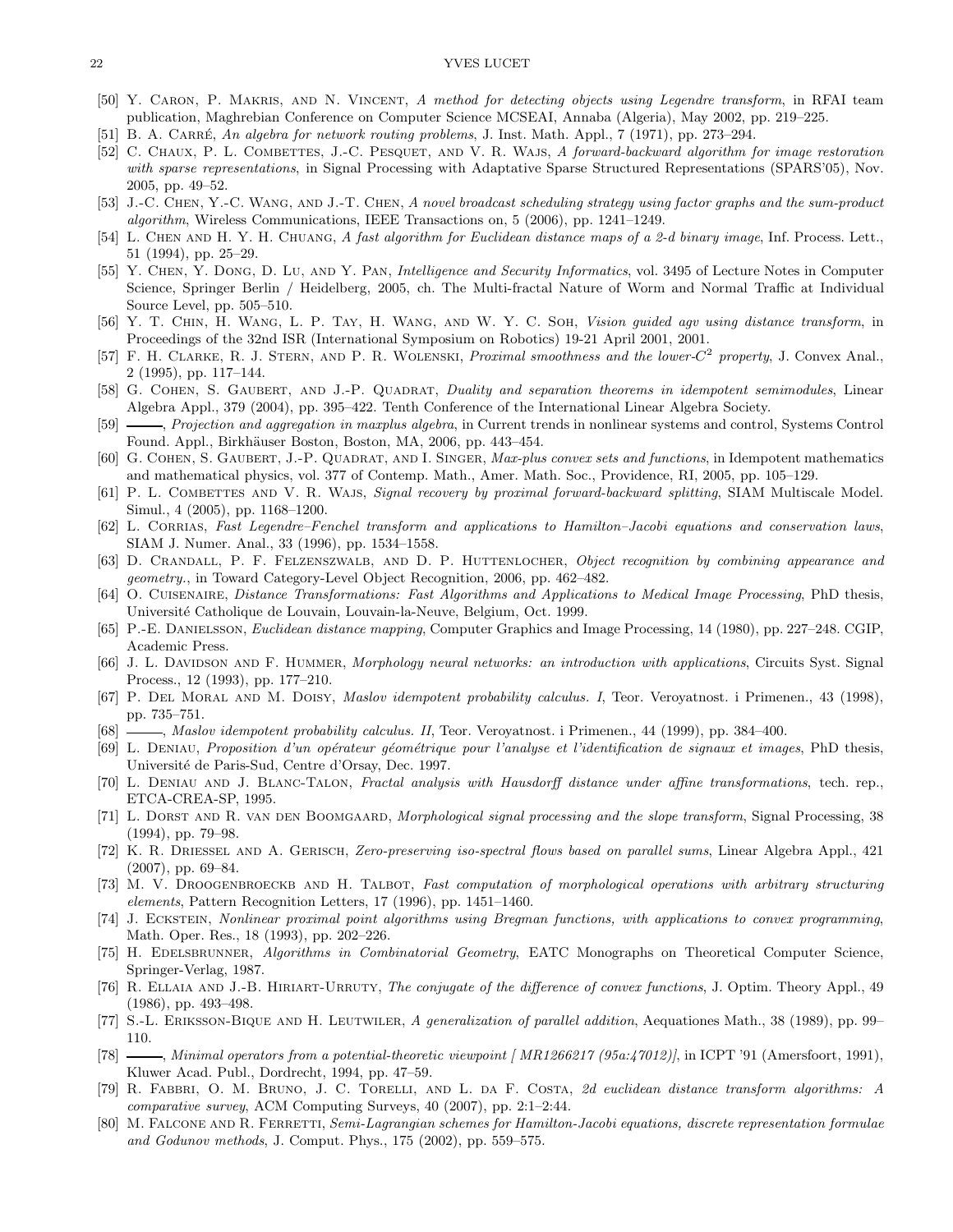- [81] P. F. FELZENSZWALB AND D. P. HUTTENLOCHER, Distance transforms of sampled functions, Tech. Rep. TR2004-1963, Cornell Computing and Information Science, Sept. 2004.
- [82] , Pictorial structures for object recognition, Int. J. Comp. Vision, 61 (2005), pp. 55–79.
- [83]  $\_\_\_\_\$  Efficient belief propagation for early vision, Int. J. Comp. Vision, 70 (2006), pp. 41–54.
- [84] M. FIDLER AND S. RECKER, Conjugate network calculus: a dual approach applying the Legendre transform, Comput. Networks, 50 (2006), pp. 1026–1039.
- [85] J. A. FILL AND D. E. FISHKIND, The Moore-Penrose generalized inverse for sums of matrices, SIAM J. Matrix Anal. Appl., 21 (1999), pp. 629–635 (electronic).
- [86] Fraclab: A fractal analysis toolbox for signal and image processing. http://complex.inria.fr/, 2001.
- [87] U. FRISCH AND J. BEC, *Burgulence*, in Les Houches 2000: New Trends in Turbulence, A. M. Lesieur and e. F. David, eds., Springer EDP-Sciences, 2001, pp. 341–383.
- [88] U. FRISCH, J. BEC, AND B. VILLONE, Singularities and the distribution of density in the Burgers/adhesion model, Physica D, 152-153 (2001), pp. 620–635.
- [89] M. GAVRILOVA AND M. H. ALSUWAIYEL, Two algorithms for computing the Euclidean distance transform, Tech. Rep. 2000-661-13, Computer Science Technical Reports, University of Calgary, 2000.
- [90] A. GHEONDEA AND S. GUDDER, Sequential product of quantum effects, Proc. Amer. Math. Soc., 132 (2004), pp. 503–512 (electronic).
- [91] N. Ghoussoub, A theory of anti-selfdual Lagrangians: stationary case, C. R. Math. Acad. Sci. Paris, 340 (2005), pp. 245– 250.
- [92] N. GHOUSSOUB AND A. MOAMENI, Selfdual variational principles for periodic solutions of hamiltonian and other dynamical systems, tech. rep., Department of Mathematics, University of British Columbia, Sept. 2006.
- [93]  $\_\_\_\_\$ nti-symmetric hamiltonians (ii): Variational resolutions for navier-stokes and other nonlinear evolutions, tech. rep., Department of Mathematics, University of British Columbia, 2007.
- [94] J. Gil and R. Kimmel, Efficient dilation, erosion, opening, and closing algorithms, IEEE Transactions on Pattern Analysis and Machine Intelligence, 24 (2002).
- [95] K. GLAZEK, A guide to the literature on semirings and their applications in mathematics and information sciences, Kluwer Academic Publishers, Dordrecht, 2002. With complete bibliography.
- [96] R. GOEBEL, Self-dual smoothing of convex and saddle functions, J. Convex Anal., 15 (2008), pp. 179–190.
- [97] J. S. Golan, Power algebras over semirings, vol. 488 of Mathematics and its Applications, Kluwer Academic Publishers, Dordrecht, 1999. With applications in mathematics and computer science.
- [98] , Semirings and their applications, Kluwer Academic Publishers, Dordrecht, 1999. Updated and expanded version of The theory of semirings, with applications to mathematics and theoretical computer science [Longman Sci. Tech., Harlow, 1992; MR1163371 (93b:16085)].
- [99] , Some recent applications of semiring theory, in International Conference on Algebra in Memory of Kostia Beidar, National Cheng Kung University, Tainan, Mar. 2005.
- [100] O. Güler, On the convergence of the proximal point algorithm for convex minimization, SIAM J. Control Optim., 29 (1991), pp. 403–419.
- [101] J. GUNAWARDENA, An introduction to idempotency, in Idempotency (Bristol, 1994), vol. 11 of Publ. Newton Inst., Cambridge Univ. Press, Cambridge, 1998, pp. 1–49.
- [102]  $\_\_\_\_\_\_\_\$  From max-plus algebra to nonexpansive mappings: a nonlinear theory for discrete event systems, Theoret. Comput. Sci., 293 (2003), pp. 141–167. Max-plus algebras.
- [103] S. N. GURBATOV, S. I. SIMDYANKIN, E. AURELL, U. FRISCH, AND G. TTH, On the decay of Burgers turbulence, J. Fluid Mech., 344 (1997), pp. 339–374.
- [104] S. N. GURBATOV AND A. V. TROUSSOV, The decay of multiscale signals deterministic model of the Burgers turbulence, tech. rep., arxiv.org, 2000.
- [105] A. Hamdi, A Moreau-Yosida regularization of a difference of two convex functions, Appl. Math. E-Notes, 5 (2005), pp. 164–170 (electronic).
- [106] W. HARE AND C. SAGASTIZÁBAL, *Benchmark of some nonsmooth optimization solvers for computing nonconvex proximal* points, Pac. J. Optim., 2 (2006), pp. 545–573.
- [107] H. J. Heijmans and P. Maragos, Lattice calculus of the morphological slope transform, Signal Processing, 59 (May 1997), pp. 17–42(26).
- [108] H. J. Heijmans and I. S. Molchanov, Morphology on convolution lattices with applications to the slope transform and random set theory, Journal of Mathematical Imaging and Vision, 8 (1998), pp. 199–214.
- [109] P. Helluy and N. Seguin, Relaxation models of phase transition flows, M2AN Math. Model. Numer. Anal., 40 (2006), pp. 331–352.
- [110] B. J. HENDREY AND R. A. JARVIS, Robot manipulator path planning, in TENCON '92. Technology Enabling Tomorrow : Computers, Communications and Automation towards the 21st Century. 1992 IEEE Region 10 International Conference, 11-13 Nov 1992, Melbourne, Australia, vol. 2, 1992, pp. 865–870.
- [111] —, A path planning heuristic for robotic manipulators, in Intelligent Robots and Systems '93, IROS '93. Proceedings of the 1993 IEEE/RSJ International Conference on, 26-30 Jul 1993, Yokohama, Japan, vol. 2, 1993, pp. 1417–1423.
- [112] W. H. Hesselink, A linear-time algorithm for Euclidean feature transform sets, Inf. Process. Lett., 102 (2007), pp. 181– 186.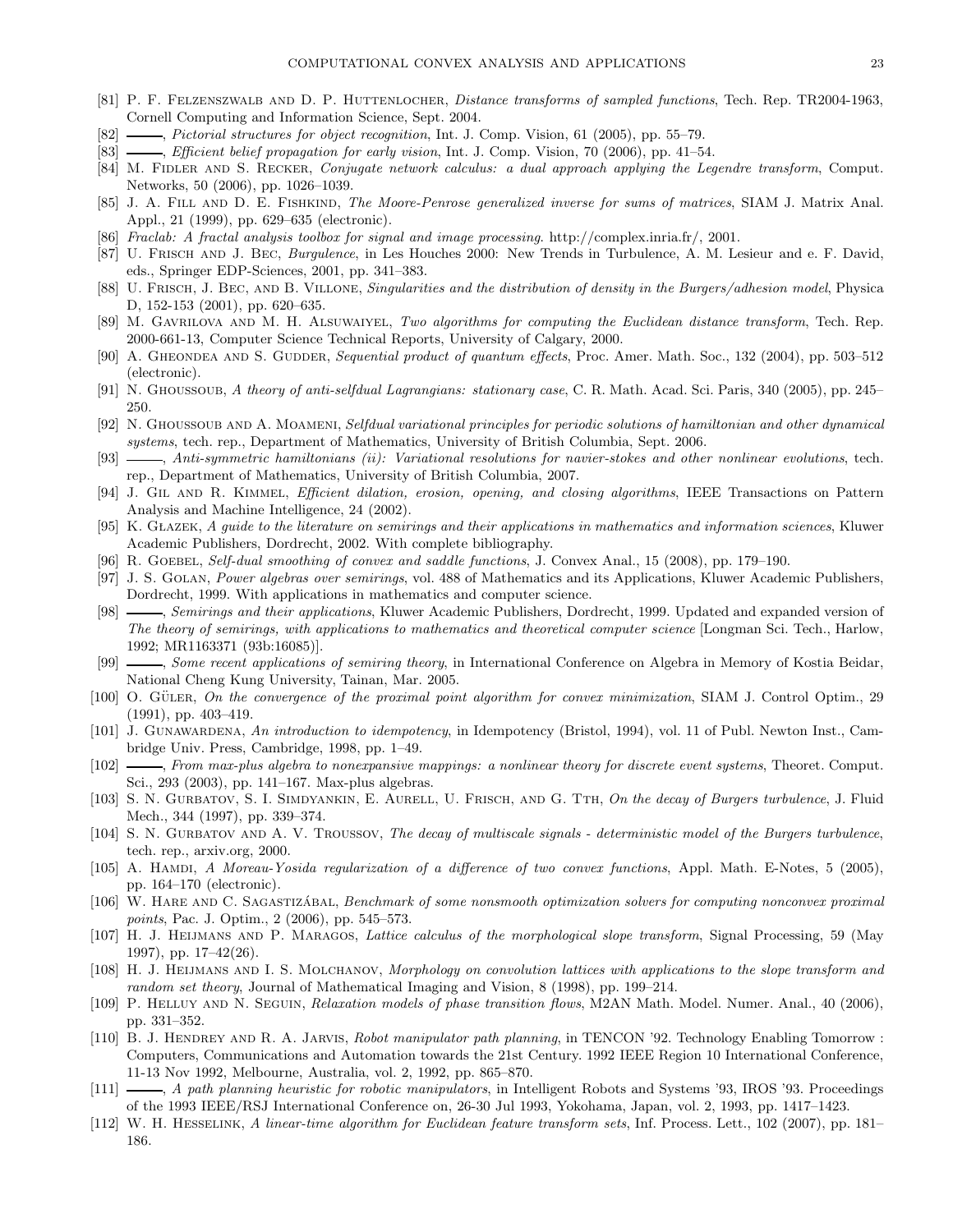- [113] W. HINTERBERGER AND O. SCHERZER, Variational methods on the space of functions of bounded Hessian for convexification and denoising, Computing, 76 (2006), pp. 109–133.
- [114] J.-B. Hiriart-Urruty, Extension of Lipschitz functions, J. Math. Anal. Appl., 77 (1980), pp. 539–554.
- [115]  $\_\_\_\_\_$ Iipschitz r-continuity of the approximate subdifferential of a convex function, Math. Scand., 47 (1980), pp. 123–134.
- [116] , The deconvolution operation in convex analysis: an introduction, Kibernet. Sistem. Anal., (1994), pp. 97–104, 190.
- [117] J.-B. HIRIART-URRUTY AND C. LEMARÉCHAL, Convex Analysis and Minimization Algorithms, vol. 305–306 of Grundlehren der Mathematischen Wissenschaften [Fundamental Principles of Mathematical Sciences], Springer-Verlag, Berlin, 1993. Vol I: Fundamentals, Vol II: Advanced theory and bundle methods.
- [118] J.-B. HIRIART-URRUTY AND Y. LUCET, Parametric computation of the Legendre–Fenchel conjugate, J. Convex Anal., 14 (2007), pp. 657–666.
- [119] J.-B. Hiriart-Urruty and M.-L. Mazure, Formulations variationnelles de l'addition parall`ele et de la soustraction parallèlle d'opérateurs semi-définis positifs, C. R. Acad. Sci. Paris Sér. I Math., 302 (1986), pp. 527–530.
- [120] T. HISAKADO, K. OKUMURA, V. VUKADINOVIC, AND L. TRAJKOVIC, Characterization of a simple communication network using Legendre transform, in Proc. IEEE Int. Symp. Circuits and Systems, vol. 3, May 2003, pp. 738–741.
- [121] S. hua Luo, X. guan Liu, and J. sun Zeng, Identification of multi-fractal characteristics of silicon content in blast furnace hot metal, ISIJ Int., 8 (2007), pp. 1102–1107.
- [122] C. IMBERT, Analyse non lisse : Fonction d'appui de la Jacobienne généralisée de Clarke et de son enveloppe plénière - Quelques applications aux équations de Hamilton-Jacobi du premier ordre (fonctions de Hopf-Lax, Hamiltoniens diff. convexes, solutions sci), PhD thesis, Laboratoire de Mathématiques pour l'Industrie et la Physique, Université Paul Sabatier - Toulouse III, May 2000.
- [123] —, Convex analysis techniques for Hopf-Lax formulae in Hamilton-Jacobi equations, J. Nonlinear Convex Anal., 2 (2001), pp. 333–343.
- [124] A. N. Iusem, B. F. Svaiter, and M. Teboulle, Entropy-like proximal methods in convex programming, Math. Oper. Res., 19 (1994), pp. 790–814.
- [125] R. Jarvis, Distance transform based path planning for robot navigation, in Recent Trends in Mobile Robots, Y. Zheng, ed., vol. 11 of Robotics and Automated Systems, World Scientific, 1993, ch. 1, pp. 3–31.
- [126] R. Jarvis, An articulated six wheel drive robot for very rough terrain navigation, in Proc. 2002 Australian Conference on Robotics and Automation, 27-29 November 2002, Auckland, 2002, pp. 133–139.
- [127]  $\_\_\_\_\_\_\_\$ n Distance transform based visibility measures for covert path planning in known but dynamic environments, in 2nd International Conference on Autonomous Robots and Agents December 13-15, 2004 Palmerston North, New Zealand, Dec. 2004, pp. 396–400.
- [128] R. A. Jarvis, Collision-free trajectory planning using distance transforms, Trans. Inst. Eng. Aust. Mech. Eng., ME10 (1985), pp. 187–191.
- [129] R. A. Jarvis, Collision-free path planning in time-varying environments, in Intelligent Robots and Systems '89. (IROS '89) 'The Autonomous Mobile Robots and Its Applications'. , Proceedings. IEEE/RSJ International Workshop on, 4-6 Sep 1989, Tsukuba, Japan, 1989, pp. 99–106.
- [130] S. K., B. S., T. A., and Z. S.W., Hamilton-jacobi skeletons, International Journal of Computer Vision, 48 (July 2002), pp. 215–231(17).
- [131] F. KADHI AND A. TRAD, Characterization and approximation of the convex envelope of a function, J. Optim. Theory Appl., 110 (2001), pp. 457–466.
- [132] C.-Y. Kao, S. Osher, and Y.-H. Tsai, Fast sweeping methods for static Hamilton-Jacobi equations, SIAM J. Numer. Anal., 42 (2005), pp. 2612–2632 (electronic).
- [133] L. KARIMOVAA, Y. KUANDYKOVA, N. MAKARENKOA, M. NOVAKB, AND S. HELAMAC, Fractal and topological dynamics for the analysis of paleoclimatic records, Physica A: Statistical and Theoretical Physics, 373 (2007).
- [134] W. Karush, A general algorithm for the optimal distribution of effort, Management Science, 9 (1962), pp. 50–72.
- [135] C. M. Klein, Conjugate duality and its implications in dynamic programming, Math. Comput. Modelling, 14 (1990), pp. 151–154.
- [136] C. M. KLEIN AND T. L. MORIN, *Conjugate duality and the curse of dimensionality*, European Journal of Operational Research, 50 (1991), pp. 220–228.
- [137] B. Koopen, Contact of bodies in 2D-space: Implementing the Discrete Legendre Transform, AI Master's thesis, Intelligent Autonomous Systems Group, University of Amsterdam, Feb. 2002.
- [138] D. KOZINSKA, O. J. TRETIAK, J. NISSANOV, AND C. OZTURK, *Multidimensional alignment using the Euclidean distance* transform, Graphical Models and Image Processing, 59 (1997), pp. 373–387.
- [139] F. R. Kschischang, B. Frey, and H.-A. Loeliger, Factor graphs and the sum-product algorithm, IEEE Trans. Inform. Theory, 47 (2001), pp. 498–519.
- [140] F. Kubo, Conditional expectations and operations derived from network connections, J. Math. Anal. Appl., 80 (1981), pp. 477–489.
- [141] F. Kubo and T. Ando, Means of positive linear operators, Math. Ann., 246 (1979/80), pp. 205–224.
- [142] T. LACHAND-ROBERT AND E. OUDET, Minimizing within convex bodies using a convex hull method, SIAM J. Optim., 16 (2005), pp. 368–379 (electronic).
- [143] D. LAMBERT, J.-P. CROUZEIX, V. H. NGUYEN, AND J.-J. STRODIOT, Finite convex integration, J. Convex Anal., 11 (2004), pp. 131–146.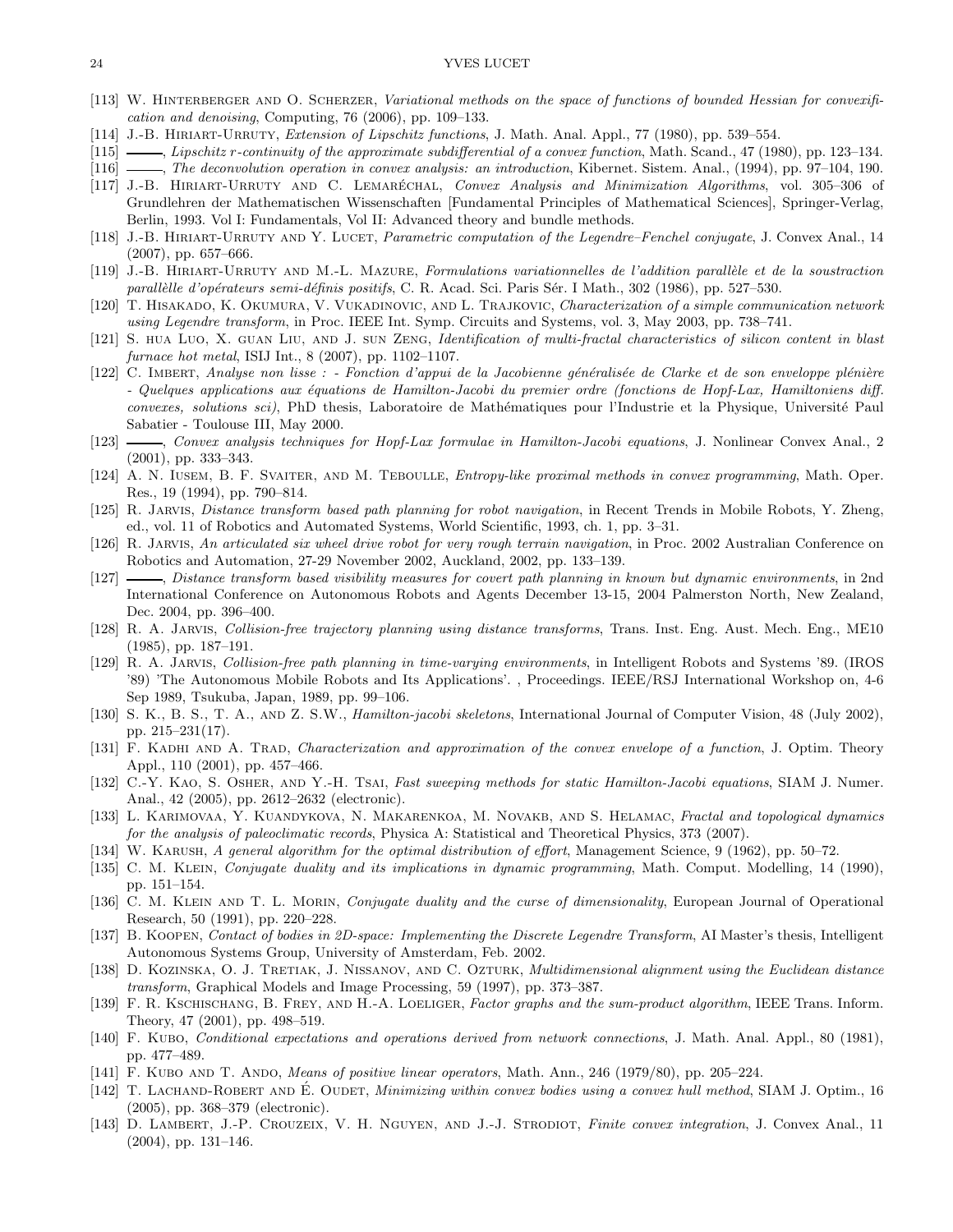- [144] J.-M. Lasry and P.-L. Lions, A remark on regularization in Hilbert spaces, Israel J. Math., 55 (1986), pp. 257–266.
- [145] M. S. K. LAU AND C. P. KWONG, A smoothing method of global optimization that preserves global minima, J. Global Optim., 34 (2006), pp. 369–398.
- [146] J.-Y. Le Boudec and P. Thiran, Network calculus, vol. 2050 of Lecture Notes in Computer Science, Springer-Verlag, Berlin, 2001. A theory of deterministic queuing systems for the internet.
- [147] B. LEGRAS, B. JOSEPH, AND F. LEFÈVRE, Vertical diffusivity in the lower stratosphere from lagrangian back-trajectory reconstructions of ozone profiles, Journal of Geophysical Research-Atmospheres, 108 (2003), pp. 148–227.
- [148] B. LEGRAS, I. PISSO, G. BERTHET, AND F. LEFÈVRE, Variability of the Lagrangian turbulent diffusion in the lower stratosphere, Atmospheric Chemistry and Physics, 5 (2005), pp. 1605–1622.
- [149] B. Lemaire, The proximal algorithm, in New methods in Optimization and their industrial uses (Pau/Paris, 1987), vol. 87 of Internat. Schriftenreihe Numer. Math., Birkhäuser, Basel, 1989, pp. 73–87.
- [150] C. LEMARÉCHAL AND F. OUSTRY, Growth conditions and U-Lagrangians, Set-Valued Anal., 9 (2001), pp. 123–129. Wellposedness in optimization and related topics (Gargnano, 1999).
- [151] C. LEMARÉCHAL, F. OUSTRY, AND C. SAGASTIZÁBAL, The U-Lagrangian of a convex function, Trans. Amer. Math. Soc., 352 (2000), pp. 711–729.
- [152] C. LEMARÉCHAL AND C. SAGASTIZÁBAL, More than first-order developments of convex functions: primal-dual relations, J. Convex Anal., 3 (1996), pp. 255–268.
- [153] Rractical aspects of the Moreau-Yosida regularization: theoretical preliminaries, SIAM J. Optim., 7 (1997), pp. 367– 385.
- [154] , Variable metric bundle methods: from conceptual to implementable forms, Math. Programming, 76 (1997), pp. 393– 410.
- [155] S. LETOVSKY AND S. KASIF, Predicting protein function from protein/protein interaction data: a probabilistic approach., Bioinformatics, 19 Suppl 1 (2003).
- [156] J. LÉVY VÉHEL AND B. SIKDAR, A multiplicative multifractal model for tcp traffic, iscc, 00 (2001), p. 0714.
- [157] G. L. Litvinov, Maslov dequantization, idempotent and tropical mathematics: A brief introduction, Journal of Mathematical Sciences, 140 (2007), pp. 426–444.
- [158] P. LOTITO, E. MANCINELLI, AND J.-P. QUADRAT, Traffic assignment & Gibbs-Maslov semirings, in Idempotent mathematics and mathematical physics, vol. 377 of Contemp. Math., Amer. Math. Soc., Providence, RI, 2005, pp. 209–219.
- [159] P. A. LOTITO, E. M. MANCINELLI, AND J.-P. QUADRAT, A min-plus derivation of the fundamental car-traffic law, IEEE Trans. Automat. Control, 50 (2005), pp. 699–705.
- [160] Y. Lucet, A fast computational algorithm for the Legendre–Fenchel transform, Comput. Optim. Appl., 6 (1996), pp. 27– 57.
- [161] , Faster than the Fast Legendre Transform, the Linear-time Legendre Transform, Numer. Algorithms, 16 (1997), pp. 171–185.
- [162]  $\longrightarrow$ , A linear Euclidean distance transform algorithm based on the Linear-time Legendre Transform, in Proceedings of the Second Canadian Conference on Computer and Robot Vision (CRV 2005), Victoria BC, May 2005, IEEE Computer Society Press, pp. 262–267.
- [163] , Fast Moreau envelope computation I: Numerical algorithms, Numer. Algorithms, 43 (2006), pp. 235–249.
- [164]  $\frac{1}{164}$   $\frac{1}{164}$   $\frac{1}{164}$   $\frac{1}{164}$   $\frac{1}{164}$   $\frac{1}{164}$   $\frac{1}{164}$   $\frac{1}{164}$   $\frac{1}{164}$   $\frac{1}{164}$   $\frac{1}{164}$   $\frac{1}{164}$   $\frac{1}{164}$   $\frac{1}{164}$   $\frac{1}{164}$   $\frac{1}{164}$   $\frac{1}{164}$   $\frac{1}{164}$  puting, (2006). online.
- [165] Y. LUCET, H. H. BAUSCHKE, AND M. TRIENIS, *The piecewise linear-quadratic model for computational convex analysis*, Comput. Optim. Appl., (2006). Online.
- [166] P. Maragos, Morphological systems: Slope transforms and max-min difference and differential equations, Signal Processing, 38 (1994), pp. 57–77.
- [167] P. Maragos, Slope transforms: theory and application to nonlinear signal processing, Signal Processing, IEEE Transactions on [see also Acoustics, Speech, and Signal Processing, IEEE Transactions on], 43 (1995), pp. 864–877. 1053-587X.
- [168] P. Maragos, Differential morphology and image processing, IEEE Transactions on Image Processing, 5 (1996), pp. 922– 927.
- [169] —, Differential morphology, in Nonlinear Image Processing, S. K. Mitra and G. L. Sicuranza, eds., Academic Press Series in Communications, Networking, and Multimedia, Academic Press, 2001, ch. 10, pp. 289–329.
- [170]  $\_\_\_\_\$  Handbook of Image and Video Processing, Elsevier, second ed., 2005, ch. PDEs for Morphological Scale-Spaces and Eikonal Applications, pp. 587–612.
- [171] P. MARAGOS AND M. A. BUTT, Curve evolution, differential morphology, and distance transforms applied to multiscale and Eikonal problems, Fundamenta Informaticae, 41 (2000), pp. 91–129.
- [172] M. Marzouqi and R. A. Jarvis, Covert robotics: hiding in known environments, in Robotics, Automation and Mechatronics, 2004 IEEE Conference on, 1-3 Dec. 2004, Singapore, vol. 2, Dec. 2004, pp. 804–809.
- [173] C. R. MAURER JR, R. QI, AND V. V. RAGHAVAN, A linear time algorithm for computing exact Euclidean distance transforms of binary images in arbitrary dimensions, IEEE Trans. Pattern Anal. Mach. Intell., 25 (2003), pp. 265–270.
- [174] M.-L. MAZURE, L'addition parallèle d'opérateurs interprétée comme inf-convolution de formes quadratiques convexes, RAIRO Modél. Math. Anal. Numér., 20 (1986), pp. 497-515.
- $[175]$  ——, La soustraction parallèle d'opérateurs interprétée comme déconvolution de formes quadratiques convexes, Optimization, 18 (1987), pp. 465–484.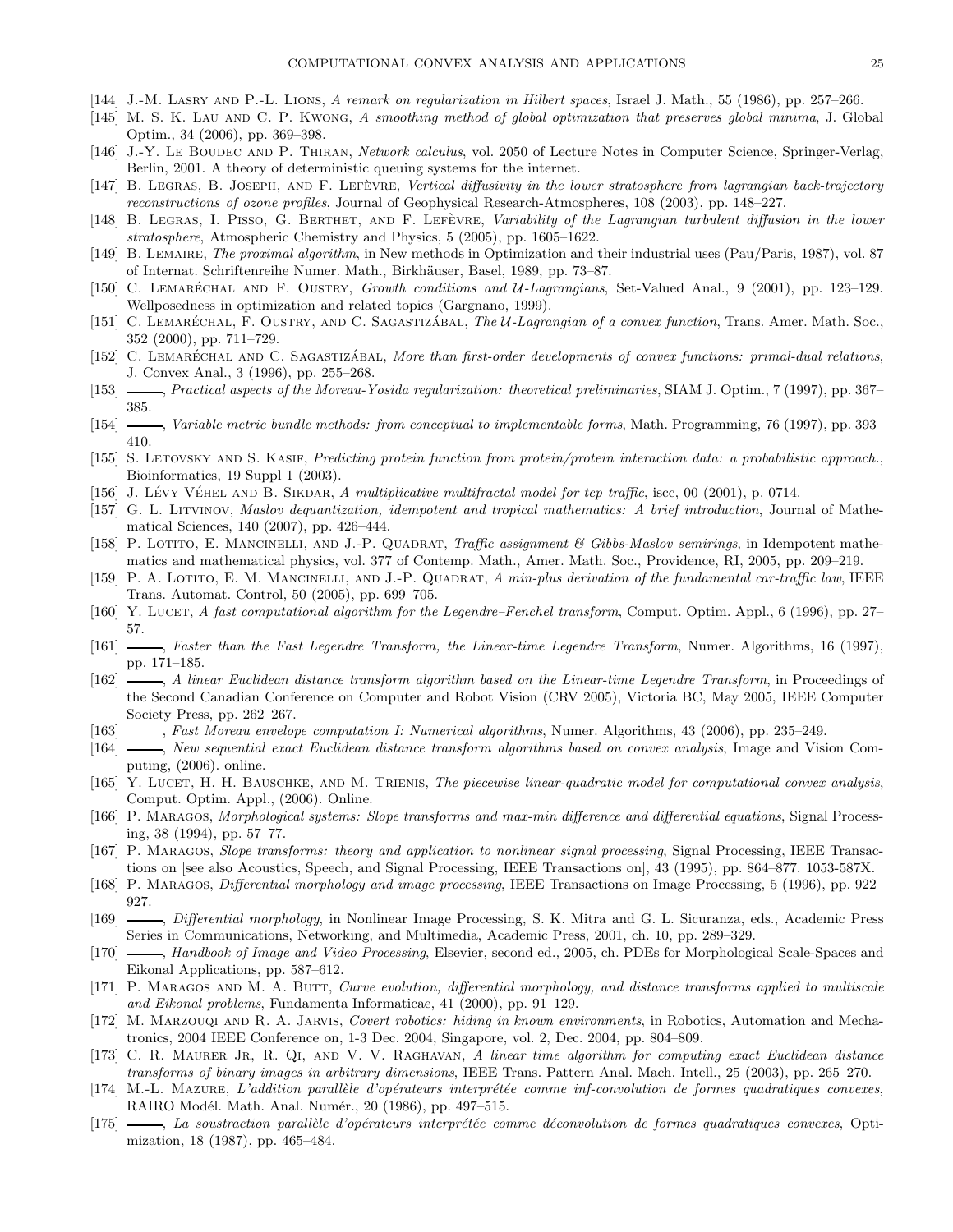- [176] , Shorted operators through convex analysis, in Trends in mathematical optimization (Irsee, 1986), vol. 84 of Internat. Schriftenreihe Numer. Math., Birkhäuser, Basel, 1988, pp. 139–152.
- $[177]$  , Equations de convolution et formes quadratiques, Ann. Mat. Pura Appl. (4), 158 (1991), pp. 75–97.
- [178] M.-L. MAZURE AND M. VOLLE, Équations inf-convolutives et conjugaison de Moreau-Fenchel, Ann. Fac. Sci. Toulouse Math. (5), 12 (1991), pp. 103–126.
- [179] W. M. McEneaney, Combining Legendre/Fenchel transformed operators on max-plus spaces for nonlinear control solution, in Decision and Control, 2004. CDC. 43rd IEEE Conference on, vol. 2, Dec. 2004, pp. 1152–1157.
- [180] K. McKinnon and M. Mongeau, A generic global optimization algorithm for the chemical and phase equilibrium problem, J. Global Optim., 12 (1998), pp. 325–351.
- [181] F. Meng, D. Sun, and G. Zhao, Semismoothness of solutions to generalized equations and the Moreau-Yosida regularization, Math. Program., 104 (2005), pp. 561–581.
- [182] F. Meng and G. Zhao, On second-order properties of the Moreau-Yosida regularization for constrained nonsmooth convex programs, Numer. Funct. Anal. Optim., 25 (2004), pp. 515–529.
- [183] F. W. MENG AND Y. HAO, Piecewise smoothness for Moreau-Yosida approximation to a piecewise  $C^2$  convex function, Adv. Math. (China), 30 (2001), pp. 354–358.
- [184] R. J. Meziat, D. P. no, and P. Pedregal, An alternative approach for non-linear optimal control problems based on the method of moments, Computational Optimization and Applications, 38 (2007), pp. 147–171.
- [185] R. J. Meziat and J. Villalobos, Analysis of microstructures and phase transistion phenomena in one-dimensional, non-linear elasticity by convex optimization, Struct. Multidisc. Optim., 32 (2006), pp. 507–519.
- [186] R. Mifflin, A quasi-second-order proximal bundle algorithm, Math. Programming, 73 (1996), pp. 51–72.
- [187] R. MIFFLIN, L. QI, AND D. SUN, Properties of the Moreau-Yosida regularization of a piecewise  $C^2$  convex function, Math. Program., 84 (1999), pp. 269–281.
- [188] R. MIFFLIN AND C. SAGASTIZÁBAL, VU-decomposition derivatives for convex max-functions, in Ill-posed variational problems and regularization techniques (Trier, 1998), vol. 477 of Lecture Notes in Econom. and Math. Systems, Springer, Berlin, 1999, pp. 167–186.
- [189]  $\_\_\_\_\_\$  Functions with primal-dual gradient structure and U-Hessians, in Nonlinear optimization and related topics (Erice, 1998), vol. 36 of Appl. Optim., Kluwer Acad. Publ., Dordrecht, 2000, pp. 219–233.
- $[190]$  , On VU-theory for functions with primal-dual gradient structure, SIAM J. Optim., 11 (2000), pp. 547–571 (electronic).
- [191]  $\_\_\_\_\_$  Primal-dual gradient structured functions: second-order results; links to epi-derivatives and partly smooth functions, SIAM J. Optim., 13 (2003), pp. 1174–1194 (electronic).
- [192] , On the relation between U-Hessians and second-order epi-derivatives, European J. Oper. Res., 157 (2004), pp. 28–38.
- [193] , VU-smoothness and proximal point results for some nonconvex functions, Optim. Methods Softw., 19 (2004), pp. 463–478.
- [194] , Relating U-Lagrangians to second-order epi-derivatives and proximal-tracks, J. Convex Anal., 12 (2005), pp. 81–93.
- [195] R. MIFFLIN AND C. SAGASTIZÁBAL, A VU-algorithm for convex minimization, Mathematical Programming, (2005).
- [196] S. K. MITRA AND K. MANJUNATHA PRASAD, *The regular shorted matrix and the hybrid sum*, Adv. in Appl. Math., 18 (1997), pp. 403–422.
- [197] J.-J. Moreau, Inf-convolution des fonctions num´eriques sur un espace vectoriel, C. R. Acad. Sci. Paris, 256 (1963), pp. 5047–5049.
- [198]  $\_\_\_\_\_\$  Propriétés des applications "prox", C. R. Acad. Sci. Paris, 256 (1963), pp. 1069–1071.
- [199] , Proximité et dualité dans un espace Hilbertien, Bull. Soc. Math. France, 93 (1965), pp. 273–299.
- [200] , Convexity and duality, in Functional Analysis and Optimization, Academic Press, New York, 1966, pp. 145–169.
- [201]  $\_\_\_\_\_\$ nf-convolution, sous-additivité, convexité des fonctions numériques, J. Math. Pures Appl. (9), 49 (1970), pp. 109– 154.
- [202] T. L. Morin and R. E. Marsten, An algorithm for nonlinear knapsack problems, Management Science, 22 (1976), pp. 1147–1158.
- [203] T. D. Morley, Parallel summation, Maxwell's principle and the infimum of projections, J. Math. Anal. Appl., 70 (1979), pp. 33–41.
- [204] N. Nikopoulos and I. Pitas, A fast implementation of 3-D binary morphological transformations, IEEE Transactions on Image Processing, 9 (2000).
- [205] A. NOULLEZ, S. N. GURBATOV, E. AURELL, AND S. I. SIMDYANKIN, The global picture of self-similar and not self-similar decay in Burgers turbulence, Tech. Rep. nlin.CD/0409022, arXiv.org eprint archive, Sept. 2004.
- [206] A. Noullez and M. Vergassola, A fast Legendre transform algorithm and applications to the adhesion model, J. Sci. Comput., 9 (1994), pp. 259–281.
- [207] A. M. OBERMAN, Computing the convex envelope using a nonlinear partial differential equation, Mathematical Models and Methods in Applied Sciences, (2007). Accepted.
- [208]  $\_\_\_\_\_\_\_\_\_\_\_\_\_\_\_\_\_\_\_\.\_$  The convex envelope is the solution of a nonlinear obstacle problem, Proc. Amer. Math. Soc., 135 (2007), pp. 1689– 1694 (electronic).
- [209] È. L. PEKAREV AND J. L. ŠMUL'JAN, Parallel addition and parallel subtraction of operators, Izv. Akad. Nauk SSSR Ser. Mat., 40 (1976), pp. 366–387, 470.
- [210] J.-P. PENOT, *Proximal mappings*, J. Approx. Theory, 94 (1998), pp. 203–221.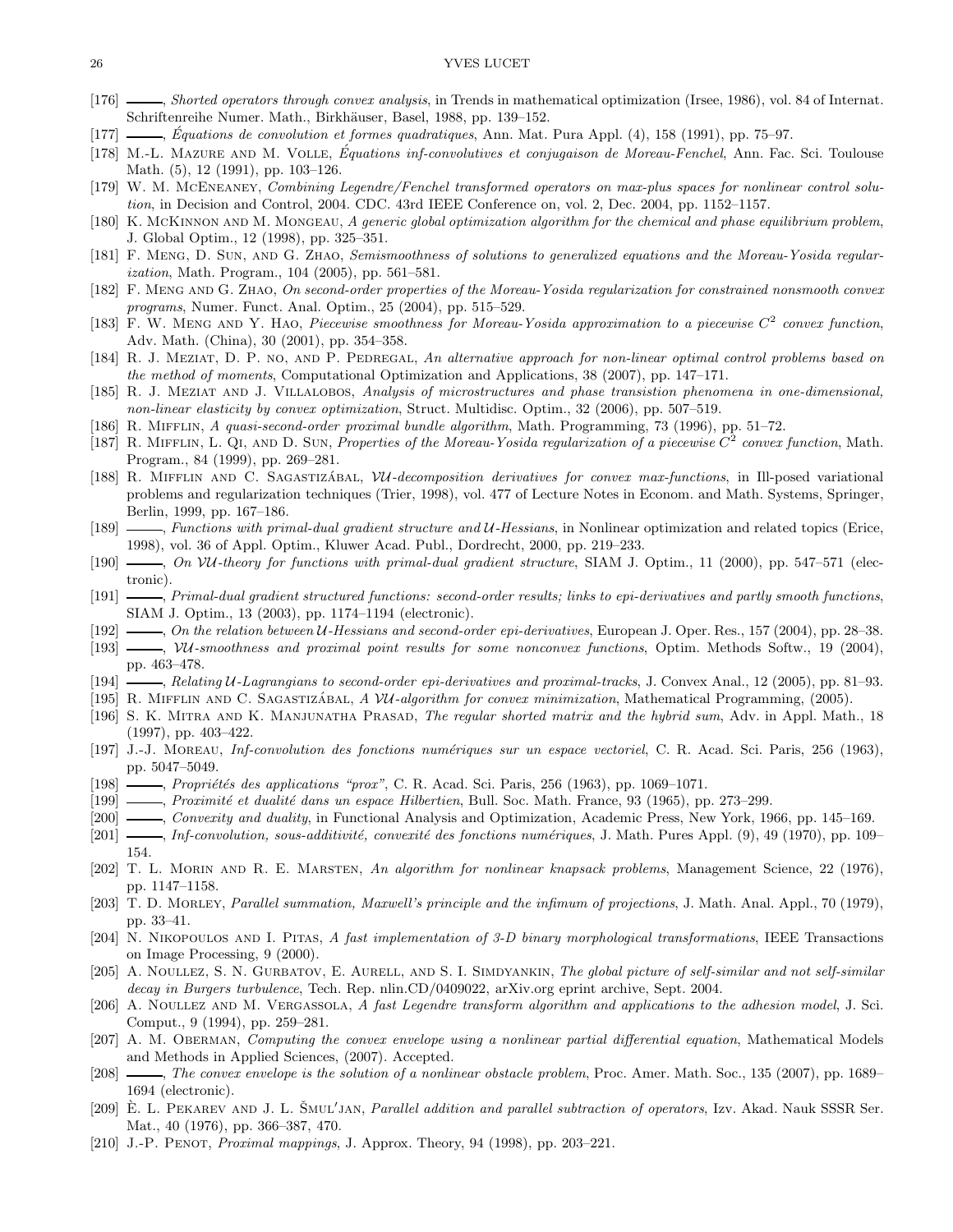- [211] J.-P. PENOT AND R. RATSIMAHALO, On the Yosida approximation of operators, Proc. Roy. Soc. Edinburgh Sect. A, 131 (2001), pp. 945–966.
- [212] R. Poliquin and R. T. Rockafellar, Generalized Hessian properties of regularized nonsmooth functions, SIAM J. Optim., 6 (1996), pp. 1121–1137.
- [213] , Prox-regular functions in variational analysis, Trans. Amer. Math. Soc., 348 (1996), pp. 1805–1838.
- [214] F. P. Preparata and M. I. Shamos, Computational Geometry, Texts and monographs in computer science, Springer-Verlag, third ed., 1990.
- [215] S. PROHASKA AND H. C. HEGE, Fast visualization of plane-like structures in voxel data, in VIS '02: Proceedings of the conference on Visualization '02, IEEE Computer Society, 2002, pp. 29–36. Boston, Massachusetts.
- [216] L. Qi, Second-order analysis of the Moreau-Yosida regularization, in Nonlinear analysis and convex analysis (Niigata, 1998), World Sci. Publishing, River Edge, NJ, 1999, pp. 16–25.
- [217] P. J. Rabier and A. Griewank, Generic aspects of convexification with applications to thermodynamic equilibrium, Arch. Rational Mech. Anal., 118 (1992), pp. 349–397.
- [218] A. G. RAMM, A. M. STEINBERG, AND A. I. ZASLAVSKY, Stable calculation of the Legendre transform, Journal of Mathematical Analysis and Applications, 178 (1993), pp. 592–602.
- [219] A. G. Ramm and A. I. Zaslavsky, Reconstructing singularities of a function from its Radon transform, Math. Comput. Modelling, 18 (1993), pp. 109–138.
- [220] Singularities of the Radon transform, Bull. Amer. Math. Soc. (N.S.), 28 (1993), pp. 109–115.
- [221] , X-ray transform, the Legendre transform, and envelopes, J. Math. Anal. Appl., 183 (1994), pp. 528–546.
- [222] J. P. REVALSKI AND M. THÉRA, Enlargements and sums of monotone operators, Nonlinear Anal., 48 (2002), pp. 505–519. [223] R. H. RIEDI, *Multifractal processes*, in Theory and applications of long-range dependence, Birkhäuser Boston, Boston,
- MA, 2003, pp. 625–716. [224] R. H. RIEDI, M. S. CROUSE, V. J. RIBEIRO, AND R. G. BARANIUK, A multifractal wavelet model with application to
- network traffic, IEEE Transactions on Information Theory, 45 (1999), pp. 992–1018. [225] R. H. RIEDI AND J. L. VHEL, Multifractal properties of TCP traffic: a numerical study, Tech. Rep. 3129, INRIA,
- Rocquencourt, Mar. 1997. [226] R. M. Rifkin and R. A. Lippert, Value regularization and Fenchel duality, J. Mach. Learn. Res., 8 (2007), pp. 441–479.
- [227] G. RITTER AND P. SUSSNER, An introduction to morphological neural networks, in ICPR '96: Proceedings of the International Conference on Pattern Recognition (ICPR '96) Volume IV-Volume 7472, Washington, DC, USA, 1996, IEEE Computer Society, pp. 709–717.
- [228] R. T. Rockafellar, Convex Analysis, Princeton University Press, Princeton, New york, 1970.
- [229] , Monotone operators and the proximal point algorithm, SIAM J. Control Optimization, 14 (1976), pp. 877–898.
- [230] R. T. Rockafellar and R. J.-B. Wets, Variational Analysis, Springer-Verlag, Berlin, 1998.
- [231] R. T. ROCKAFELLAR AND P. R. WOLENSKI, Convexity in Hamilton-Jacobi theory. II. Envelope representations, SIAM J. Control Optim., 39 (2000), pp. 1351–1372 (electronic).
- [232] A. Rosenfeld and J. L. Pfaltz, Sequential operations in digital picture processing, J. ACM, 13 (1966), pp. 471–494.
- [233] Scilab. http://www.scilab.org, 1994.
- [234] J. A. SETHIAN, Fast marching methods, SIAM Review, 41 (1999), pp. 199–235.
- [235] , Level Set Methods and Fast Marching Methods, vol. 3 of Cambridge Monographs on Applied and Computational Mathematics, Cambridge University Press, Cambridge, second ed., 1999. Evolving interfaces in computational geometry, fluid mechanics, computer vision, and materials science.
- [236] Z.-S. She, E. Aurell, and U. Frisch, The inviscid Burgers equation with initial data of brownian type, Comm. Math. Phys., 148 (1992), pp. 623–641.
- [237] B. Shi, B. Vidakovic, and G. G. Katul, Quantifying the effects of atmospheric stability on the multifractal spectrum of turbulence, tech. rep., Georgia Institute of Techology, School of Industrial and Systems Engineering, Statistics Group, 2004.
- [238] F. Y. SHIH AND Y.-T. WU, Fast Euclidean distance transformation in two scans using a  $3 \times 3$  neighborhood, Comput. Vis. Image Underst., 93 (2004), pp. 195–205.
- [239] K. SIDDIQI, S. BOUIX, A. TANNENBAUM, AND S. W. ZUCKER, The Hamilton-Jacobi skeleton, Seventh International Conference on Computer Vision (ICCV'99), 02 (1999), p. 828.
- [240] T. STRÖMBERG, Representation formulae for infimal convolution with applications, in Analysis, algebra, and computers in mathematical research (Luleå, 1992), vol. 156 of Lecture Notes in Pure and Appl. Math., Dekker, New York, 1994, pp. 319–334.
- [241] , The operation of infimal convolution, Dissertationes Math. (Rozprawy Mat.), 352 (1996).
- [242] S. Sundar and Z. Shiller, Optimal obstacle avoidance based on the Hamilton-Jacobi-Bellman equation, IEEE Transactions on Robotics and Automation, 13 (1997), pp. 305–310.
- [243] K. W. TANG AND R. A. JARVIS, A fast algorithm to plan a collision-free path in cluttered 2d environments, in Robotics, Automation and Mechatronics, 2004 IEEE Conference on, 1-3 Dec. 2004, Singapore, vol. 2, 2004, pp. 786–791.
- [244] M. TEBOULLE, *Entropic proximal mappings with applications to nonlinear programming*, Math. Oper. Res., 17 (1992), pp. 670–690.
- $[245]$  Y. TIAN, How to express a parallel sum of k matrices, J. Math. Anal. Appl., 266 (2002), pp. 333–341.